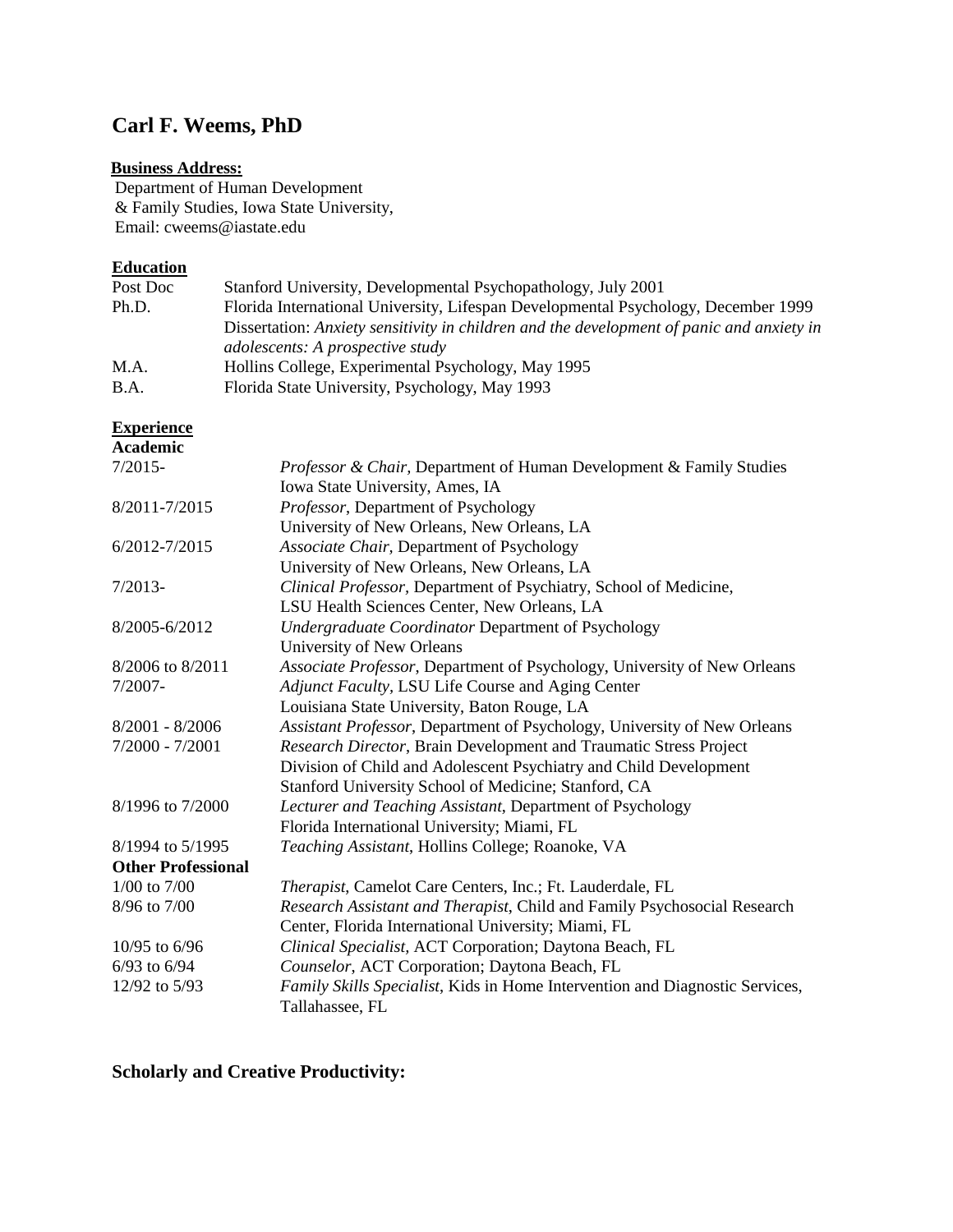### **Peer Reviewed Journal Articles**

- 1. Humphreys, K., Weems C.F., & Scheeringa, M. S. (online first). The role of anxiety control and treatment implications of informant agreement on child PTSD symptoms. *Journal of Clinical Child and Adolescent Psychology. DOI: 10.1080/15374416.2015.1094739*
- 2. Wamser-Nanney, R., Scheeringa, M. S. & Weems C. F. (2016). Early treatment response in children and adolescents receiving CBT for trauma. *Journal of Pediatric Psychology,* 41, 128-137. *doi:10.1093/jpepsy/jsu096*
- 3. Osofsky, J.D., Osofsky, H.J., Weems, C.F., Hansel, T.C., & King, L. (2016).The effects of stress related to the Deepwater Horizon oil spill on child and adolescent mental health. *Journal of Pediatric Psychology,* 41, 65-72. *doi: 10.1093/jpepsy/jsu085.*
- 4. Weems, C. F., Klabunde, M., Russell, J.D.., Reiss, A. L. & Carrion, V. G. (2015). Posttraumatic stress and age variation in amygdala volumes among youth exposed to trauma. *Social Cognitive and Affective Neuroscience, 10,* 1661-1667*. doi: 10.1093/scan/nsv053*
- 5. Weems, C. F., Scott, B. G., Graham, R. A., Banks, D. M. Russell, J.D. Taylor, L. K., Cannon, M. Varela, R. E., Scheeringa, M. S. Perry A. M. & Marino, R., C. (2015). Fitting anxious emotion focused intervention into the ecology of schools: Results from a test anxiety program evaluation. *Prevention Science, 16,* 200-210*.* DOI: 10.1007/s11121-014-0491-1
- 6. Osofsky, J.D., Osofsky, H.J., Weems, C.F., King, L. & Hansel, T.C., (2015). Trajectories of Posttraumatic Stress Disorder symptoms among youth exposed to both natural and technological disasters. *Journal of Child Psychology and Psychiatry, 56,* 1347-1355. *DOI: 10.1111/jcpp.12420*
- 7. Weems, C. F., Russell, J.D., Graham, R. A., Neill, E. L. & Banks, D. M. (2015). Developmental differences in the linkages between anxiety control beliefs and post-traumatic stress in youth. *Depression & Anxiety, 32,* 356-363. *DOI: 10.1002/da.22319*
- 8. King, L.S., Osofsky, J.D., Osofsky, H.J., Weems, C.F., Hansel, T.C., & Fassnacht, G.M. (2015). Perceptions of trauma and loss among child and adolescents exposed to disasters: A mixedmethods study. *Current Psychology, 34,* 524-536. 10.1007/s12144-015-9348-4
- 9. Weems, C. F. (2015). Biological correlates of child and adolescent responses to disaster exposure: A bio-ecological model. *Current Psychiatry Reports, 17,* 51*. DOI:* 10.1007/s11920-015-0588-7
- 10. Weems, C.F., Reiss S., Dunson, K.L., Graham, R.A., Russell, J.D., Banks, D.M., & Neil, E.L. (2015). Comprehensive assessment of children's psychological needs: Development of the Child Reiss Motivation Profile for ages four to eleven. *Learning and Individual Differences, 39,* 132-140.
- 11. Graham, R.G., & Weems C. F. (2015). Identifying moderators of the link between parent and child anxiety sensitivity: The Roles of gender positive parenting and corporal punishment. *Journal of Abnormal Child Psychology, 43,* 885-893. *DOI 10.1007/s10802-014-9945-y*
- 12. Stephenson, D.D., Beaton, E.A., Weems, C.F., Angkustsiri, K., & Simon, T. J. (2015). Identifying patterns of anxiety and depression in children with chromosome 22q11.2 deletion syndrome: Comorbidity predicts behaviorual difficulties and impaired functional communications. *Behavioural Brain Research, 276,* 190-198 doi: 10.1016/j.bbr.2014.05.056
- 13. Weems, C. F., Russell, J.D., Banks, D. M., Graham, R. A., Neill, E. L. & Scott, B. G., (2014). Memories of traumatic events in childhood fade after experiencing similar less stressful events: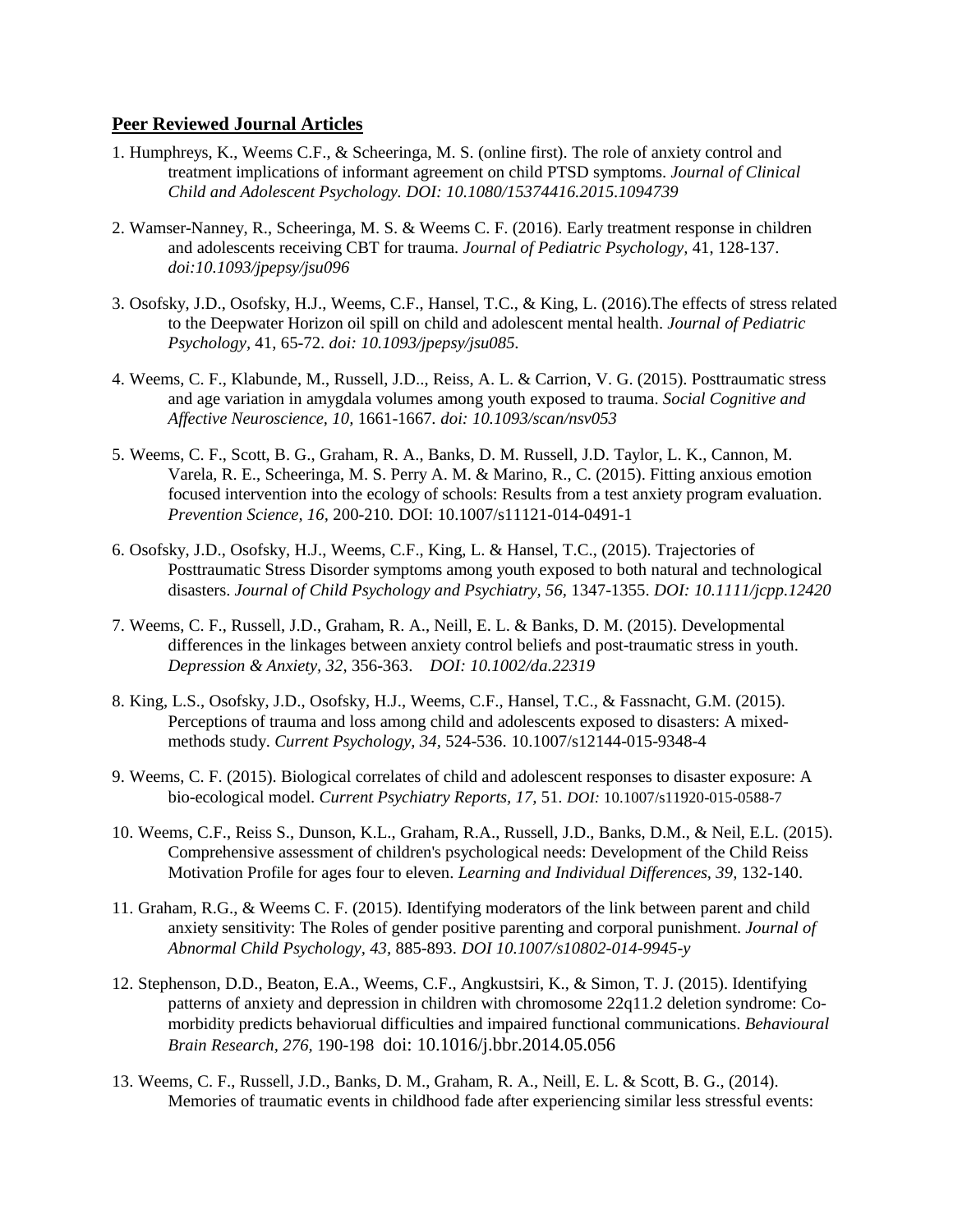Results from two natural experiments. *Journal of Experimental Psychology: General, 143, 2046- 2055. Doi: 10.1037/xge0000016*

- 14. Scott, B. G., Sanders, A. F. P., Graham, R., A., Banks, D. M., Russell, J. D., Berman S. L. & Weems, C. F. (2014). Natural disasters, identity distress, and internalizing problems: The role of posttraumatic stress among Katrina-exposed adolescents. *Identity: An International Journal of Theory and Research, 14,* 255-267. *DOI: 10.1080/15283488.2014.944697*
- 15. Scott, B. G., & Weems, C. F. (2014). Resting vagal tone and vagal response to stress: Associations with anxiety, aggression, and perceived anxiety control among youth. *Psychophysiology, 51,* 718- 727 *.* DOI: 10.1111/psyp.12218
- 16. Banks, D. M. & Weems C. F. (2014). Family and peer social support and their links to psychological distress among hurricane-exposed minority youth. *American Journal of Orthopsychiatry, 84,* 341- 352. doi: 10.1037/ort0000006.
- 17. Scheeringa, M. S. & Weems C. F (2014). Randomized placebo-controlled D-Cycloserine with cognitive behavior therapy for pediatric posttraumatic stress. *Journal of Child and Adolescent Psychopharmacology, 24, 69-77. DOI: 10.1089/cap.2013.0106.*
- 18. Osofsky, H. J., Osofsky, J. D., Wells, J. H., Weems, C.F. (2014). Meeting mental health needs following the gulf oil spill. *Psychiatric Services, 65,* 280-283. doi: 10.1176/appi.ps.201300470
- 19. Weems C. F. & Graham, R. A. (2014). Resilience and trajectories of posttraumatic stress among youth exposed to disaster. *Journal of Child and Adolescent Psychopharmacology, 24, 2-8.* DOI: 10.1089/cap.2013.0042
- 20. Hogendoorn, S.M., Wolters, L.H., de Haana, E., Lindauer, R.J.L., Vervoort, T.L., Weems, C.F., Boer, F., & Prins, P.J.M. (2014). Advancing an understanding of the Anxiety Control Questionnaire for Children (ACQC) in clinically anxious and non-anxious youth: Psychometric properties, incremental prediction and developmental differences. *Journal of Psychopathology and Behavioral Assessment. Doi: 10.1007/s10862-013-9386-x*
- 21. Scott, B. G., Lapre, G. E., Marsee, M. A., & Weems, C. F. (2014). Aggressive behavior and its associations with posttraumatic stress and academic achievement in youth following a natural disaster. *Journal of Clinical Child and Adolescent Psychology, 43,* 43-50. DOI: 10.1080/15374416.2013.807733
- 22. Weems, C. F., Scott, B. G., Russell, J.D., Reiss, A. L. & Carrión, V. G. (2013). Developmental variation in amygdala volumes among children with posttraumatic stress. *Developmental Neuropsychology, 38, 481-495. DOI: 10.1080/87565641.2013.820307*
- 23. Weems, C. F., Scott, B. G., Taylor, L. K., Cannon, M. F., Romano, D. M., & Perry A. M. (2013). A theoretical model of continuity in anxiety and links to academic achievement in disaster exposed school children. *Development and Psychopathology, 25,* 729-738. (doi:10.1017/S0954579413000138)
- 24. Weems, C. F., Graham, R. A., Scott, B. G., & Banks, D. M. & Russell, J.D. (2013). Suppressor effects and age differences in the expression of anxious emotion. *Personality and Individual Differences, 55, 283-287.* (doi: 10.1016/j.paid.2013.02.007)
- 25. Carrión, V. G., Kletter, H., Weems, C. F., Berry. R. R. & Rettger, J. P. (2013). Cue-centered treatment for youth exposed to interpersonal violence: A randomized controlled trial. *Journal of Traumatic Stress, 26,* 654–662*. DOI: 10.1002/jts.21870*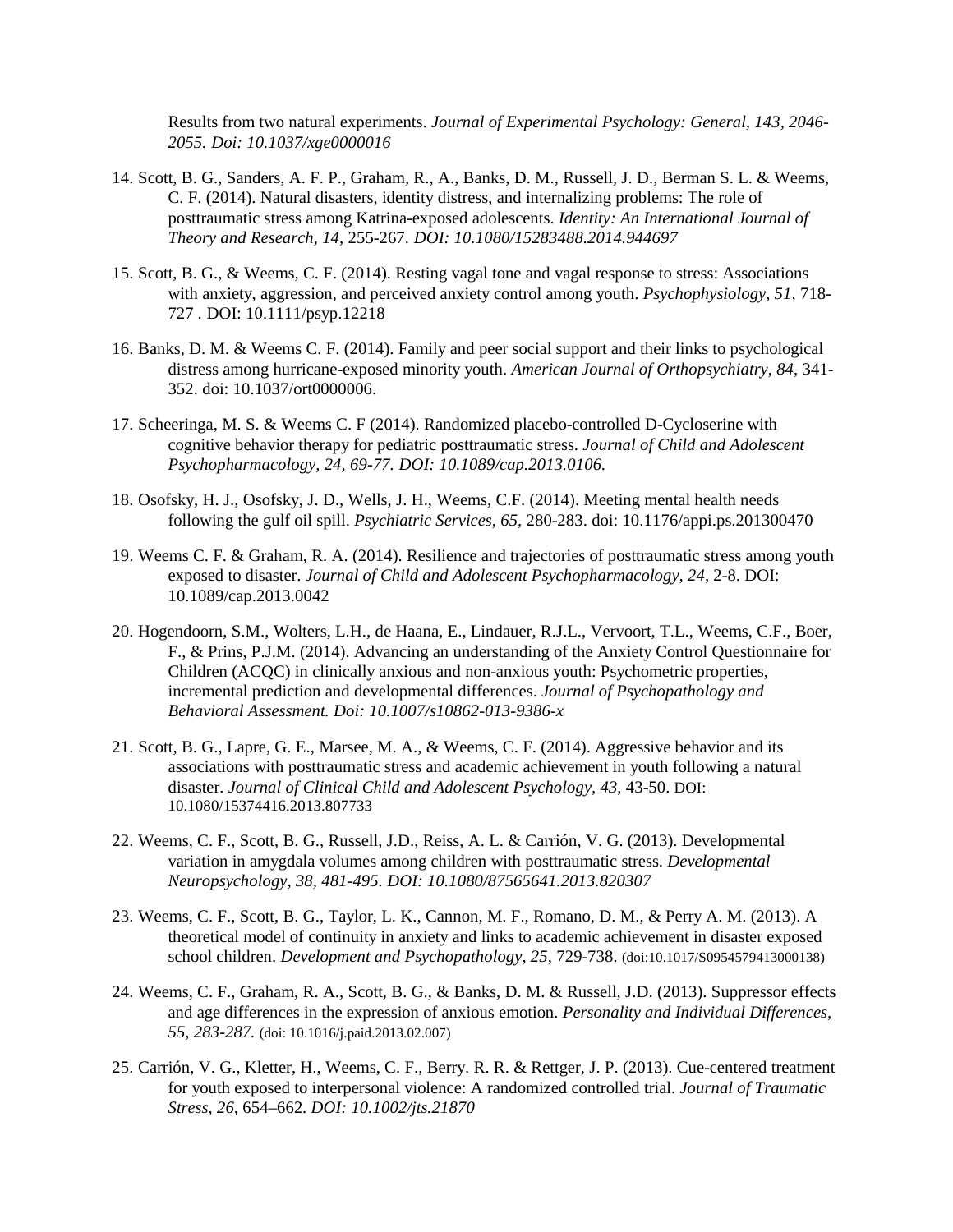- 26. Carter, J., Berman, S. L., Marsee, M. A., & Weems, C. F. (2013). Identity exploration, commitment, and existential anxiety as predictors of the forms and functions of aggression. *Identity: An International Journal of Theory and Research, 13,* 348-367. DOI: 10.1080/15283488.2013.780975
- 27. Kletter, H., Rialon, R. A., Laor, N., Brom, D., Pat-Horenczyk, R., Shaheen, M., Hamiel., D., Chemtob, C., Weems, C. F., Feinstein, C., Lieberman, A., Reicherter, D., Song, S., & Carrion, V.G. (2013). Helping children exposed to war and violence: Perspectives from an international work group on interventions for youth and families. *Child and Youth Care Forum, 42,* 371-388. (doi: 10.1007/s10566-013-9203-4)
- 28. Scott, B.G., Burke, N. J., Weems, C. F., Hellman, J.L., & Carrión, V. G. (2013). The interrelation of adverse childhood experiences within an at-risk pediatric sample. *Journal of Child & Adolescent Trauma, 6,* 217-229*.* DOI: 10.1080/19361521.2013.811459.
- 29. Horigian, V. E., Weems, C. F., Robbins, M. S., Feaster, D. J., Ucha, J., Miller, M., & Werstlein, R. (2013). Reductions in anxiety and depression symptoms in youth receiving substance use treatment. *The American Journal on Addictions, 22,* 329-337. (doi: 10.1111/j.1521-0391.2013.12031.x)
- 30. Pfefferbaum, B. J., Weems, C. F., Scott, B. G., Nitiéma, P., Noffsinger, M.A., Pfefferbaum, R. L., Varma, V. & Chakraburtty, A. (2013). Research methods in child disaster studies: A Review of Studies Generated by the September 11, 2001, Terrorist Attacks; the 2004 Indian Ocean Tsunami; and Hurricane Katrina. *Child & Youth Care Forum, 42,* 285-337.*( doi: 10.1007/s10566-013-9211-4)*
- 31. Weems C. F & Scheeringa, M. S. (2013). Maternal depression and treatment gains following a cognitive behavioral intervention for posttraumatic stress in preschool children. *Journal of Anxiety Disorders, 27,* 140-146*.*
- 32. Scott, B.G., & Weems, C.F. (2013). Natural disasters and existential concerns: A test of Tillich's theory of existential anxiety. *Journal of Humanistic Psychology, 53,* 114-128.
- 33. Weems, C. F., Scott, B. G., Banks, D. M. Graham, R. A. (2012). Is TV traumatic for all youths? The role of pre-existing posttraumatic stress symptoms on the link between disaster coverage and stress. *Psychological Science, 23,* 1293-1297*.* (doi:10.1177/0956797612446952)
- 34. Garrett, A. S., Carrión, V. G., Kletter, H., Karchemskiy, A., Weems, C. F., & Reiss, A. L. (2012). Brain activation to facial expressions in youth with PTSD symptoms. *Depression and Anxiety*, 29, 449–459.
- 35. Weems, C. F., & Stickle, T. R. (2012). Mediation, incremental validity, and novel intervention development: Introduction to a special issue on youth anxiety and related problems. *Child and Youth Care Forum,* 41, 509-516.
- 36. Taylor, L. K. & Weems, C. F. (2011). Cognitive-behavior therapy for disaster exposed youth with posttraumatic stress: Results from a multiple-baseline examination. *Behavior Therapy, 42,* 349– 363.
- 37. Brown, T. H., Mellman, T. A., Alfano, C. A. & Weems, C. F. (2011). Sleep fears, sleep disturbance and PTSD symptoms in minority youth exposed to Hurricane Katrina. *Journal of Traumatic Stress, 24,* 575-580.
- 38. Weems, C. F., Feaster, D. J., Horigian, V. E., & Robbins, M. S. (2011). Parent and child agreement on anxiety disorder symptoms using the DISC predictive scales. *Assessment, 18,* 213-216.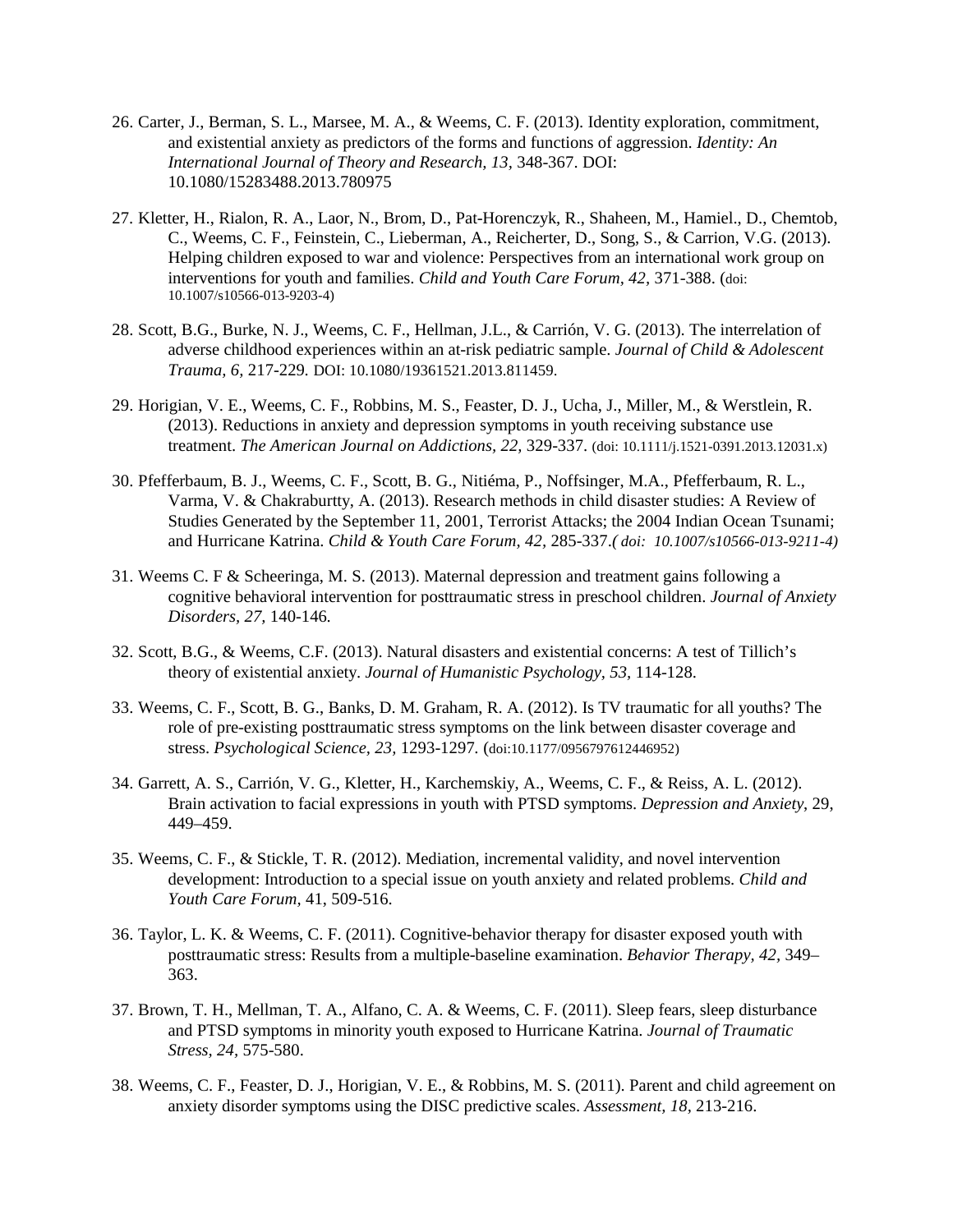- 39. Laird, R. D & Weems, C. F. (2011). The equivalence of regression models using difference scores and models using separate scores for each informant: Implications for the study of informant discrepancies. *Psychological Assessment, 23, 388-397.*
- 40. Wiley, R., Berman, S. L., Marsee, M. A., Taylor, L. K., Cannon, M. F. & Weems, C. F. (2011). Age differences and similarities in identity distress following the Katrina disaster: Theoretical and applied implications of Erikson's theory. *Journal of Adult Development, 18,* 184-191*.*
- 41. Nader, K. O. & Weems, C. F. (2011). Understanding and assessing cortisol levels in children and adolescents. *Journal of Child and Adolescent Trauma, 4,* 318-338*.*
- 42. Scheeringa, M. S., Weems, C. F., Cohen, J., Amaya-Jackson, L., & Guthrie, D. (2011). Traumafocused cognitive-behavioral therapy for posttraumatic stress disorder in three through six year-old children: A randomized clinical trial. *Journal of Child Psychology and Psychiatry, 52,* 853-860.
- 43. Burke, N. J., Hellman, J.L., Scott, B.G., Weems, C. F., & Carrión, V. G. (2011). The impact of adverse childhood experiences in an urban pediatric population. *Child Abuse & Neglect, 35,* 408-413.
- 44. Weems, C. F., Taylor, L. K., Cannon, M. F., Marino, R., Romano, D. M., Scott, B. G., Perry A. M., & Triplett, V. (2010). Post traumatic stress, context, and the lingering effects of the Hurricane Katrina disaster among ethnic minority youth. *Journal of Abnormal Child Psychology, 38,* 49-56.
- 45. Cannon, M. F., & Weems, C. F. (2010). Cognitive Biases in childhood anxiety disorders: Do interpretive and judgment biases distinguish anxious youth from their non-anxious peers? *Journal of Anxiety Disorders, 24,* 751-758.
- 46. Creveling, C. C., Varela, R. E., Weems, C. F., & Corey, D. M. (2010). Maternal control, cognitive style, and childhood anxiety: A test of a theoretical model in a multi-ethnic sample. *Journal of Family Psychology, 24,* 439-448*.*
- 47. Carrión, V. G., Weems, C. F., & Bradley, T. (2010). Disasters and the neurodevelopmental response to trauma in childhood: A brief overview and call to action. *Future Neurology, 5,* 667-674.
- 48. Weems, C. F., Scott, B. G., Taylor, L. K., Cannon, M. F., Romano, D. M., Perry A. M., & Triplett, V. (2010). Test anxiety prevention and intervention programs in schools: Program development and rationale. *School Mental Health, 2,* 62-71.
- 49. Carrión, V. G., Weems, C. F., Richert, K., Hoffman, B., & Reiss, A. L. (2010). Decreased prefrontal cortical volume associated with increased bedtime cortisol in traumatized youth. *Biological Psychiatry, 68,* 491-493.
- 50. Scott, B.G., & Weems, C.F. (2010). Patterns of actual and perceived control: Are control profiles differentially related to internalizing and externalizing problems in youth? *Anxiety, Stress, and Coping, 23,* 515 - 528.
- 51. Weems, C. F., Taylor, L. K., Marks A. & Varela, R. E. (2010). Anxiety sensitivity in childhood and adolescence: Parent reports and factors that influence associations with child reports. *Cognitive Therapy and Research, 34,* 303-315.
- 52. Pellerin, K. A., Costa, N. M., Weems, C. F., & Dalton, R. F. (2010). An examination of treatment completers and non-completers at a child and adolescent community mental health clinic. *Community Mental Health Journal, 46,* 273-281*.*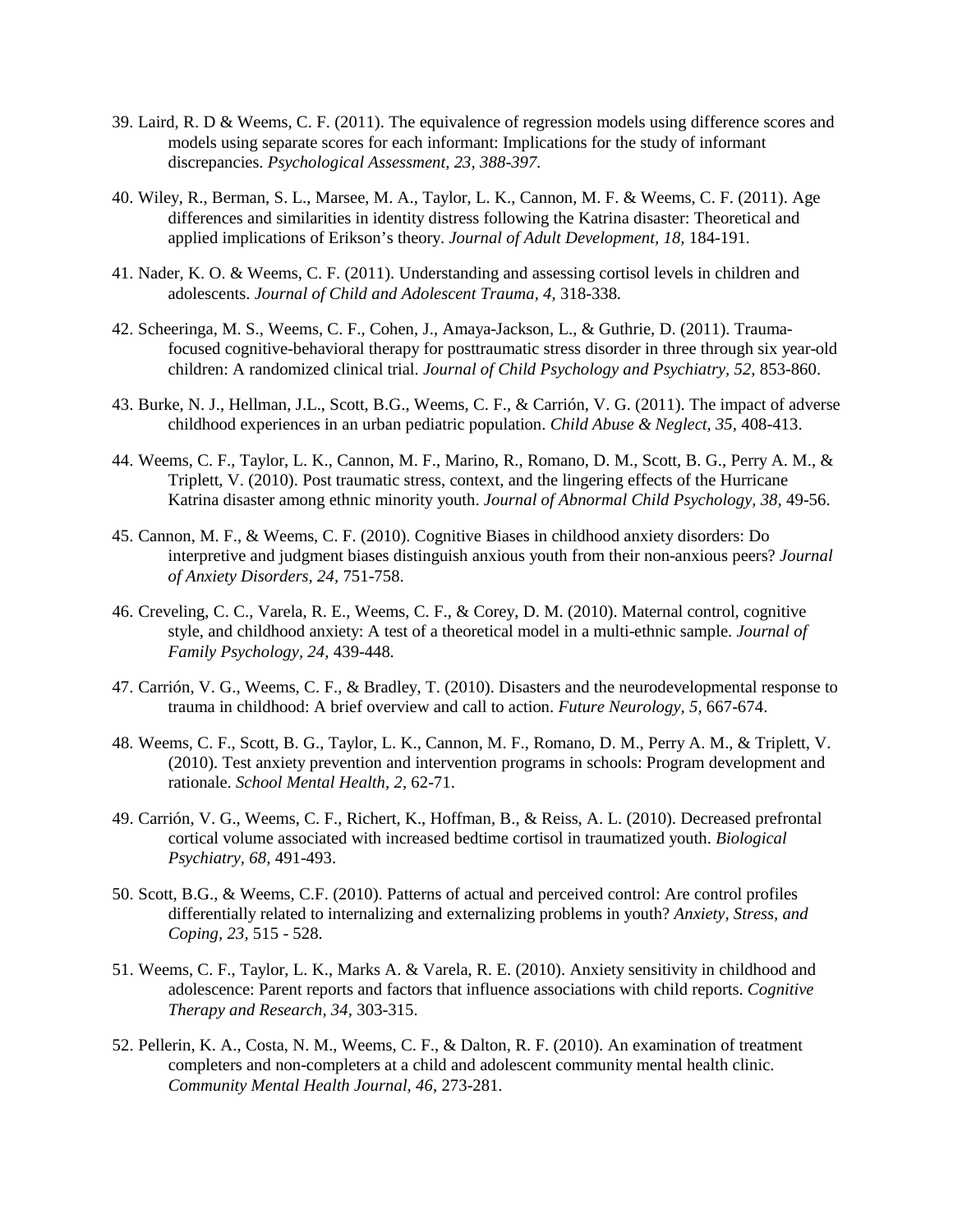- 53. Weems, C. F. (2010). Hurricane Katrina and the need for changes in the federal funding of disaster mental health. *American Journal of Disaster Medicine, 5,* 57-60.
- 54. Dehon, C. & Weems, C.F. (2010). Emotional development in the context of conflict: The indirect effects of interparental violence on children. *Journal of Child and Family Studies, 19,* 287-297*.*
- 55. Weems, C. F. & Pina, A. A. (2010). The assessment of emotion regulation: Improving construct validity in research on psychopathology in youth - an introduction to the special section. *Journal of Psychopathology and Behavioral Assessment, 32,* 1-7*.*
- 56. Costa, N. M., Weems, C. F., & Pina, A. A. (2009). Hurricane Katrina and youth anxiety: The role of perceived attachment beliefs and parenting behaviors. *Journal of Anxiety Disorders, 23,* 935-941.
- 57. Carrión, V. G., Weems, C. F., Watson, C., Eliez, S., Menon, V. & Reiss, A. L. (2009). Converging evidence for morphological abnormalities of the prefrontal cortex and evaluation of midsagittal structures in pediatric Post Traumatic Stress Disorder: An MRI study. *Psychiatry Research: Neuroimaging, 172,* 226-234.
- 58. Alfano, C.A., Zakem, A., Costa, N.M., Taylor, L. K., & Weems, C. F. (2009). Sleep problems and their relation to cognitive factors, anxiety, and depressive symptoms in children and adolescents. *Depression and Anxiety, 26,* 503-512.
- 59. Taylor, L. K., & Weems, C. F. (2009). What do youth report as a traumatic event? Toward a developmentally informed classification of traumatic stressors. *Psychological Trauma, 1,* 91-106*.*
- 60. Weems, C. F., & Carrión, V. G. (2009). Diurnal salivary cortisol in youth: Clarifying the nature of post traumatic stress dysregulation. *Journal of Pediatric Psychology, 34,* 389-395.
- 61. Weems, C. F., Taylor, L. K., Costa, N. M., Marks, A. B., Romano, D. M., Verrett, S. L., & Brown, D. M. (2009). Effect of a school-based test anxiety intervention in ethnic minority youth exposed to Hurricane Katrina. *Journal of Applied Developmental Psychology, 30,* 218-226.
- 62. Berman, S. L., Weems, C. F., & Petkus V. F. (2009). The prevalence and incremental validity of Identity Distress Disorder symptoms in a high school sample. *Child Psychiatry and Human Development, 40,* 183-195.
- 63. Kletter, H., Weems, C. F., & Carrión, V. G. (2009). Guilt and posttraumatic stress symptoms in child victims of interpersonal violence. *Clinical Child Psychology and Psychiatry, 14,* 71-83.
- 64. Taylor, L. K., Weems, C. F., Costa, N. M., & Carrión, V. G. (2009). Loss and the experience of emotional distress in childhood. *Journal of Loss and Trauma, 14,* 1-16*.*
- 65. Weems, C. F. (2008). Developmental trajectories of childhood anxiety: Identifying continuity and change in anxious emotion. *Developmental Review, 28,* 488-502.
- 66. Weems, C. F. (2008). Making the need salient and the benefits clear: A commentary on anxiety and depression focused mental health checkups for children and adolescents. *Clinical Psychology: Science and Practice, 15,* 212-216*.*
- 67. Carrión, V. G., Garrett, A., Menon, V., Weems, C. F. & Reiss, A. L. (2008). Posttraumatic stress symptoms and brain function during a response-inhibition task: An fMRI study in youth. *Depression and Anxiety, 25,* 514-526*.*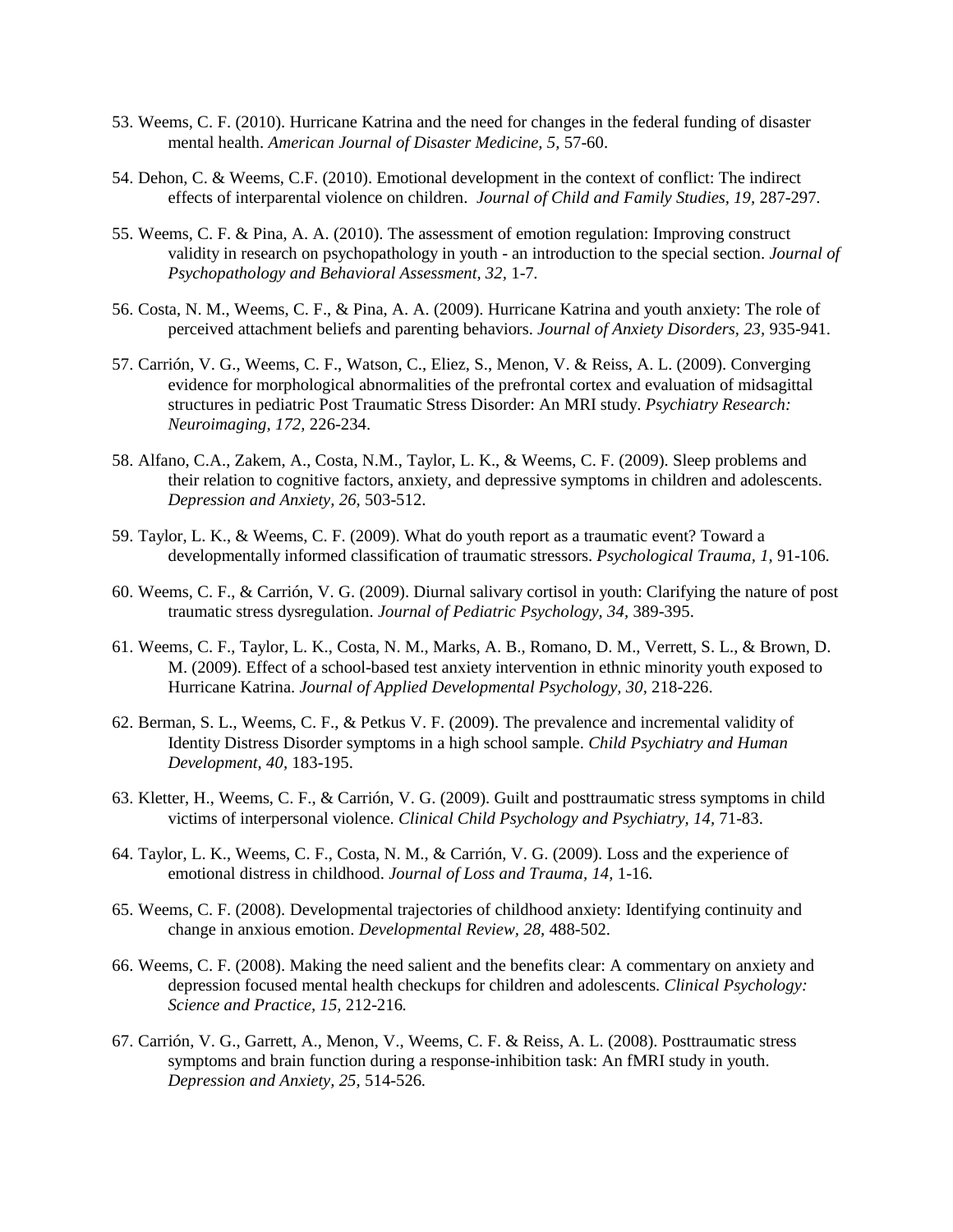- 68. Weems, C. F. & Overstreet, S. (2008). Child and adolescent mental health research in the context of Hurricane Katrina: An ecological-needs-based perspective and introduction to the special section. *Journal of Clinical Child and Adolescent Psychology, 37,* 487-494.
- 69. Pina, A. A., Villalta, I. K., Ortiz, C. D., Gottschall, A. C., Costa, N. M., & Weems, C. F. (2008). Social support, perceived discrimination, and coping as predictors of posttraumatic stress reactions in youth survivors of hurricane Katrina. *Journal of Clinical Child and Adolescent Psychology, 37,*  564-574.
- 70. Marsee, M. A., Weems, C. F., & Taylor, L. K. (2008). Exploring the association between aggression and anxiety in youth: A look at aggressive subtypes, gender, and social cognition. *Journal of Child and Family Studies, 17,* 154-168.
- 71. Weems, C. F., Piña, A. A., Costa, N. M., Watts, S. E., Taylor, L. K., & Cannon, M. F. (2007). Predisaster trait anxiety and negative affect predict posttraumatic stress in youth after hurricane Katrina. *Journal of Consulting and Clinical Psychology, 75,* 154-159.
- 72. Weems, C. F., & Carrión, V. G. (2007). The association between PTSD symptoms and salivary cortisol in youth: The role of the time since the trauma. *Journal of Traumatic Stress, 20,* 903-907.
- 73. Carrión, V. G., Weems, C. F., & Reiss, A. L. (2007). Stressing about posttraumatic stress disorder: In reply. *Pediatrics, 120,* 234-235.
- 74. Weems, C. F., Watts, S. E., Marsee, M. A., Taylor, L. K., Costa, N. M., Cannon, M. F., Carrión, V. G., & Piña, A. A., (2007). The psychosocial impact of Hurricane Katrina: Contextual differences in psychological symptoms, social support, and discrimination. *Behaviour Research and Therapy, 45,* 2295-2306.
- 75. Varela, R. E., Weems, C. F., Berman, S. L., Hensley, L., de Bernal, M. C. R. (2007). Internalizing symptoms in Latinos: The role of anxiety sensitivity. *Journal of Youth and Adolescence, 36, 429- 440.*
- 76. Carrión, V. G., Weems, C. F., & Reiss, A. L. (2007). Stress predicts brain changes in children: A pilot longitudinal study on youth stress, PTSD, and the hippocampus. *Pediatrics, 119,* 509-516*.*
- 77. Scheeringa, M. S., Arnberger, R., Salloum, A., Weems, C. F., Amaya-Jackson, L., & Cohen, J. (2007). Feasibility and effectiveness of cognitive-behavioral therapy for Posttraumatic Stress Disorder in preschool children: Two case reports. *Journal of Traumatic Stress, 20,* 631-636*.*
- 78. Weems, C. F., Costa, N. M., Watts, S. E., Taylor L. K. & Cannon M. F., (2007). Cognitive errors, anxiety sensitivity and anxiety control beliefs: Their unique and specific associations with childhood anxiety symptoms. *Behavior Modification, 31,* 174-201.
- 79. Watts, S. E. & Weems, C. F. (2006). Associations among selective attention, memory bias, cognitive errors and symptoms of anxiety in youth. *Journal of Abnormal Child Psychology*, 34, 838-849.
- 80. Cannon M. F. & Weems, C. F. (2006). Do anxiety and depression cluster into distinct groups? A test of tripartite model predictions in a community sample of youth. *Depression and Anxiety, 23,* 453- 460.
- 81. Berman, S. L., Weems, C. F., Rodriguez, E., & Zamora, I. (2006). Exploring the link between identity and attachment. *Journal of Adolescence, 29,* 737-748.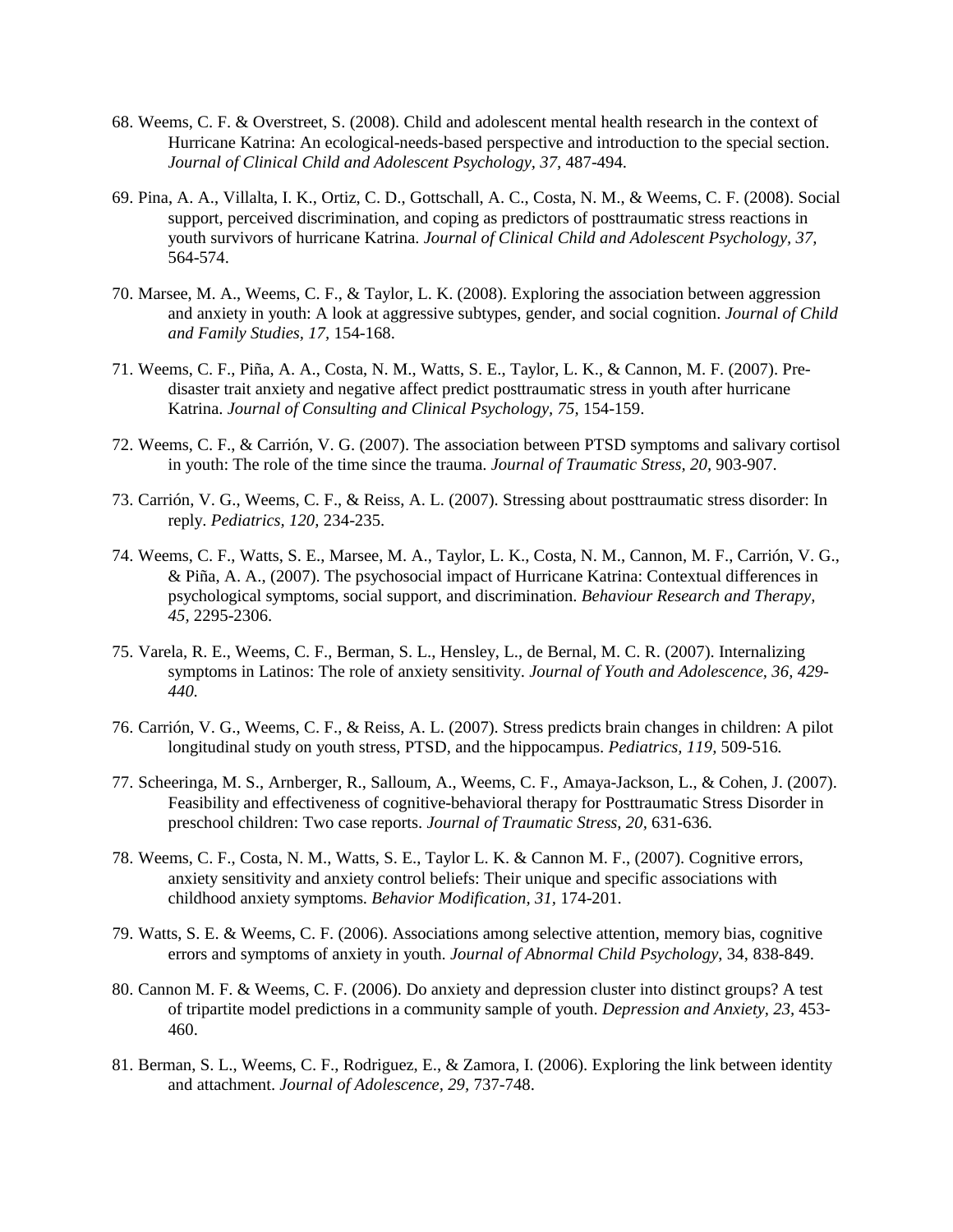- 82. Weems, C. F., & Silverman W. K. (2006). An integrative model of control: Implications for understanding emotion regulation and dysregulation in childhood anxiety. *Journal of Affective Disorders, 91,* 113-124.
- 83. Costa, N. M., Weems, C. F., Pellerin, K., & Dalton, R. (2006). Parenting stress and childhood psychopathology: An examination of specificity to child internalizing and externalizing symptoms. *Journal of Psychopathology and Behavioral Assessment*. *28,* 113-122.
- 84. Berman, S. L., Weems, C. F., & Stickle, T. R. (2006). Existential anxiety in adolescents: Prevalence, structure, association with psychological symptoms and identity. *Journal of Youth and Adolescence, 35,* 303-310.
- 85. Saltzman, K., Weems, C. F., Reiss, A. L., & Carrión, V. G., (2006). Mixed lateral preference in Pediatric Posttraumatic Stress Disorder *Journal of Nervous and Mental Disease, 194,* 142-144.
- 86. Saltzman, K., Weems, C. F., & Carrión, V. G. (2006). IQ and posttraumatic stress symptoms in children exposed to interpersonal violence. *Child Psychiatry & Human Development, 36,* 261-272.
- 87. Weems, C. F. (2005). Childhood anxiety disorders: An overview of recent guides for professionals and parents. *Journal of Clinical Child and Adolescent Psychology, 34, 772-778.*
- 88. Weems, C. F. & Costa, N. M. (2005). Developmental differences in the expression of childhood anxiety symptoms and fears. *Journal of the American Academy of Child and Adolescent Psychiatry 44,* 656-663.
- 89. Costa, N. M & Weems, C. F. (2005). Maternal and child anxiety: Do attachment beliefs or children's perceptions of maternal control mediate their association? *Social Development, 14,* 574-590*.*
- 90. Weems, C. F., Zakem, A., Costa, N. M., Cannon M. F., & Watts, S. E. (2005). Physiological response and childhood anxiety: Association with symptoms of anxiety disorders and cognitive bias. *Journal of Clinical Child and Adolescent Psychology, 34,* 712-723*.*
- 91. Morgan, W. L. & Weems, C. F. (2005). Synchronizing programs using Macromedia Director plug-ins: An example from the field of Developmental Psychopathology. *Behavior Research Methods, 37, 480-483.*
- 92. Bernstein, A., Zvolensky, M. J., Weems, C. F., Stickle, T., & Leen-Feldner, E. (2005). Taxonicity of anxiety sensitivity: An empirical test among youth. *Behaviour Research and Therapy, 43,* 1131- 1155*.*
- 93. Weems, C. F., & Stickle, T. R. (2005). Anxiety disorders in childhood: Casting a nomological net. *Clinical Child and Family Psychology Review, 8,* 107-134.
- 94. Cortes, A. M., Saltzman, K. M., Weems, C. F., Regnault, H. P., Reiss, A. L., & Carrión, V. G. (2005). Development of anxiety disorders in a traumatized pediatric population: A preliminary longitudinal evaluation. *Child Abuse and Neglect.* 29, 905-914.
- 95. Dehon, C., Weems, C. F., Stickle, T. R., Costa, N. M. & Berman, S. L. (2005). A cross sectional evaluation of the factorial invariance of anxiety sensitivity in adolescents and young adults. *Behaviour Research and Therapy, 43,* 799-810.
- 96. Roth, J., Dadds, M. R., McAloon, J., Guastella, A., & Weems, C. F. (2004). Prevalence and prediction of internalizing disorders in early childhood: A community study. *Behaviour Change, 21,* 215-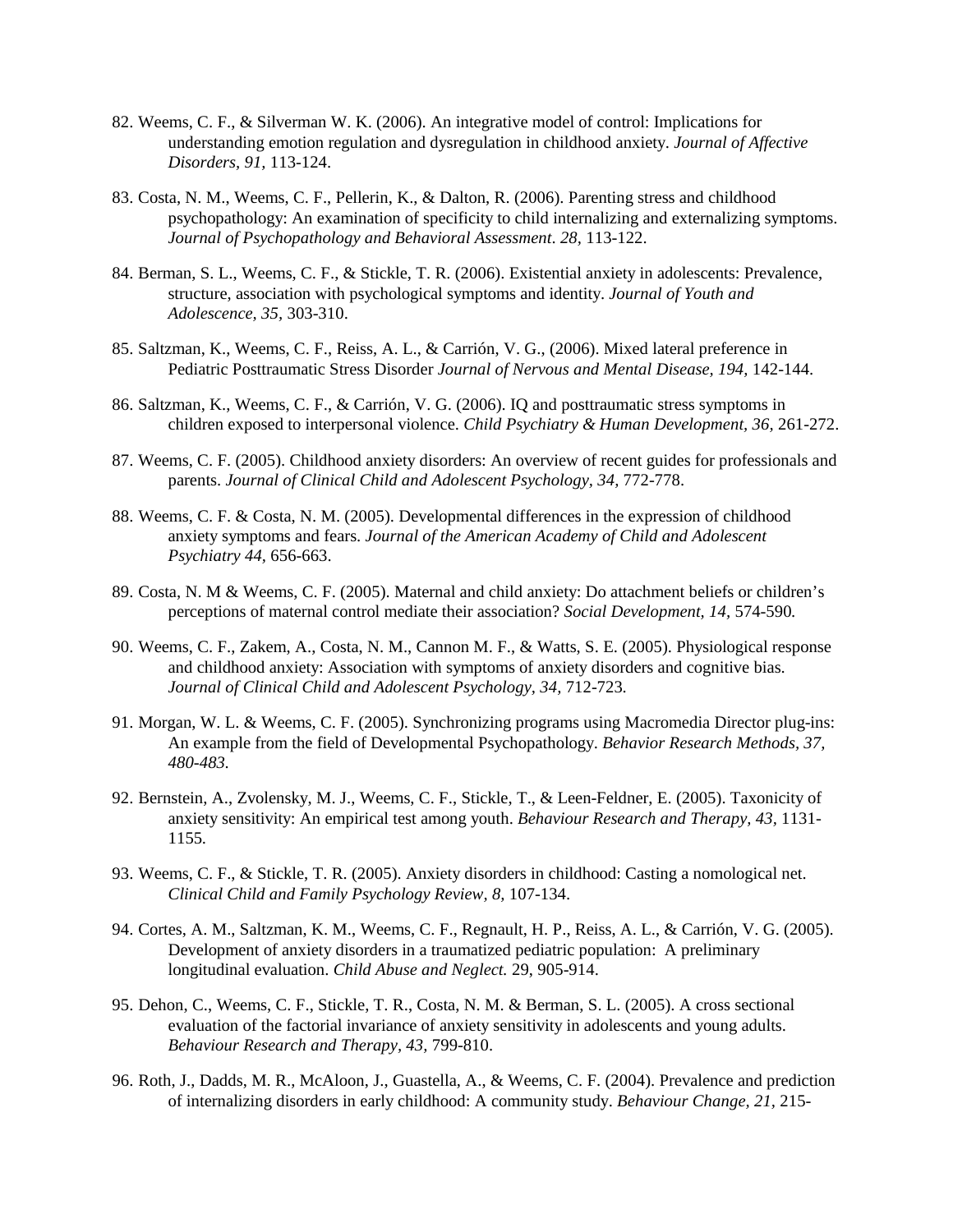228.

- 97. Weems, C. F., Costa, N. M., Dehon, C., & Berman, S. L. (2004). Paul Tillich's theory of existential anxiety: A preliminary conceptual and empirical analysis. *Anxiety, Stress, & Coping, 17,* 383-399*.*
- 98. Weems, C. F., Silverman W. K., Rapee, R. & Piña, A. A. (2003). The role of control in childhood anxiety disorders. *Cognitive Therapy and Research, 27,* 557-568*.*
- 99. Weems, C. F., Saltzman, K., Reiss, A. L., & Carrión, V. G., (2003). A prospective test of the association between emotional numbing and hyperarousal in youth with a history of traumatic stress. *Journal of Clinical Child & Adolescent Psychology*, *32*, 166-171*.*
- 100. Piña, A. A., Silverman, W. K., Weems, C. F., Kurtines, W. M., & Goldman, M. L. (2003). A comparison of completers and non-completers of exposure-based cognitive and behavioral treatment for phobic and anxiety disorders in youth. *Journal of Consulting and Clinical Psychology, 71,* 701-705.
- 101. Weems, C. F. & Carrión, V. G. (2003). The treatment of Separation Anxiety Disorder employing attachment theory and cognitive behavior therapy techniques. *Clinical Case Studies, 2,* 188-198.
- 102. Piña, A. A., Silverman, W. K., Fuentes, R., Kurtines, W. M., & Weems, C. F. (2003). Exposurebased cognitive and behavioral treatment for phobic and anxiety disorders: Treatment effects and maintenance for Hispanic/Latino relative to Euro-American youths. *Journal of the American Academy of Child and Adolescent Psychiatry, 42,* 1179-1187.
- 103. Fullana-Rivas, M. A., Servera, M., Weems, C. F., Tortella-Feliu, M., & Caseras, X. (2003). Reliability and validity of the Catalan version of the Childhood Anxiety Sensitivity Index. *Anxiety, Stress, & Coping*, 16, 99-107.
- 104. Weems, C. F., Hayward, C., Killen, J. D., & Taylor, C. B. (2002). A longitudinal investigation of anxiety sensitivity in adolescence. *Journal of Abnormal Psychology, 111,* 471-477.
- 105. Weems, C. F., Berman, S. L., Silverman W. K., & Rodriguez, E. (2002). The relation between anxiety sensitivity and attachment style in adolescence and early adulthood. *Journal of Psychopathology and Behavioral Assessment, 24,* 159-168.
- 106. Carrión, V. G., Weems, C. F., Ray, R. D., Glasser, B., Hessl, D. & Reiss, A. L. (2002). Diurnal salivary cortisol in pediatric Posttraumatic Stress Disorder. *Biological Psychiatry, 51,* 575-582.
- 107. Lumpkin, P. L., Silverman, W. K., Weems, C. F., Markham, M. R., & Kurtines, W. M. (2002). Treating a heterogeneous set of anxiety disorders in youth with group cognitive behavior therapy: A partially non-concurrent multiple baseline evaluation. *Behavior Therapy, 33,* 163-177.
- 108. Carrión, V. G., Weems, C. F., Ray R., & Reiss, A. L. (2002). Towards an empirical definition of pediatric PTSD: The phenomenology of PTSD symptoms in youth. *Journal of the American Academy of Child and Adolescent Psychiatry, 41*, 166-173.
- 109. Weems, C. F., Berman, S. L., Silverman, W. K., & Saavedra, L. S. (2001). Cognitive errors in youth with anxiety disorders: The linkages between negative cognitive errors and anxious symptoms*. Cognitive Therapy and Research, 25,* 559-575.
- 110. Carrión, V. G., Weems, C. F., Eliez, S., Patwardhan, A., Brown, W., Ray R., & Reiss, A. L. (2001). Attenuation of frontal lobe asymmetry in pediatric PTSD. *Biological Psychiatry, 50, 943-951*.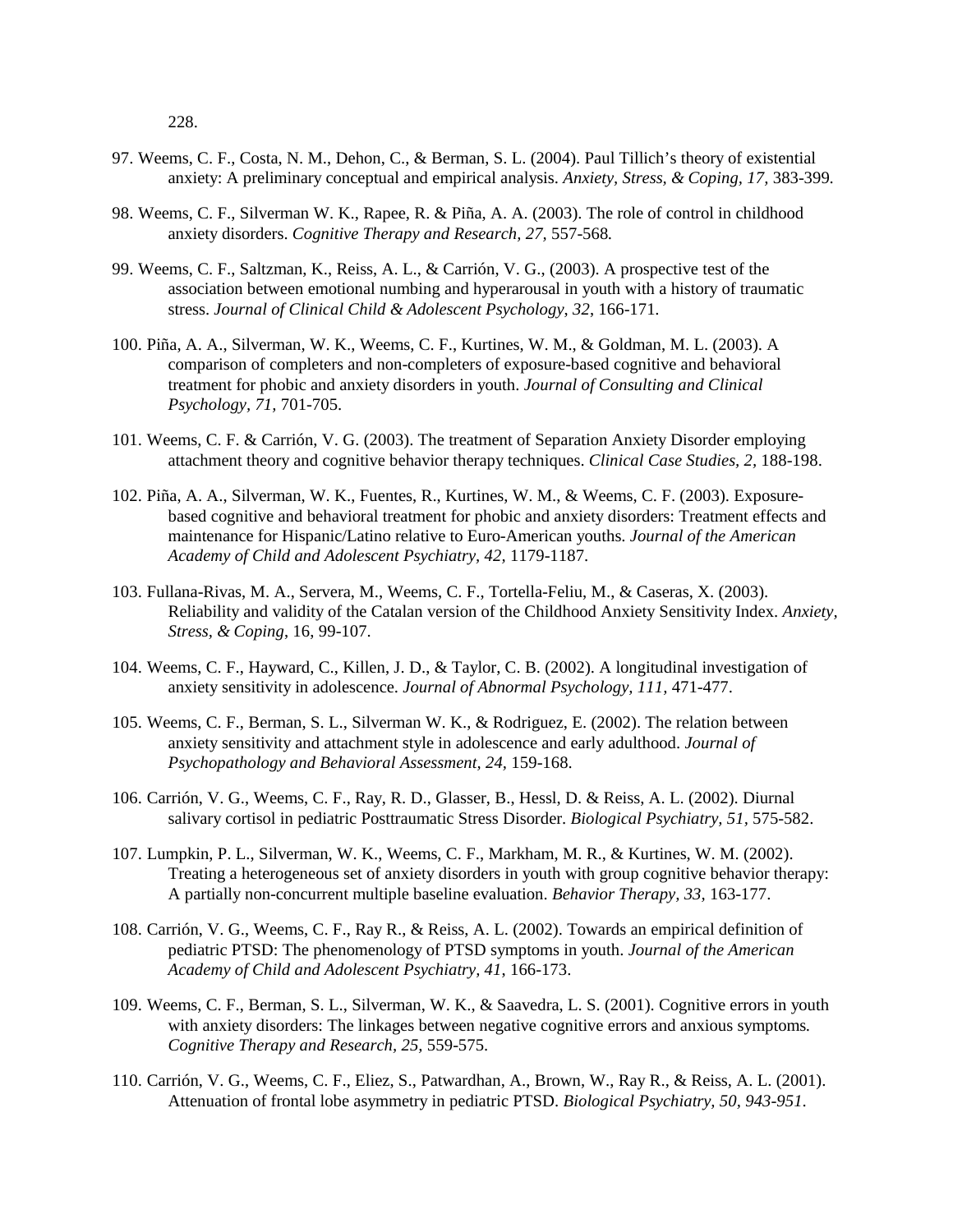- 111. Piña, A., Silverman, W. K., Saavedra, L. S. & Weems, C. F. (2001). An analysis of the RCMAS lie scale in a clinic sample of anxious children. *Journal of Anxiety Disorders, 15,* 443-457.
- 112. Weems, C. F., Silverman, W. K., & La Greca, A. M. (2000). What do youth referred for anxiety problems worry about? Worry and its relation to anxiety and anxiety disorders in children and adolescents. *Journal of Abnormal Child Psychology, 28,* 63-72.
- 113. Berman, S. L., Weems, C. F., Silverman, W. K., & Kurtines, W. K. (2000). Predictors of outcome in exposure based cognitive and behavioral interventions for phobic and anxiety disorders. *Behavior Therapy, 31,* 713-731.
- 114. Weems, C. F. (1999). Psychological inquiry and the role of world views. *Behavior and Philosophy, 27,* 147-163.
- 115. Weems, C. F., Silverman, W. K., Saavedra, L. S., Piña, A. A, & Lumpkin, P. W. (1999). The discrimination of children's phobias using the Revised Fear Survey Schedule for Children. *Journal of Child Psychology and Psychiatry and Allied Disciplines, 40,* 941-952.
- 116. Silverman, W. K., Kurtines, W. M., Ginsburg, G. S., Weems, C. F., Lumpkin, P. W., & Carmichael, D. H. (1999). Treating anxiety disorders in children with group cognitive-behavioral therapy: A randomized clinical trial. *Journal of Consulting and Clinical Psychology, 67,* 995-1003.
- 117. Weems, C. F. (1999). Conceptual and methodological issues in examining behavioral development through environment-organism interactions. *New Ideas in Psychology, 17,* 149-164.
- 118. Silverman, W. K., Kurtines, W. M., Ginsburg, G. S., Weems, C. F., Rabian, B. & Serafini, L. T. (1999). Contingency management, self-control, and education support in the treatment of childhood phobic disorders: A randomized clinical trial. *Journal of Consulting and Clinical Psychology, 67,* 675-687.
- 119. Weems, C. F. (1998). Theoretical psychology: Subdiscipline or metadiscipline? *American Psychologist, 53,* 68-69.
- 120. Weems, C. F., Hammond-Laurence, K., Silverman, W. K. & Ginsburg, G. S. (1998). Testing the utility of the anxiety sensitivity construct in children and adolescents referred for anxiety disorders. *Journal of Clinical Child Psychology, 27,* 69-77.
- 121. Weems, C. F. (1998). The evaluation of heart rate biofeedback using a multi-element design. *Journal of Behavior Therapy and Experimental Psychiatry, 29,* 157-162.
- 122. Weems, C. F., Hammond-Laurence, K., Silverman, W. K. & Ferguson, C. (1997). The relation between anxiety sensitivity and depression in children and adolescents referred for anxiety. *Behaviour Research and Therapy, 35,* 961-966.

### **Book Chapters**

- 123. Weems, C. F. & Silverman, W. K. (accepted). Anxiety Disorders. In Theodore P. Beauchaine & Stephen P. Hinshaw (Eds). *Child and Adolescent Psychopathology, Third Edition*. Hoboken, NJ: Wiley.
- 124. Weems C. F. & Scott, B. G. (accepted). Disasters and the development of psychopathology in youth: An ecological perspective. Chapter for Williams and Centifanti Eds: *The Wiley Blackwell Handbook of Developmental Psychopathology*. Oxford, UK : Wiley Blackwell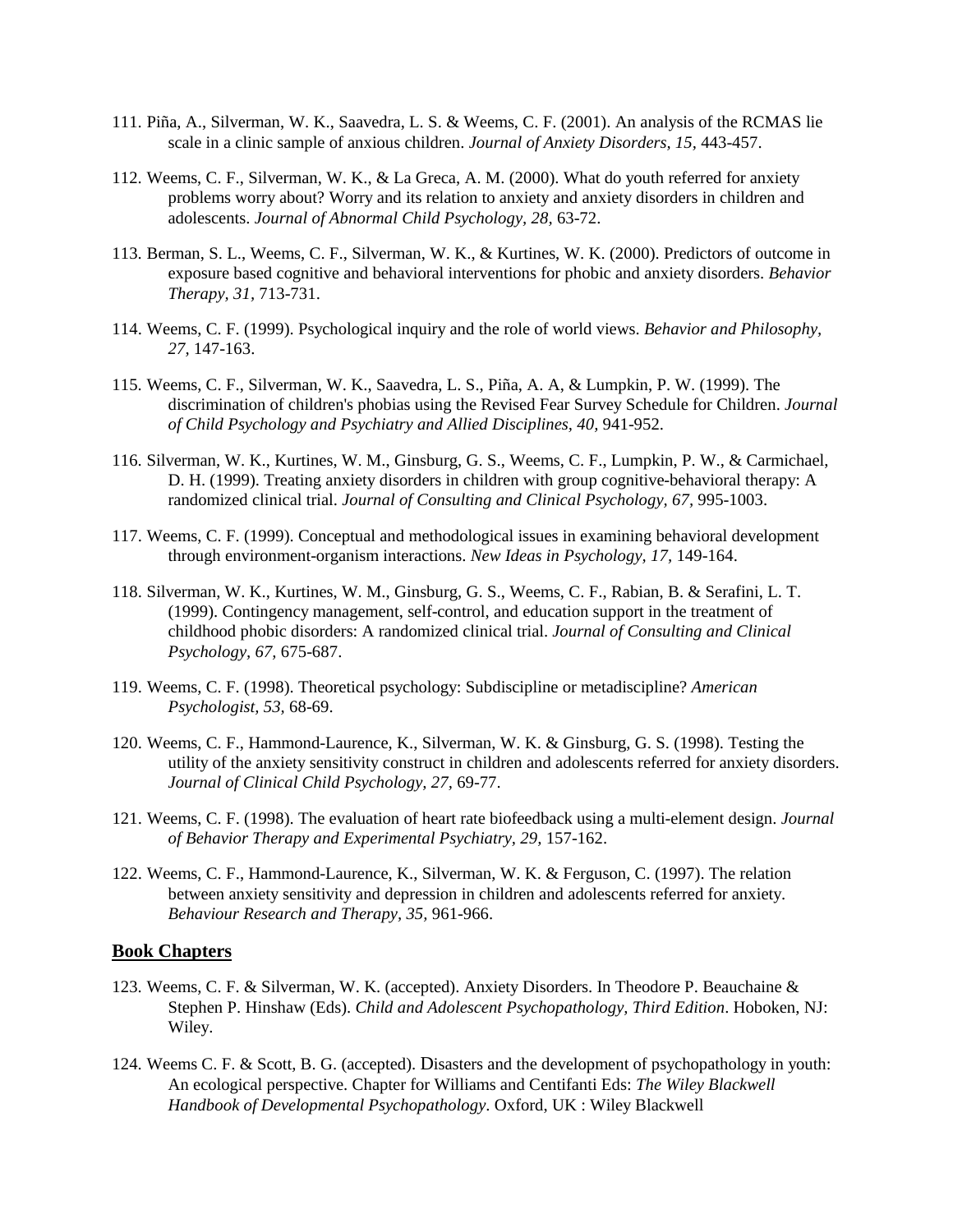- 125. Weems C. F. & Banks, D. M. (2015) Severe Stress and Anxiety Disorders in Adolescence: The Long Term Effects of Disasters. In Katie Cherry (Ed). *Traumatic Stress and Long-Term Recovery* (pp. 177-194). New York: Springer.
- 126. Taylor, J.E., Graham, R. A., & Weems C. F. (2015). Moderators and mediators of treatments for youth with traumatic stress. In Marija Maric, Pier J.M.Prins, and Thomas H. Ollendick, (Eds) *Mediators and Moderators of Youth Treatment Outcomes*. (pp. 41-64) New York: Oxford University Press.
- 127. Weems, C. F. & Silverman, W. K. (2013). Anxiety Disorders. In Theodore P. Beauchaine & Stephen P. Hinshaw (Eds). *Child and Adolescent Psychopathology, Second Edition (pp. 513-541)*. Hoboken, NJ: Wiley.
- 128. Weems, C. F. & Berman, S. L. (2012). Existential Anxiety. In Roger Levesque (Ed.) *Encyclopedia of Adolescence, Part 5, Pages 890-895.* New York: Springer.
- 129. Berman, S. L. & Weems, C. F. (2012). Identity Distress. In Roger Levesque (Ed.) *Encyclopedia of Adolescence Part 9, Pages 1357-1361.* New York: Springer.
- 130. Weems, C. F. & Varela, R. E. (2011). Generalized Anxiety Disorder (pp. 261-274). In Dean McKay & Eric Storch (Eds). *Handbook of Child and Adolescent Anxiety Disorders*. New York: Springer.
- 131. Weems, C. F. (2010). Anxiety sensitivity as a specific form of distress tolerance in youth: Developmental assessment, origins, and applied applications. In Zvolensky, Bernstein & Vujanovic (Eds). *Distress Tolerance* (pp. 29-51). New York: The Guilford Press.
- 132. Weems, C. F. & Overstreet, S. (2009). An ecological-needs-based perspective of adolescent and youth emotional development in the context of disaster: Lessons from Hurricane Katrina. In Katie E. Cherry (Ed.). *Lifespan Perspectives on Natural Disasters: Coping with Katrina, Rita and Other Storms* (pp. 27-44). New York: Springer.
- 133. Weems, C. F. & Silverman, W. K. (2008). Anxiety Disorders. In Theodore P. Beauchaine & Stephen P. Hinshaw (Eds). *Child and Adolescent Psychopathology*. Hoboken, NJ: Wiley.
- 134. Weems, C. F. & Watts, S. E. (2005). Cognitive models of childhood anxiety. In C. M. Velotis (Ed.) *Anxiety Disorder Research* (pp. 205-232)*.* Nova Science Publishers, Inc.: Hauppauge, NY.
- 135. Stickle, T.R. & Weems, C.F. (2005). Improving prediction from clinical assessment: The roles of measurement, psychometric theory, and decision theory. In Bootzin, R.R., & McKnight, P.E. (Eds.), Strengthening research methodology: Psychological measurement and evaluation. Washington, D.C.: American Psychological Association.
- 136. Weems, C. F. & Costa, N. M. (2005). Facial screening. *Encyclopedia of Behavior Modification and Cognitive Behavior Therapy Volume II: Child Clinical Applications.* Alan M. Gross & Ronald S. Drabman (Eds.). Michael Hersen (Series Ed.). Sage Publications: Thousand Oaks, CA.
- 137. Weems, C. F. & Costa, N. M. (2005). Positive practice. *Encyclopedia of Behavior Modification and Cognitive Behavior Therapy Volume II: Child Clinical Applications.* Alan M. Gross & Ronald S. Drabman (Eds.). Michael Hersen (Series Ed.). Sage Publications: Thousand Oaks, CA.
- 138. Weems, C. F. & Costa, N. M. (2005). Negative Practice. *Encyclopedia of Behavior Modification and Cognitive Behavior Therapy Volume II: Child Clinical Applications.* Alan M. Gross & Ronald S. Drabman (Eds.). Michael Hersen (Series Ed.). Sage Publications: Thousand Oaks, CA.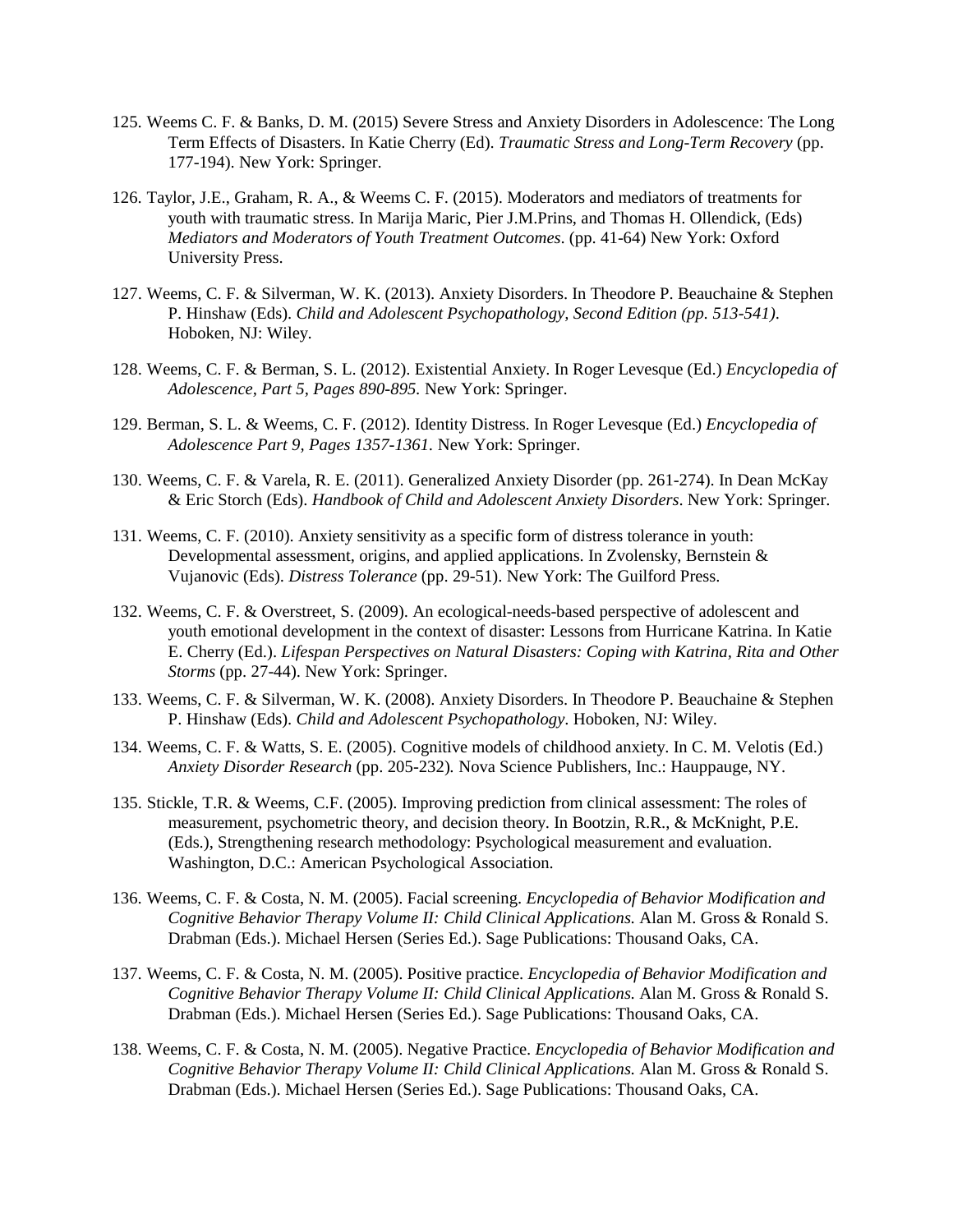- 139. Weems, C. F. & Costa, N. M. (2005). Feedback. *Encyclopedia of Behavior Modification and Cognitive Behavior Therapy Volume II: Child Clinical Applications.* Alan M. Gross & Ronald S. Drabman (Eds.). Michael Hersen (Series Ed.). Sage Publications: Thousand Oaks, CA.
- 140. Reiss, S., Silverman, W. K., & Weems, C. F. (2001) Anxiety Sensitivity. In M. W. Vasey & M. R. Dadds (Eds.) *The developmental psychopathology of anxiety*. (pp. 92-111) London: Oxford University Press.
- 141. Silverman, W. K., & Weems, C. F. (1999). Anxiety sensitivity in children. In S. Taylor (Ed.) *Anxiety sensitivity: Theory, research and the treatment of the fear of anxiety*. (pp. 239-268) New Jersey: Laurence Erlbaum Associates.

#### **Published Proceedings**

- 1. Tamrakar, A., Russell, J.D., Ahmed, I., Richard III, G.G., Weems, C.F. (2016) SPICE: A Software Tool for Bridging the Gap Between End-user's Insecure Cyber Behavior and Personality Traits. 6TH ACM Conference on Data and Application Security and Privacy 2016. New Orleans, LA. CODASPY'16 March 09-11, 2016, New Orleans, LA, USA. DOI: http://dx.doi.org/10.1145/2857705.2857744.
- 2. Scheeringa, M. S. & Weems C. F (2014). A Randomized Trial of Cognitive Behavioral Therapy and D-Cycloserine for Traumatized Children. *Proceedings of the 61st Annual Meeting of the American Academy of Child and Adolescent Psychiatry.*
- 3. Howard J. Osofsky, Joy D. Osofsky, John Wells, Carl F. Weems, Tonya C. Hansel, Lucy King, Erin Reuther, and Anthony Speier (2014) Integrated Mental and Behavioral Health Services to Improve Patient Outcomes and Clinical Care. *International Oil Spill Conference Proceedings:* May 2014, Vol. 2014, No. 1, pp. 201-214.doi:<http://dx.doi.org/10.7901/2169-3358-2014.1.201>
- 4. Carrion, V. G., Klabunde, M., Weems, C. F., Ramen, M., & Reiss, A. L. (2014, May). Insula Measures and Emotional Cognitive Interplay in Youth with Post-Traumatic Stress Symptoms: Does Gender Matter? *Biological Psychiatry*, 75, 285S-286S.
- 5. Osofsky, H., Osofsky, J., Wells, J., Weems, C., Hansel, T., King, L., & Ciccone, A. (2014). Integrating Mental and Behavioral Health into Primary Care Clinics to Develop a System of Care Following the Deepwater Horizon Oil Spill. *Society of Petroleum Engineers*. doi:10.2118/168522-MS
- 6. Alfano, C.A., & Weems, C. F. (2008). Sleep problems and their relation to cognitive factors, anxiety, and depressive symptoms in children and adolescents. *Sleep, 31, Supplement,* A74.
- 7. Cortes, A., Saltzman, K., Weems, C. F., Regnault, H., Kohrt, H., Carrión, V. G. (October, 2002). Maintenance of elevated cortisol levels in children with history of trauma. *Proceedings of the 49th Annual Meeting of the American Academy of Child and Adolescent Psychiatry, Volume 18,*  pp.108.
- 8. Liu, Y., Carrión, V. G., Weems, C. F., Reiss A. (October, 2002): Longitudinal MRI Findings of Brain Morphology in Pediatric PTSD. *Proceedings of the 49th Annual Meeting of the American Academy of Child and Adolescent Psychiatry, Volume 18,* pp.46.
- 9. Carrión, V. G., Weems, C. F., Eliez, S., Schmitt, J., Liu, Y., Menon, V., Reiss, A. (October, 2002): Morphological Abnormalities of the Prefrontal Cortex in Pediatric PTSD. *Proceedings of the 49th Annual Meeting of the American Academy of Child and Adolescent Psychiatry, Volume 18,* pp.46.

#### **Other Publications**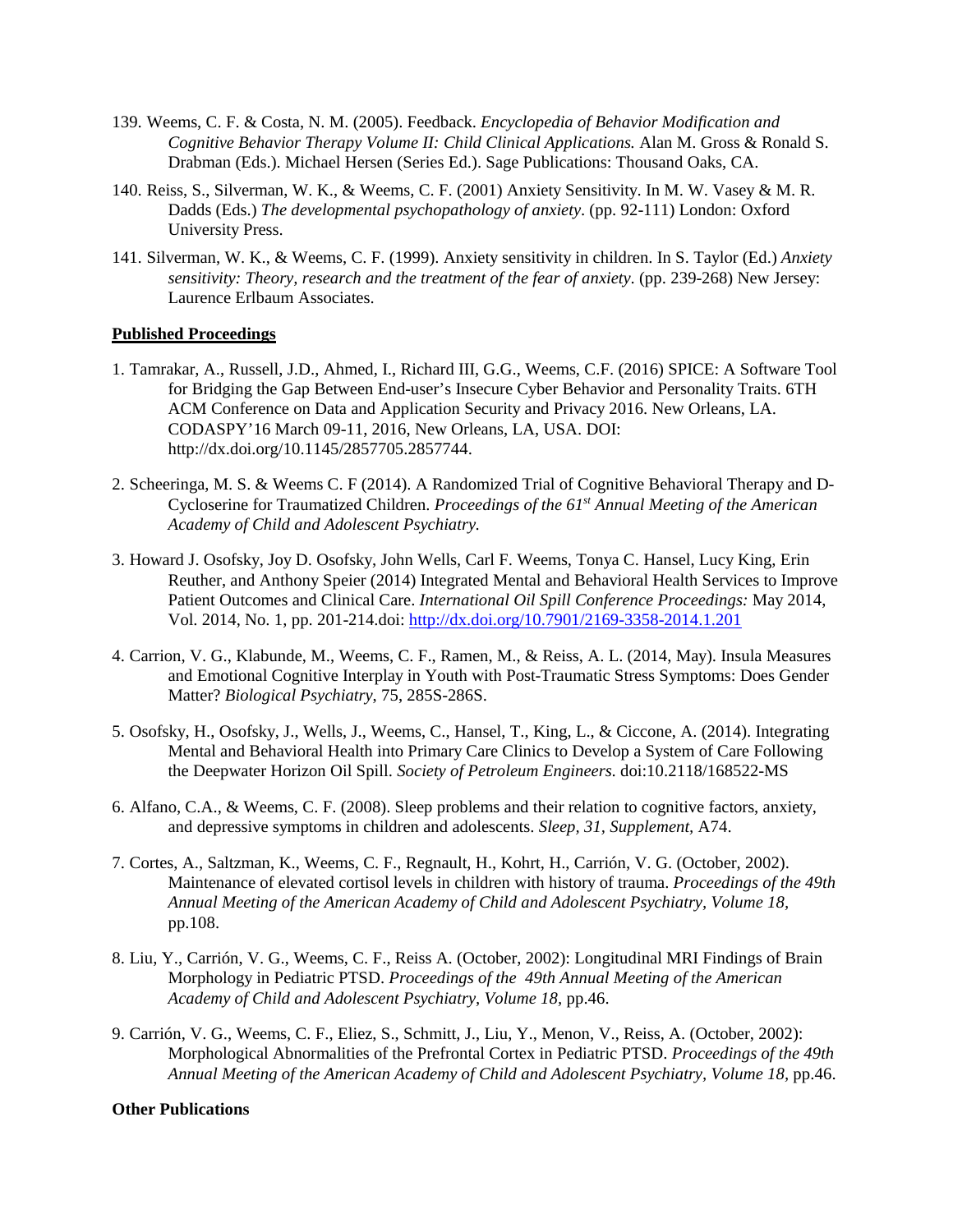#### **Non-refereed Academic**

- 1. Weems, C. F. (2015). Hurricane Katrina and Research on Children and Youth: Ten Years After A Special Issue. *Child and Youth Care Forum,* 44, 471-473.
- 2. Carrion, V. G., & Weems, C. F. (2013). Introduction to a Special Issue on Research with Youth Exposed to Disasters and Violence. *Child and Youth Care Forum, 42,* 257-259*.* DOI 10.1007/s10566-013-9212-3
- 3. Weems, C. F. (2011). Guidelines for empirical papers on group care programs. *Child and Youth Care Forum,* 40, 251-252.
- 4. Carrión, V. G., Weems, C. F., Richert, K., Hoffman, B., & Reiss, A. L. (2011). Response to "Cortisol and Brain: Beyond the Hippocampus". *Biological Psychiatry, 69,* e11*.*
- 5. Weems, C. F. (2009). Developmental psychopathology, positive psychology, and knowledge development in child and youth care: Editorial hopes and aspirations for the forum. *Child and Youth Care Forum, 38,* 1-4.
- 6. Taylor, L. K. & Weems, C. F. (2008). Review of the book "Helping Children Cope with Disasters and Terrorism" for the journal *Children, Youth, and Environments*. http://www.colorado.edu/journals/cye/18\_1/index.htm
- 7. Reiss, S., Peterson, R., Taylor, S., Schmidt N. B., & Weems, C. F. (2008). *Anxiety Sensitivity Index Consolidated Test Manual: ASI, ASI-3, and CASI.* Worthington, Ohio: IDS Publishing. On the Web: www.anxietysensitivityindex.com.
- 8. Weems, C. F. (2006). Invited Commentary: On "Development of the Anxiety Change Expectancy Scale" *Evidence Based Mental Health, 9,* 6.

### **Submitted items**

- 1. Klabunde, M., Weems, C. F., Raman, M., Reiss, A. L., Carrion, V. G., (2015). Evidence for Sexual Dimorphism on Measures of Insula Volume, Area and Thickness in Youth with Post-Traumatic Stress Disorder Symptoms.
- 2. Carl F. Weems, Justin D. Russell, Erin L. Neill, Steven L. Berman & Brandon G. Scott (2016). Existential Anxiety among Adolescents Exposed to Disaster: Linkage with Level of Exposure and Psychological Symptoms. Manuscript Submitted for Publication
- 3. Graham, R.G., Scott, B. G. & Weems, C. F., (2015). Parenting Behaviors, Parent Vagal Tone and their Associations with Child Vagal Tone.
- 4. Neill, E.L., Weems C. F., & Scheeringa, M. S. (2015). CBT for Child PTSD is Associated with Reductions in Maternal Depression: Evidence for Bidirectional Effects
- 5. Weems, C.F., Osofsky, J.D., Osofsky, H.J., King, L. & Hansel, T.C., (2015). A Three-Year Longitudinal Study of Self-Efficacy among Youth Exposed to Disasters

### **Working Papers**

1. Weems, C. F. (2006). Manual for the Anxiety Control Questionnaire for Children. University of New Orleans: Author.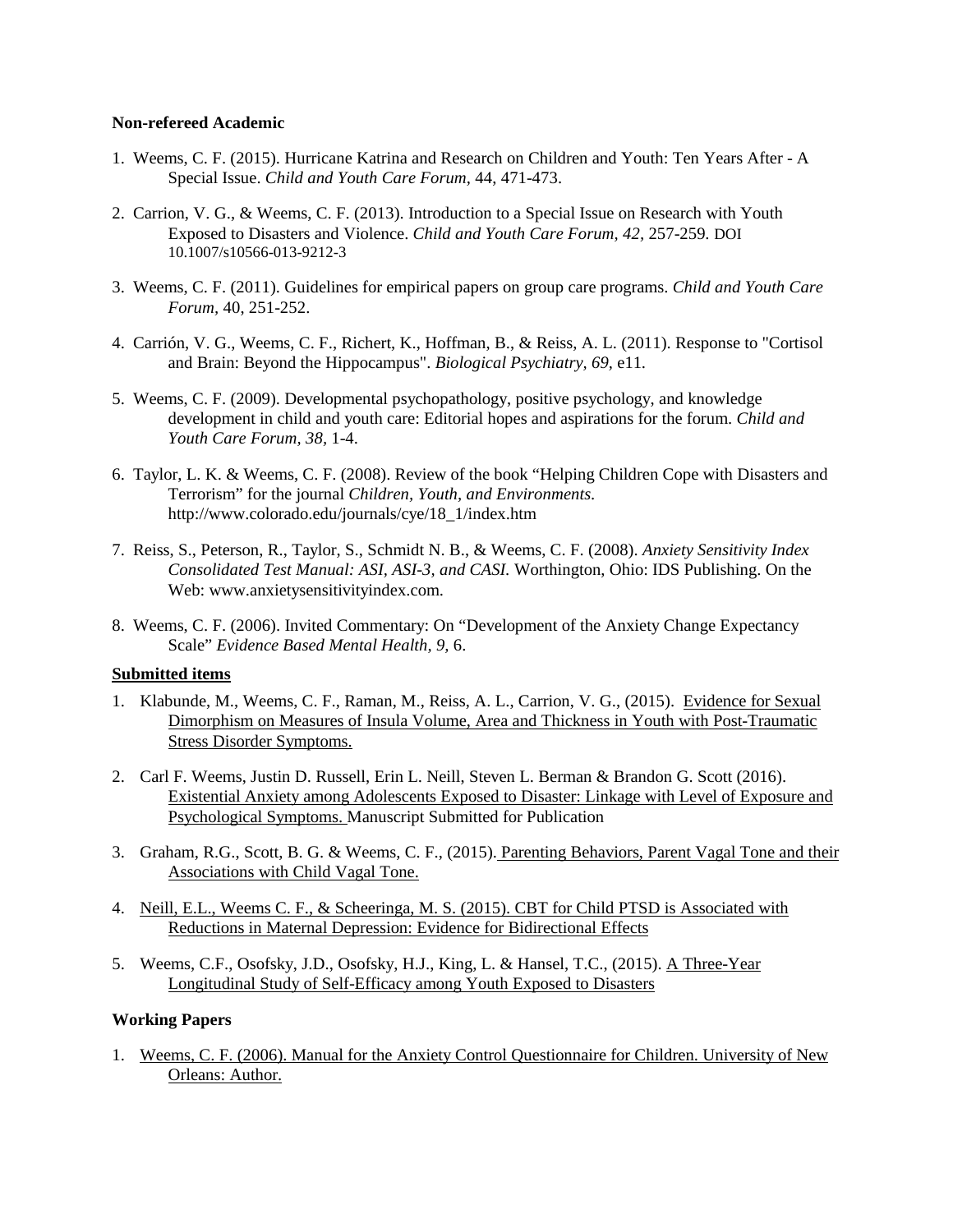- 2. Weems, C. F. (2005). Comprehensive School Based Test Anxiety and Related Problems Screening and Intervention Program. University of New Orleans, New Orleans, LA: Author.
- 3. Weems, C. F. (2004). Manual for the Existential Anxiety Questionnaire. University of New Orleans: Author.
- 4. Pfefferbaum, B. J., Weems, C. F., Scott, B. G. et al. Disasters and Youth: A Systematic Review of Research on Youth Exposure to the 2001 US Terrorist Attacks, the 2004 Indian Ocean Earthquake Tsunami, and Hurricane Katrina

### **Participation at Professional Meetings**

- Tamrakar, A., Russell, J.D., Ahmed, I., Richard III, G.G., Weems, C.F. (March, 2016) SPICE: A Software Tool for Bridging the Gap Between End-user's Insecure Cyber Behavior and Personality Traits. 6TH ACM Conference on Data and Application Security and Privacy 2016. New Orleans, LA.
- Burch, B., Weems, C.F., Marques, L., Leblanc, S., Jackson, J., Overstreet, S. (November, 2015). Dissociation and Affect Regulation: Do PTS Symptoms Matter? International Society for Traumatic Stress Studies 31<sup>st</sup> Annual Meeting, New Orleans, LA.
- Wamser-Nanney, R., Weems C. F. & Scheeringa, M. S. (November, 2015). Beyond Single Main Effects: Predicting Early Treatment Response in Trauma-Exposed Youth Using Alternative Predictors. International Society for Traumatic Stress Studies 31<sup>st</sup> Annual Meeting, New Orleans, LA.
- Neill, E.L., Weems C. F., & Scheeringa, M. S. (November, 2015). CBT for Child PTSD is associated with Reductions in Maternal Depression: Evidence for Bidirectional Effects. International Society for Traumatic Stress Studies 31st Annual Meeting, New Orleans, LA.
- Fassnacht, G. Osofsky, J.D., Osofsky, H.J., Weems, C.F. (March, 2015) Self Esteem, Disaster Exposure, and Psychological Symptoms among Disaster-Exposed Youth: Does Self Esteem act as a Buffer? Presented at 2015 Society for Research in Child Development Biennial Meeting to be held March 19 - 21, 2015 in Philadelphia, PA.
- Wamser-Nanney, R., Weems C. F. & Scheeringa, M. S. (November, 2014). Predictors of Early Treatment Response in Youth Receiving Treatment for PTSD. International Society for Traumatic Stress Studies 30th Annual Meeting, Miami, FL.
- Russell, J. D., Weems, C. F., Scott, B. G., Graham, R. A., & Banks, D. M. (2014, March). Posttraumatic stress and the emergence of existential anxiety in adolescence. Biennial meeting of the Society for Research on Adolescence, Austin, TX.
- Graham, R.G., & Weems C. F. (2014, March). Are Adolescent Girls Vulnerable to Parent Anxiety Sensitivity? Factors Contributing to Parent and Youth Anxiety Sensitivity. Presented at the biennial meeting of the Society for Research on Adolescence, Austin, TX.
- Osofsky, H.J., Osofsky, J.D. Wells, J. Weems, C. F., Hansel, T.C. King, L. & Ciccone, A. (2014, March) Integrating Mental and Behavioral Health into Primary Care Clinics to Develop a System of Care Following the Deepwater Horizon Oil Spill. SPE International Conference on Health, Safety, and the Environment , Long Beach, CA.
- Russell, J. D., Scott, B. G., Weems, C. F., Reiss, A. L. & Carrión, V. G. (June, 2013) Age Differences and Change in Amygdala Volumes among Children with Posttraumatic Stress. Presented at the 20th International Stress and Behavior 2013 Conference June 22-24, 2013, New Orleans, LA, USA.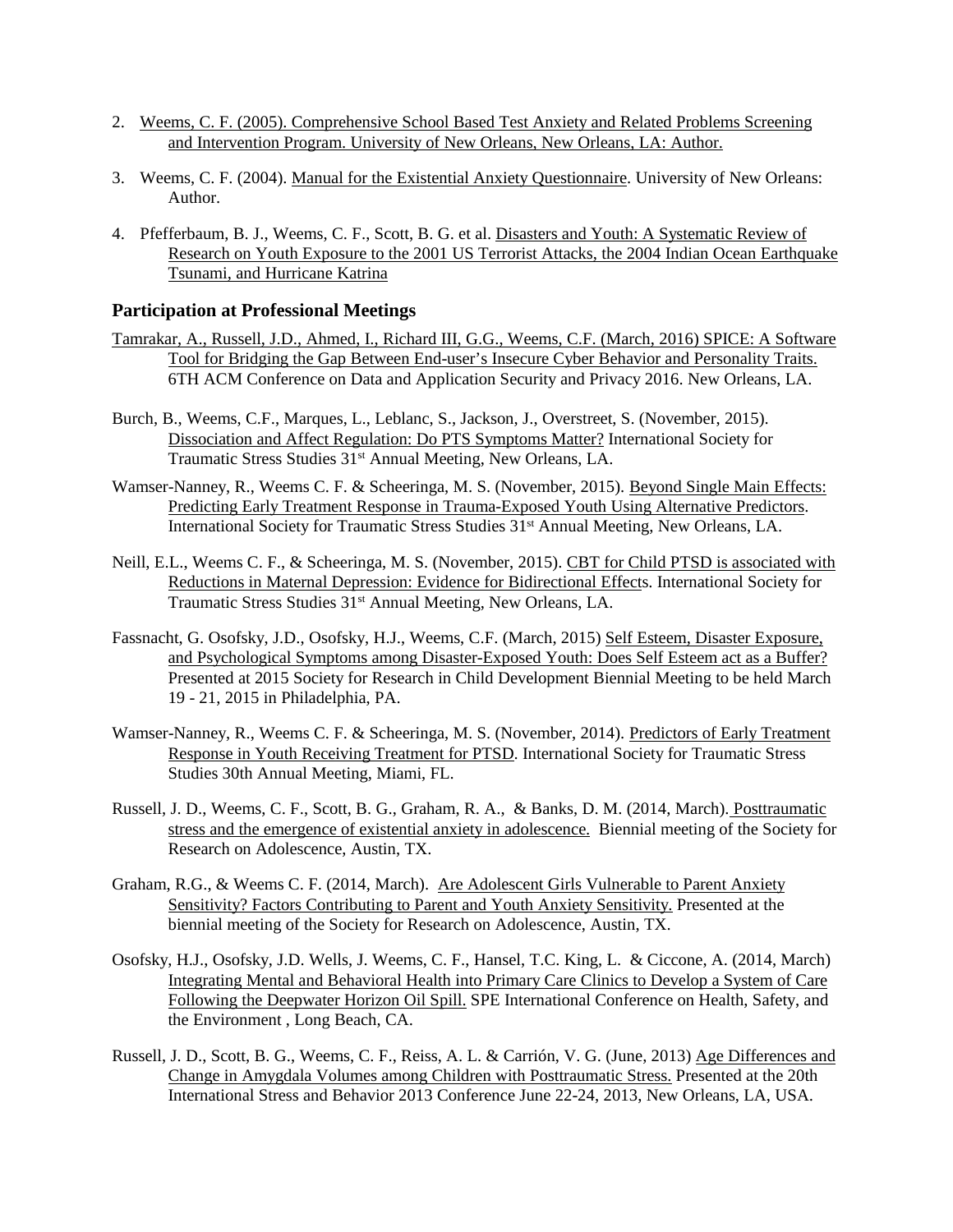- Scott, B. G., & Weems, C. F. (June, 2013) Youths' Vagal Response to Mental Arithmetic Task: The Differential Role of Child- and Parent-reported Anxiety Symptoms. Presented at the 20th International Stress and Behavior 2013 Conference June 22-24, 2013, New Orleans, LA, USA.
- Scott, B. G., Russell, J. D., Sanders, A. F. P., Weems, C. F., Reiss, A. L. & Carrión, V. G. (May, 2013). Developmental Variation in Amygdala Volumes among Children with Posttraumatic Stress. The 25th Association for Psychological Science Annual Convention, May 23-26, Washington, D.C.
- Sanders, A. F. P., Pizzitolo, A. P., Scott, B. G., Graham, R., A., Banks, D. M., Russell, J. D., & Weems, C. F. (May, 2013). Posttraumatic Stress Exacerbates the Link between Identity and Internalizing Problems in Adolescents. The 25th Association for Psychological Science Annual Convention, May 23-26, Washington, D.C.
- Hertzler, E. E., Banks, D. M., Russell, J. D., Graham, R., A., Scott, B. G., & Weems, C. F., (March, 2013). Existential Anxiety in Adolescence: Prevalence and Associations with Psychological Symptoms Following Disaster. Southeastern Psychological Association Annual Convention, Atlanta, GA.
- Weems, C. F., Scott, B. G., Banks, D. M., & Graham, R. (August, 2012). Trajectories of Post-Traumatic Stress Symptoms in Minority Youth following Hurricanes Katrina and Gustav: Subsequent Exposure and the Role of Watching TV Coverage. In A. La Greca (Chair), From Exposure to Recovery: Traumatic Stressors and Their Impact on Children and Adolescents. Annual Convention of American Psychological Association, Orlando, FL.
- Scott, B.G., Lapre, G.E., Marsee, M.A., & Weems, C.F. (March, 2012). Aggression predicts academic achievement among disaster-exposed youth: The indirect effect of disaster exposure via PTSD symptoms and aggression. Biennial Meeting of the Society for Research in Human Development, New Orleans, LA.
- Weems, C. F., Scott, B. G., Banks, D. M., & Graham, R. (March, 2012). Viewing Television Disaster Coverage and Adolescent's Versus Children's Stress Reactions. Society for Research on Adolescence biennial conference, Vancouver, Canada.
- Graham, R., Banks, D. M., Scott, B. G., & Weems, C. F., (February, 2012). Viewing Television Storm Coverage of Hurricane Gustav and Youth Post Traumatic Stress Reactions: The Role of Pre Disaster Symptoms. Southeastern Psychological Association Annual Convention, New Orleans, LA.
- Weems, C. F. (2011, October). Using Developmental Theory & Affective Science to Inform Comprehensive Student Success Programs. LSUHSC Brain & Behavior Research Conferences, New Orleans, LA.
- Weems, C. F. (2011, June) Theme 4, Developmental Issues (Discussant) The Dutch Royal Academy of Arts and Sciences - Social Anxiety Conference: Towards a better understanding of geneenvironment relations. Amsterdam, The Netherlands.
- Weems, C. F. (2011, March) Emerging Resources for the Prevention, Treatment, and Identification of Underserved Youth at Risk for Anxiety Disorders (Chair). Anxiety Disorders Association of America Annual Convention, New Orleans, LA.
- Brown, T. H., Mellman, T. A., Alfano, C. A. & Weems, C. F. (2011, March). The Role of Sleep Fears and Sleep Disturbance in the Maintenance of PTSD symptoms in Minority Youth Exposed to Hurricane Katrina. Anxiety Disorders Association of America Annual Convention, New Orleans,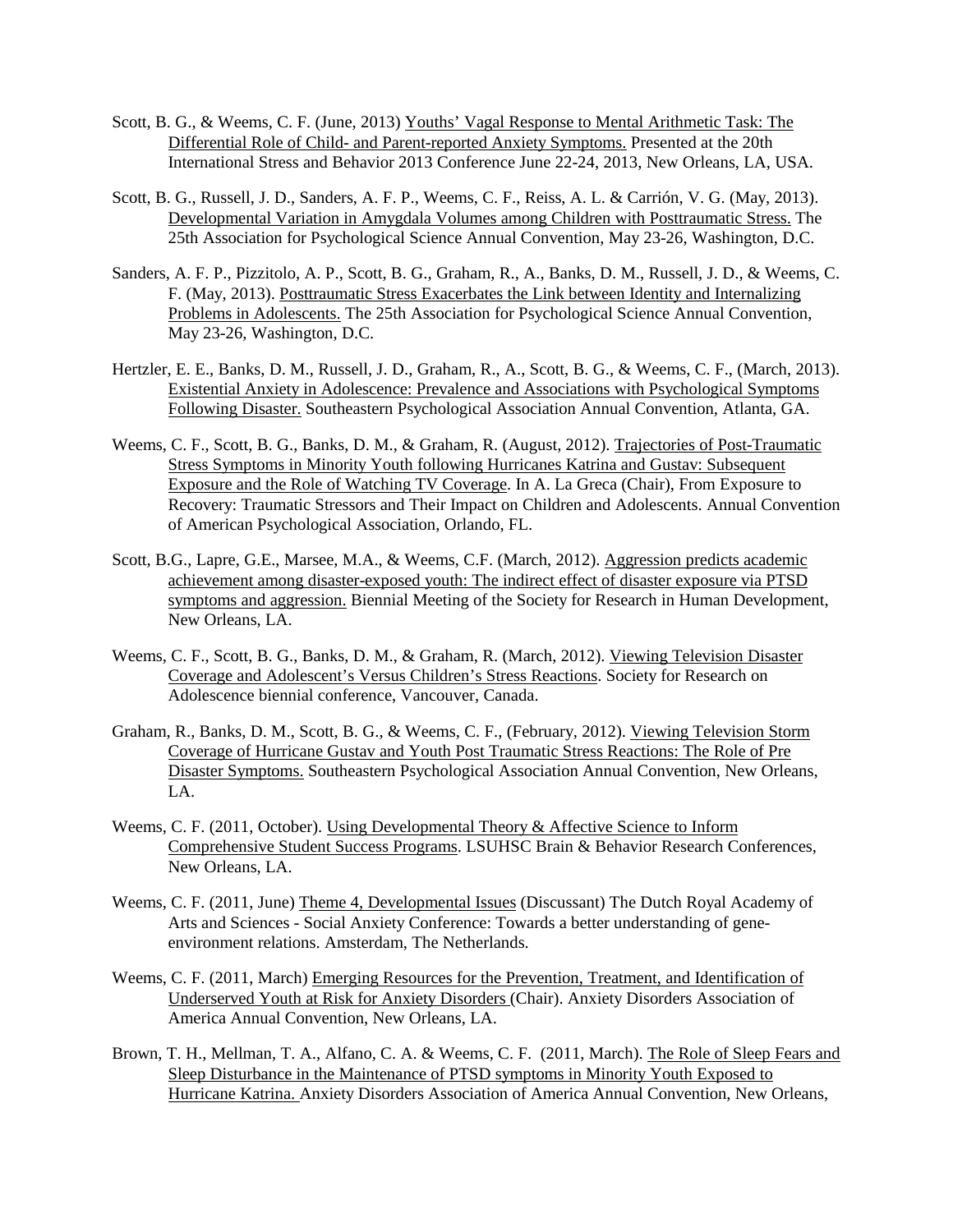LA.

- Weems, C. F., Scott, B. G., Taylor, L. K., Cannon, M. F., & Edel, P. (2011, March). The UNO Test Anxiety Prevention and Intervention Program in Urban Schools. Anxiety Disorders Association of America Annual Convention, New Orleans, LA.
- Scott, B.G., Marks, A.B., Taylor, L.K., & Weems, C.F. (2010, November). Ethnicity, corporal punishment, and their relations to fear and anxiety in youth. In K.M. Lewis and T.H. Ollendick (Co-Chairs), All in the family: Exploration of parenting practices and their relation to internalizing symptoms in children and adolescents across cultures. Convention of the Association for Behavioral and Cognitive Therapies, San Francisco, CA.
- Weems, C. F. (September, 2010). Anxiety and Post-Traumatic Stress in New Orleans Schools. Five Years of Post-Katrina Educational Reform Research Conference, New Orleans, LA.
- Taylor, L. K., Scott, B. G., Cannon, M. F., Weems, C. F., Romano, D. M., Perry, A. M., & Triplett, V. (August, 2010). Test Anxiety Prevention and Intervention Programs in schools. In E. Shapiro (Chair), Partnership to Improve Mental Health Services for Children in Schools. Annual Convention of American Psychological Association, San Diego, CA.
- Weems, C. F., Scott, B. G., Taylor, L. K., & Cannon, M. F. (June, 2010). A Longitudinal Study of Posttraumatic Stress Symptoms in Ethnic Minority Youth Exposed to Hurricanes Katrina and Gustav: The Role of Subsequent Exposure on Symptom Trajectories. In Symposium: PTSD in children and adolescents. Presented at the triennial meeting of the World Congress of Behavioral and Cognitive Therapies, Boston, MA.
- Costa, N. M., Weems, C. F., & Pina, A. A. (June, 2010). The Role of Perceived Attachment Beliefs and Parenting on Change in Youth Pre to Post Anxiety after experiencing Hurricane Katrina. In Symposium: PTSD in children and adolescents. Presented at the triennial meeting of the World Congress of Behavioral and Cognitive Therapies, Boston, MA.
- Scott, B.G., & Weems, C.F. (June, 2010). Can Patterns of Actual and Perceived Control Help to Distinguish Internalizing and Externalizing Problems? Triennial meeting of the World Congress of Behavioral and Cognitive Therapies, Boston, MA.
- Carter, J., Berman, S., Marsee, M., Weems, C. F., & Wilson, J. (2010, March). The Role of Identity on Peer Conflict and Aggression. Society for Research on Adolescence' biennial convention, Philadelphia, PA.
- Weems, C. F. (2010, March). Identity Distress: What we know and still need to know (discussant). S. L. Berman (chair) Identity Distress and Mental Health. Symposium conducted at the Society for Research on Adolescence' biennial convention, Philadelphia, PA.
- Costa, N.M., De Los Reyes, A. & Weems, C. F. (November, 2009). Parent-Child Informant Discrepancies: Are they Stable Over Time and Across Different Parent-Child Pairs. Annual Convention of Association for Behavioral and Cognitive Therapies, New York, NY.
- Scott, B. G., Weems, C. F., Taylor, L. K., Marks, A. B, Cannon, M. A., Edel, P. O. (August, 2009). Role of control beliefs in the maintenance of childhood anxiety. Poster to be presented at the annual meeting of the American Psychological Association, Toronto, Canada.
- Horigian, V. E., Weems, C. F., Ucha, J., & Robbins, M. S. (May, 2009). Psychiatric Comorbidity among Youth Receiving Substance Abuse Treatment: Prevalence and the Effects of Intervention in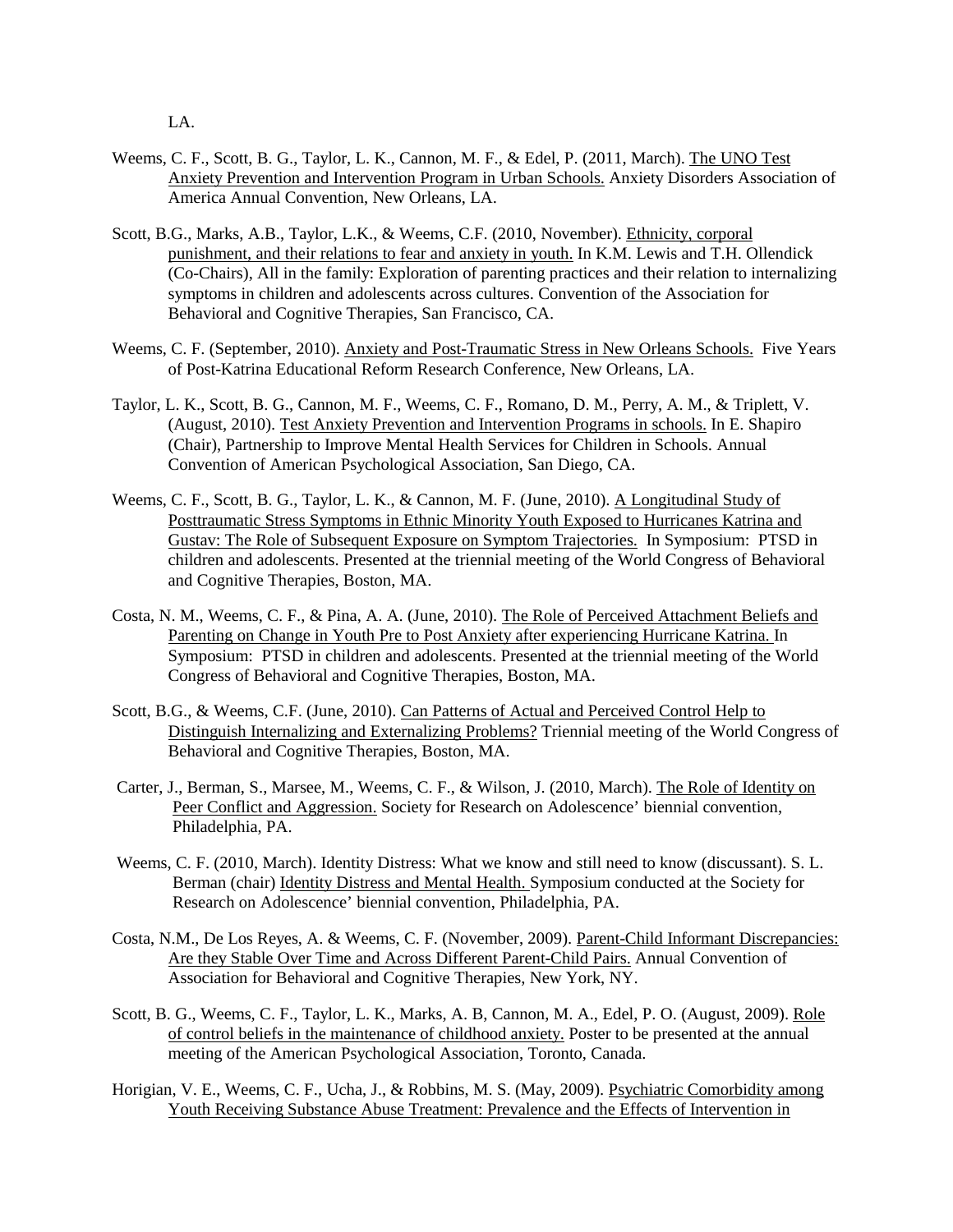Reducing Symptoms and Incidence. American Psychiatric Association Annual Meeting, San Francisco, CA.

- Weems, C. F., Taylor, L. K., Marks, A. B., Costa, N. M., & Romano, D. M. (November, 2008). Effect of a School-Based Test Anxiety Intervention in Ethnic Minority Youth Exposed to Hurricane Katrina. Annual Convention of the Association for Behavioral and Cognitive Therapies, Orlando, FL.
- Wiley, R., Berman, S. L., & Weems, C. F. (November, 2008). Identity Disruption in the Aftermath of Hurricane Katrina. Annual Convention of the Association for Behavioral and Cognitive Therapies, Orlando, FL.
- Marks, A. B., Taylor, L. K., Cannon, M. F., Weems, C. F. & Costa, N. M. (November, 2008). Social Support and the Link to Post-Disaster Outcomes: Lifespan Differences and Age-Appropriate Responses among Individuals Exposed to Hurricane Katrina. Annual Convention of the Association for Behavioral and Cognitive Therapies, Orlando, FL.
- Romano, D. M., Weems, C. F., & Schayot, L. (October, 2008). Post-Disaster School Counseling Protocol. Annual Southern Association for Counselor Educators and Supervisors (SACES) Conference, Huston, TX.
- Romano, D. M., Weems, C. F., Marino, R.C., (October, 2008). Utilizing test anxiety interventions to reduce Post Traumatic Stress in urban charter school students. Presentation to the conference of the Louisiana Counseling Association (LCA), Baton Rouge, LA.
- Wiley, R., Berman, S. L., & Weems, C. F. (August, 2008). Psychosocial impact of hurricane Katrina on identity. Presented at the annual Convention of the American Psychological Association, Boston, MA.
- Stadnick, N. A., Villalta, I. K., Gottschall, A. C., Pina, A. A., Ortiz, C. D., Costa, N. M., & Weems, C. F. (2008, May). Social support and coping but not discrimination predict Hurricane Katrina youths' reactions. Annual meeting of the Association for Psychological Science, Chicago, IL.
- Marsee, M.A. & Weems, C.F. (April, 2008). Invited workshop: New Research on Behavioral Disorders in Children –Weems, C.F. --Knowledge development on childhood responses to Hurricane Katrina. Louisiana Psychological Association, Lafayette, LA.
- Taylor, L. K., Marks, A. B., Cannon, M. F., & Weems, C. F. (March, 2008). Lifespan Differences in Helpful Sources of Social Support among Individuals Exposed to Hurricane Katrina. Annual Meeting of the LSU Life Course and Aging Center.
- Wiley, R., Berman, S. L., & Weems, C. F. (March, 2008). Identity distress and PTSD among survivors of hurricane Katrina. Meeting of the Society for Research on Identity Formation, Chicago, IL.
- Weems, C. F., Taylor, L. K., Marks, A. B., Costa, N. M., & Romano, D. M. (March, 2008). The Impact of Hurricane Katrina on Disadvantaged Adolescents: A Prospective Study with Results of a School Based Intervention. Meeting of the Society for Research on Adolescence, Chicago, IL.
- Costa, N.M., Weems, C. F., & Piña, A.A. (November, 2007). Hurricane Katrina and Youth Anxiety: What Effects Change between Pre and Post Disaster Anxiety? Child and Adolescent Anxiety SIG at the annual Convention of Association for Behavioral and Cognitive Therapies, Philadelphia, PA.
- Weems, C.F. Piña, A. A., & Carrión, V. G. (July, 2007). Continuity and Change in Childhood Anxiety Disorders: Perspectives from Normative Development, Reactions to the Hurricane Katrina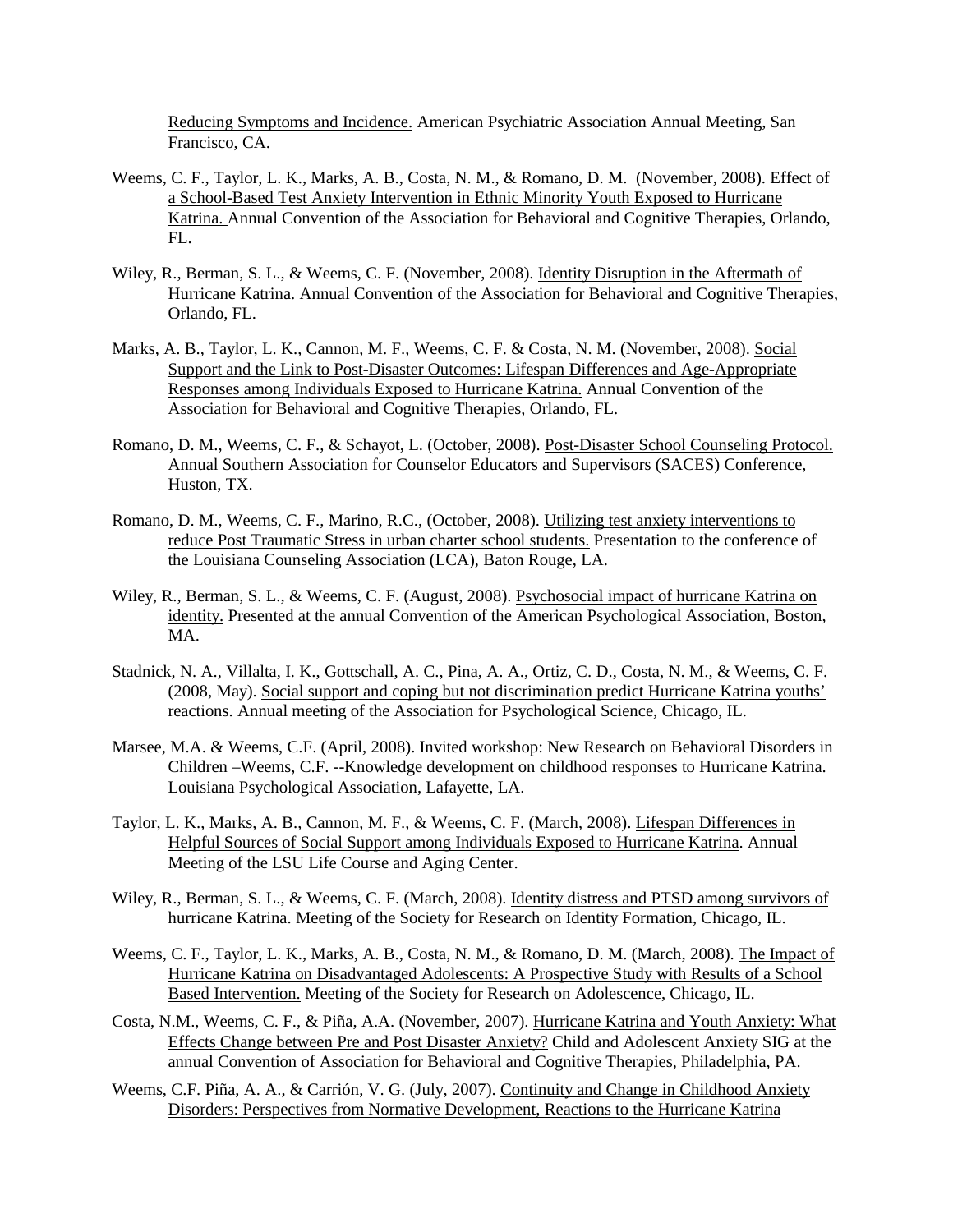Disaster, and Neurophysiology. World Congress of Behavioral and Cognitive Therapies, Barcelona, Spain. Abstracts of the World Congress of Behavioral and Cognitive Therapies, S29.

- Weems, C. F. (July, 2007). Indirect effects of a test anxiety intervention on post traumatic stress in youth. Child Anxiety Theory and Treatment Seminars, Barcelona, Spain.
- Weems, C. F. (June, 2007). The effect of hurricane Katrina on youth: Developing knowledge and interventions to mitigate impact. University of Amsterdam, Amsterdam, The Netherlands.
- Weems, C.F. (April, 2007). The role of stress on brain and emotional development in youth: Stress, cortisol and the hippocampus. Child and Adolescent Psychiatry Grand Rounds, Tulane University School of Medicine, New Orleans, LA.
- Marsee, M.A. & Weems, C.F. (March, 2007). Do anxious boys fight like girls? Childhood anxiety symptoms and their relation to subtypes of aggression. Meeting of the Society for Research on Child Development, Boston, MA.
- Taylor, L. K., Weems, C. F., Costa, N. M., Watts, S. E., Cannon, M. F., Piña, A. A., & Barrios, B (March, 2007). Predictors of Post Disaster Emotional Functioning in Youth: Preliminary Results from a Pre to Post Hurricane Katrina Study. Society for Research on Child Development, Boston, MA.
- Weems, C. F., Watts, S. E., Taylor, L. K., Costa, N. M., Cannon, M. F. (February, 2007). Contextual differences in the psychosocial impact of Hurricane Katrina. Southeastern Psychological Association Annual Convention, New Orleans, LA.
- Weems, C. F. (November, 2006). The psychosocial impact of hurricane Katrina on youth and interventions designed to mitigate impact. Child and Adolescent Psychiatry Grand Rounds, Stanford University School of Medicine.
- Taylor, L. K., Costa, N. M., Watts, S. E., Cannon, M. F., Zakem, A. H. & Weems, C. F. (November, 2006). Psychometric properties of the child PTSD checklist in a community sample of youth. Presented at the annual Convention of Association for Behavioral and Cognitive Therapies, Chicago, IL.
- Costa, N. M ., Taylor, L. K., Cannon, M. F., Watts, S. E., Zakem, A. H. & Weems, C. F. (November, 2006). A Longitudinal Investigation of the Hypothesized Risk Factors of Child Anxiety. Presented at the annual Convention of Association for Behavioral and Cognitive Therapies, Chicago, IL.
- Taylor, L. K., Costa, N. M., Watts, S. E., Cannon, M. F., Zakem, A. H. & Weems, C. F. (August, 2006). Developing the Anxiety Control Questionnaire for Children (ACQ-C) Short Form. Presented at the annual Convention of American Psychological Association, New Orleans.
- Villalta, I. K., Ortiz, C. D., Piña, A. A., Barrios, B., Watts, S. E., Taylor, L. K., Costa, N. M., & Weems, C. F. (August, 2006). Coping with Hurricane Katrina: Exposure and outcomes among African American and European American youth. Presented at the annual convention of the American Psychological Association (APA), New Orleans, LA.
- Zakem, A., Costa, N.M., Vu, P., Watts, S. E., Cannon, M. F., Taylor, L. K., & Weems, C.F. (August, 2006). Sleep Problems and their Relation to Anxiety and Depression Symptoms in Youth. Presented at the annual Convention of American Psychological Association, New Orleans.
- Costa, N. M., Taylor, L. K., Zakem, A., Watts, S. E., Cannon, M. F., Vu, Ph., & Weems, C.F. (August,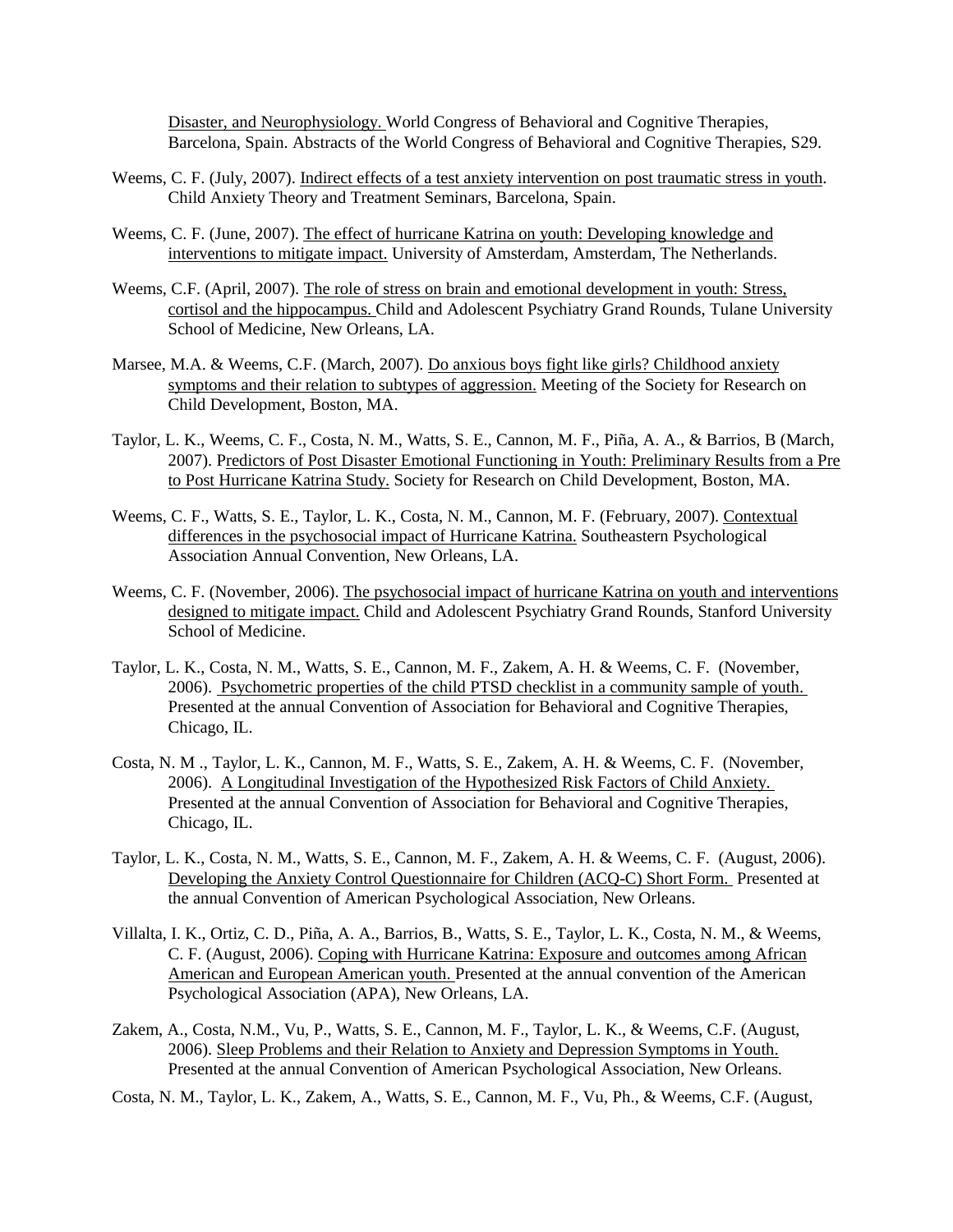2006). Correlates of child and adolescent anxious symptoms. Presented at the annual Convention of American Psychological Association, New Orleans.

- Vu, P., Taylor, L. K., Cannon, M. F., Zakem, A., Watts, S. E., Costa, N. M., & Weems, C. F. (August, 2006). Association between externalizing and internalizing symptoms and academic areas. Presented at the annual Convention of American Psychological Association, New Orleans.
- Watts, S. E., Weems, C. F., Costa, N. M., Cannon, M. F., Taylor, L. K., & Zakem. A. (August 2006). Selective Attention, Memory Bias, Interpretive Bias and Anxiety in Youth. Presented at the annual Convention of American Psychological Association, New Orleans.
- Berman, S., Weems, C., & Petkus, V. (2006, March). The role of identity distress as a link between identity status and psychological symptoms. Society for Research on Adolescence' biennial convention, San Francisco, CA.
- Weems, C. F. Discussant for Schmidt, N. B. (February, 2006). Prevention of Anxiety Pathology: Findings from the Anxiety Sensitivity Amelioration Training (ASAT) Trial. Winter Anxiety Summit, Jay Peak, VT.
- Taylor, L.K., Costa, N.M., Watts, S.E., Cannon, M.F., Adams, C.F., & Weems, C.F. (November 2005). Are Traumas in Childhood and Adolescence the Same? Exploring the Clinical Phenomenology of Criteria A1 PTSD Events in Youth. Poster presented at the annual Convention of Association for the Advancement of Behavior Therapy, Washington.
- Cannon, M. F., Watts, S. E., Taylor, L. K., Costa, N. M., & Weems, C. F. (November 2005). Associations among youth depressive symptoms, parenting behaviors, and attachment beliefs. Poster presented at the annual Convention of Association for the Advancement of Behavior Therapy, Washington, DC.
- Costa, N. M., Weems, C. F., Pellerin, K., & Dalton, R. (November 2005). Parenting stress and childhood psychopathology: Is there specificity to internalizing and externalizing psychopathology? Poster presented at the annual Convention of Association for the Advancement of Behavior Therapy, Washington, DC.
- Costa, N. M., Cannon, M. F., Watts, S. E., Taylor, L. K., Vu, Ph., & Weems, C. F. (November 2005). Anxiety within the family: Associations between siblings reports of anxiety. Poster presented at the annual Convention of Association for the Advancement of Behavior Therapy, Washington, DC.
- Weems, C. F., Costa, N. M., Watts, S. E., Cannon, M. F., Taylor, L. (May 2005). Developmental differences in the expression of childhood anxiety and phobic disorder symptoms. Annual Convention of the American Psychological Society, Los Angeles, CA.
- Costa, N. M., Cannon, M., Watts, S., Zakem, A., Wacker, K. Weems, C. F. (April, 2005). Parent-child agreement on anxiety & depressive symptoms: The effects of child's age, sex and parental psychopathology. Meeting of the Society for Research on Child Development, Atlanta, GA.
- Watts, S. E., Costa, N.M., Cannon, M. F., Wacker, K., Vu, P., Weems, C. F. (April, 2005) Interpretive and Judgment Biases: Their Association with Childhood Anxiety and Depressive Symptoms in a Community Sample. Meeting of the Society for Research on Child Development, Atlanta, GA.
- Weems, C. F. (October, 2004) Identifying cognitive risk for childhood anxiety. Tulane University, Child Psychiatry Grand Rounds.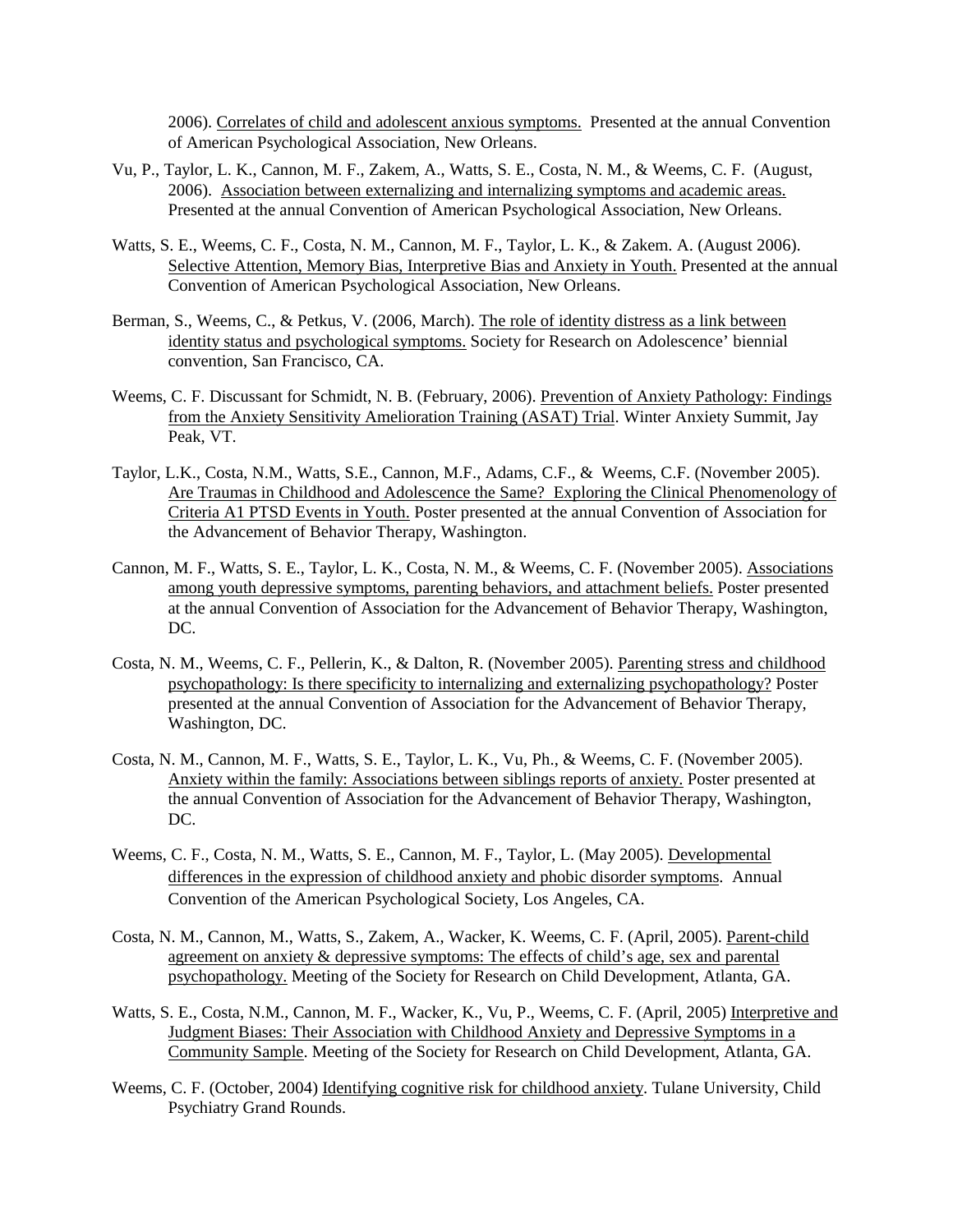- Weems, C. F., Costa, N. M., Zakem, A., Fabian, M. & Watts, S. (November, 2004). Children's Reasoning about Anxiety Sensations. Annual convention of the Association for the Advancement of Behavior Therapy, New Orleans, LA.
- Watts, S.E., Costa, N. M., Menandez, O., Gibson, J., Fabian, M. & Weems C. F. (November, 2004). Do Types of Cognitive Errors Distinguish Anxiety and Depression: Implications for the Comorbidity of Anxiety and Depression in Youth. Annual convention of the Association for the Advancement of Behavior Therapy, New Orleans, LA.
- Fabian, M., Watts, S.E., Costa, N. M., Springer, S. & Weems C. F. (November, 2004). The Specific and Unique Associations Between Anxiety, Anxiety Sensitivity, and Depression: Testing Two Models of the Relationship. Annual convention of the Association for the Advancement of Behavior Therapy, New Orleans, LA.
- Costa, N. M., Watts, S.E., Vu, P., Wacker, K. & Weems C. F. (November, 2004). Parent and Child Anxiety: Do Parenting Behaviors and Attachment Beliefs Mediate the Association? Annual convention of the Association for the Advancement of Behavior Therapy, New Orleans, LA.
- Berman, S. L., Weems, C. F., Rodriguez, E., & Zamora, I. (July, 2004). Exploring the link between identity and attachment. American Psychological Association Annual Convention, Honolulu, HI.
- Piña, A. A., Alfano, C., Viana, A. G., Weems, C. F., & Silverman, W. K. (March, 2004). Cognitive Errors as Moderators of Treatment Effects and Maintenance: A Comparison of Cognitive Therapy and Education Support in the Treatment of Childhood Phobic and Anxiety Disorders. Anxiety Disorders Association of America Annual Convention, Miami, Florida.
- Costa, N. M., & Weems, C. F. (March, 2004). Gender Differences in the Association Between Relationship Anxiety and Depression in Ethnic Minority Youth. Biennial Meeting of the Society for Research on Adolescence, Baltimore, Maryland.
- Costa, N. M., Weems, C. F., Pellerin, K., & Dalton, R. (March, 2004). The Role of Parent-Adolescent Interactions on the Association Between Parental Anxiety and Adolescent Internalizing Symptoms. Biennial Meeting of the Society for Research on Adolescence, Baltimore, Maryland.
- Dehon, C., Costa, N. M, Weems, C. F., Stickle, T. R., & Berman, S. L. (November, 2003). A cross sectional evaluation of the factorial invariance of anxiety sensitivity in adolescents and adults. Annual convention of the Association for the Advancement of Behavior Therapy, Reno, NV.
- Ramirez, D., Suarez, M. X., Hutardo, M. P., Plazas, M. C., Rodriguez, M. C., Weems, C. F., Berman, S. L. (August, 2003). Anxiety sensitivity and attachment style in Columbian and American adolescents. Presented at the American Psychological Association Annual Convention, Toronto, Canada.
- Ortiz, C., Piña, A., Saunders, J., Weems, C. F., & Kurtines, W. (April, 2003) Chronological Age, Temperament, and Attachment: An Examination of Youths With Separation Anxiety Disorder. Presented at the Biennial Meeting of the Society for Research on Child Development, Tampa, FL.
- Weems, C. F., Costa, N. M., Ramirez S. M., & Stein, C. (March, 2003). The conceptualization and assessment of existential anxiety. Southeastern Psychological Association Annual Convention, New Orleans, LA.
- Hayward, C., Weems, C. F., Killen, J. D., & Taylor, C. B. (November, 2002). Anxiety sensitivity and panic in youth. Annual convention of the Association for the Advancement of Behavior Therapy, Reno, NV.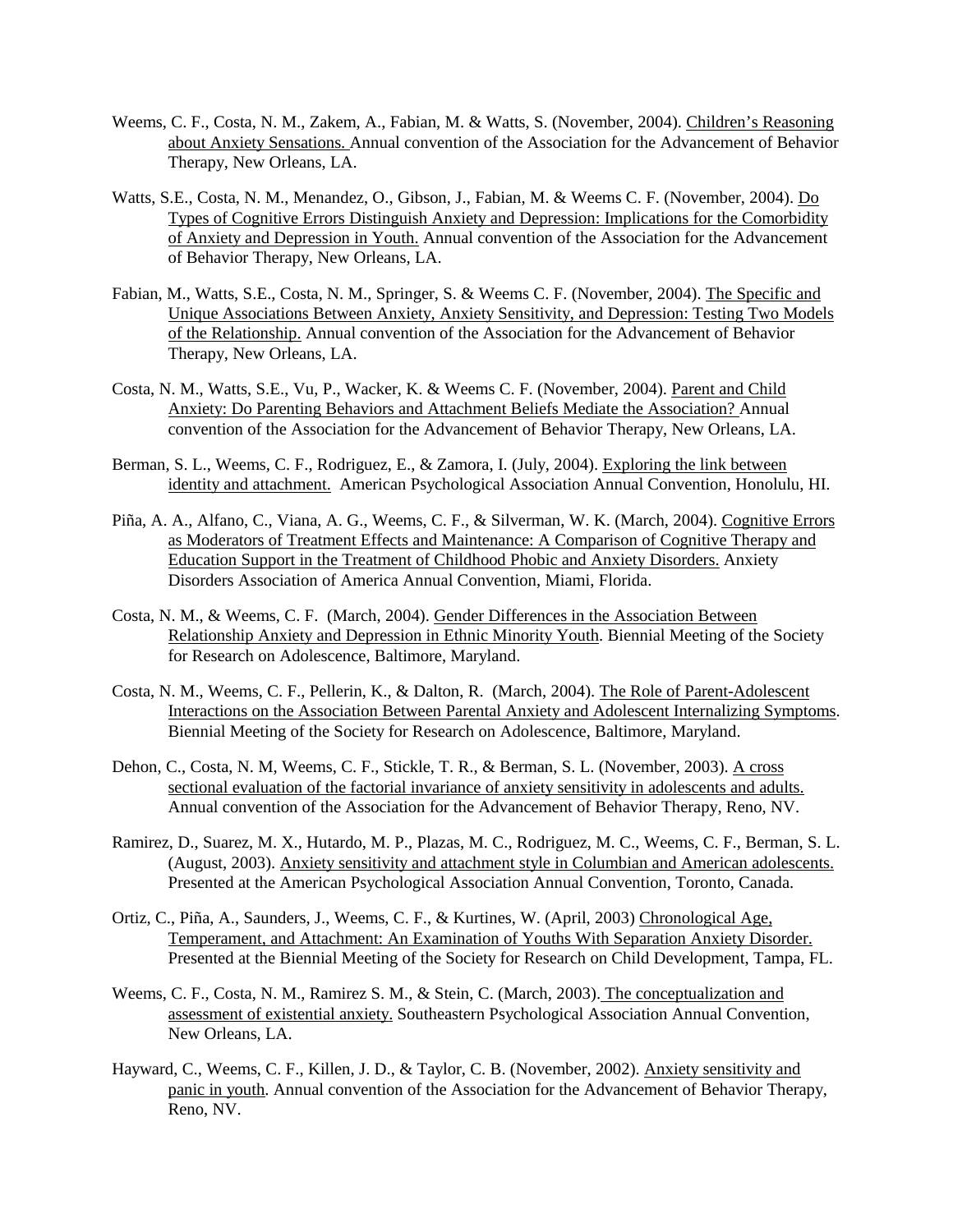- Costa, N. M. & Weems, C.F. (November, 2002). The phenomenology of panic in ethnic minority adolescents. Annual convention of the Association for the Advancement of Behavior Therapy, Reno, NV.
- Weems, C. F. (October, 2002). Anxiety sensitivity in childhood. Invited talk presented at Tulane University, New Orleans, LA.
- Weems, C. F., Ray R. D., Reiss, A. L., & Carrión, V. G. (April, 2002). Puberty and the expression of PTSD symptoms in children and adolescents exposed to traumatic stress. Presented at the Biennial Meeting of the Society for Research on Adolescence, New Orleans, LA.
- Carrión, V. G., Weems, C. F., Eliez, S., Ray R., & Reiss, A. L. (December, 2000). Cortisol and cerebral volume in pediatric PTSD. Presented at the Annual Meeting of the American College of Neuropsychopharmacology, San Juan, Puerto Rico.
- Weems, C. F., Berman, S. L., Rodriguez, E., Coll, H., Oliveros, A., Saavedra, L. M., Lopez, B., & Silverman W. K. (November, 2000). Anxiety sensitivity and attachment style. Presented at the annual convention of the Association for the Advancement of Behavior Therapy, New Orleans, LA.
- Silverman, W. K., Berman, S. L., Weems, C. F., Saavedra, L. M., & Piña, A. A. (November, 2000). Enhancing the efficacy of cognitive behavioral treatment of children with anxiety disorders: The role of parents. Presented at the annual convention of the Association for the Advancement of Behavior Therapy, New Orleans, LA.
- Piña, A., Silverman, W. K., Weems, C. F., & Saavedra, L. S. (November, 2000). An analysis of the RCMAS lie scale in a clinic sample of anxious children. Presented at the annual convention of the Association for the Advancement of Behavior Therapy, New Orleans, LA
- Rodriguez, E., Berman, S., Weems, C., Zamora, I., & Silverman, W. (August, 2000). Identity status and psychopathology as a function of developmental stage. American Psychological Association Annual Convention, Washington, DC.
- Coll, H., Piña, A., Weems, C. F., Saavedra, L. S., Silverman, W. K. (June, 2000). Social validation of the presence/absence of anxiety in children. American Psychological Society, Miami, Florida.
- Weems, C. F., Rodriguez, E., Coll, H., Haas, S., Oliveros, A., & Calleja, A. (March, 2000). The relation between anxiety sensitivity and attachment style in adolescence and early adulthood. Presented at the Biennial Meeting of the Society for Research on Adolescence, Chicago, Illinois.
- Alfonso, J., Weems, C. F., Alfano, C., Sullivan, L., Seoanes, J., & Silverman (March, 2000). Ethnic differences in anxiety sensitivity: Changes from childhood to adolescence. Presented at the Biennial Meeting of the Society for Research on Adolescence, Chicago, Illinois.
- Weems, C. F. & Silverman, W. K. (November, 1999). Anxiety sensitivity in children and the development of panic in adolescents: A follow-up investigation. Presented at the annual convention of the Association for the Advancement of Behavior Therapy, Toronto, Canada.
- Weems, C. F., Saavedra, L. S., Piña, A., & Lumpkin, P. W. (April, 1999). The discrimination of children's phobias using parent and child versions of the Revised Fear Survey for Children. Presented at the Biennial Meeting of the Society for Research on Child Development, Albuquerque, NM.

Weems, C. F. & Silverman, W. K., Alfano, C. & Tarolla, S. (April, 1999). Control and anxiety disorders in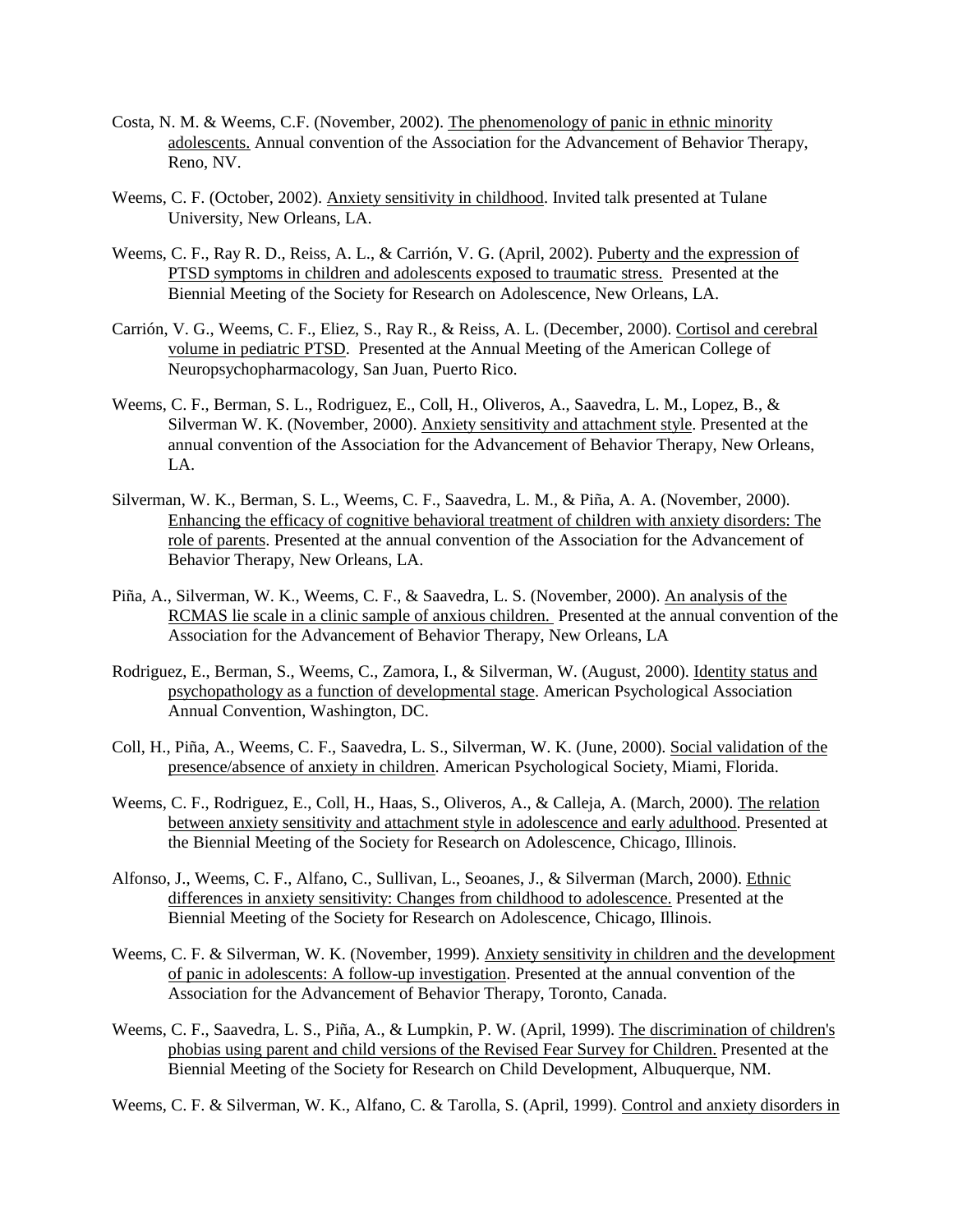children. Presented at the Biennial Meeting of the Society for Research on Child Development, Albuquerque, NM.

- Weems, C. F. (November, 1998). The use of hierarchical linear modeling in developmental and clinical intervention design research. Presented to the Association of Developmental Graduate Students and Developmental Faculty, Florida International University, Miami, FL.
- Weems, C. F., Silverman, W. K. & Hammond-Laurence, K. (November, 1997). The relation of child and parent anxiety sensitivity to anxiety and depression in clinic-referred families. Presented at the annual convention of the Association for the Advancement of Behavior Therapy, Miami, FL
- Weems, C. F., Silverman, W. K., La Greca, A., Rudolf, J., Cutler, A. & Hammond-Laurence, K. (November, 1997). What do anxious children worry about? Worries and their relation to anxiety disorders in children and adolescents. Presented at the annual convention of the Association for the Advancement of Behavior Therapy, Miami, FL
- Hammond-Laurence, K., Vasey, M., Weems, C. F., Delgado, S., Rawle, S. A., Piña, A. & Silverman, W. K. (November, 1997). An examination of threat-related stroop interference among clinic-referred children with anxiety. Presented at the annual convention of the Association for the Advancement of Behavior Therapy, Miami, FL
- Hammond-Laurence, K., Weems, C. F. & Silverman, W .K. (November, 1997). Effects of cognitive behavior treatment on comorbid disorders in children diagnosed with anxiety. Presented at the annual convention of the Association for the Advancement of Behavior Therapy, Miami, FL
- Hammond-Laurence, K., Weems, C. F. & Silverman, W. K. (November, 1997). Case-study evaluations of the efficacy of a cognitive-behavioral treatment for anxiety on comorbid externalizing disorders. Presented at the annual convention of the Association for the Advancement of Behavior Therapy, Miami, FL.
- Piña, A., Hammond-Laurence, K., Weems, C. F. & Silverman, W.K. (November, 1997). Reliability of a Feelings Thermometer Rating Scale for Children. Presented at the annual convention of the Association for the Advancement of Behavior Therapy, Miami, FL.
- Weems, C. F. (April, 1995). The evaluation of heart rate biofeedback using a multi-element design. Presented at the Hollins College Psychology Colloquium, Roanoke, VA.

#### **Academic Editing and Reviewing**

**Editor in Chief:** *Child and Youth Care Forum: Journal of Research and Practice in Children's Services* (2008-present)

**Associate Editor:** *Journal of Psychopathology and Behavioral Assessment* (2008-2011)

#### **Guest Editor: Special Section Journal of Clinical Child and Adolescent Psychology**

Weems, C. F. & Overstreet, S. (2008). Child and adolescent mental health research in the context of Hurricane Katrina.

#### **Guest Editor: Special Section Journal of Psychopathology and Behavioral Assessment**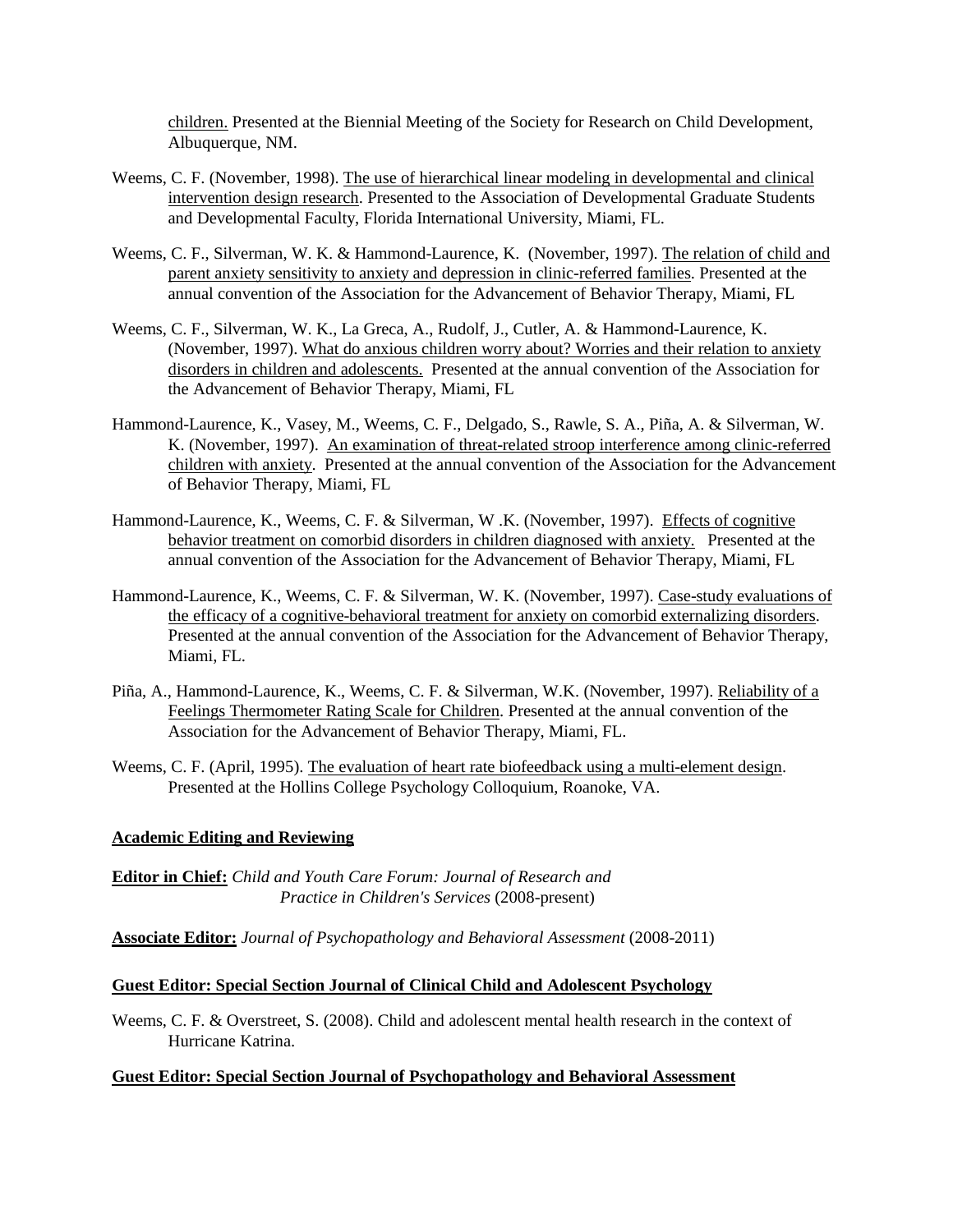Weems, C. F. & Pina, A. A. (2010). The Assessment of Emotion Regulation.

### **Journal Editorial Boards**

*Clinical Psychology Review (2012-present) Journal of Abnormal Child Psychology (2012-present) Journal of Anxiety Disorders* (2010-present) *Journal of Clinical Child and Adolescent Psychology* (2004-present) *Journal of Consulting and Clinical Psychology* (2008-2011) *Journal of Psychopathology and Behavioral Assessment* (2002-2008)

## **Grant Reviews**

**Grant Reviewer** *Netherlands* Organization for Scientific Research (NWO) Division of Social Sciences, February, 2013

**Grant Reviewer** Research Grants program of the *Israel Science Foundation*, April, 2010.

**Grant Reviewer** Research Grants program of the *Israel Science Foundation*, March, 2008.

**Grant Reviewer** Standard Research Grants program of the *Social Sciences and Humanities Research Council of Canada*, January 2008.

**NIH, Center for Scientific Review, Grant Panel Reviewer** Child Psychopathology and Developmental Disabilities study section (CPDD) at the *National Institute of Mental Health (NIMH)*, June 2003 **NIH, Center for Scientific Review, Grant Panel Reviewer** Child Psychopathology and Developmental Disabilities study section (CPDD) at the *National Institute of Mental Health (NIMH)*, February 2004. **NIH, Center for Scientific Review, Grant Panel Reviewer** Center for Scientific Review Special Emphasis Panel (ZRG1 BBBP-A (60) at the *National Institute of Mental Health (NIMH)*, February 2004.

### **Conference Reviewer**

**Reviewer** The 8th International Congress of Cognitive Psychotherapy (ICCP 2014) to be held in Hong Kong from 24 - 27 June 2014.

**Reviewer** The International Society for Traumatic Stress Studies 29th Annual Meeting.

**Review Panel on Human Development** for the 13th European Congress of Psychology in Stockholm [July 9-12, 2013].

## **Ad hoc Journal Reviewer**

*Acta Psychiatrica Scandinavica American Journal of Orthopsychiatry American Psychologist Anxiety, Stress and Coping Anxiety and Depression Applied Developmental Science Australian and New Zealand Journal of Psychiatry Behavior Modification Behavior Therapy Behaviour Research and Therapy Biological Psychiatry BioMed Central: Psychiatry BioMed Central: Research Notes British Journal of Developmental Psychology British Journal of Clinical Psychology Child and Adolescent Mental Health Child and Adolescent Psychiatry and Mental Health Child Development*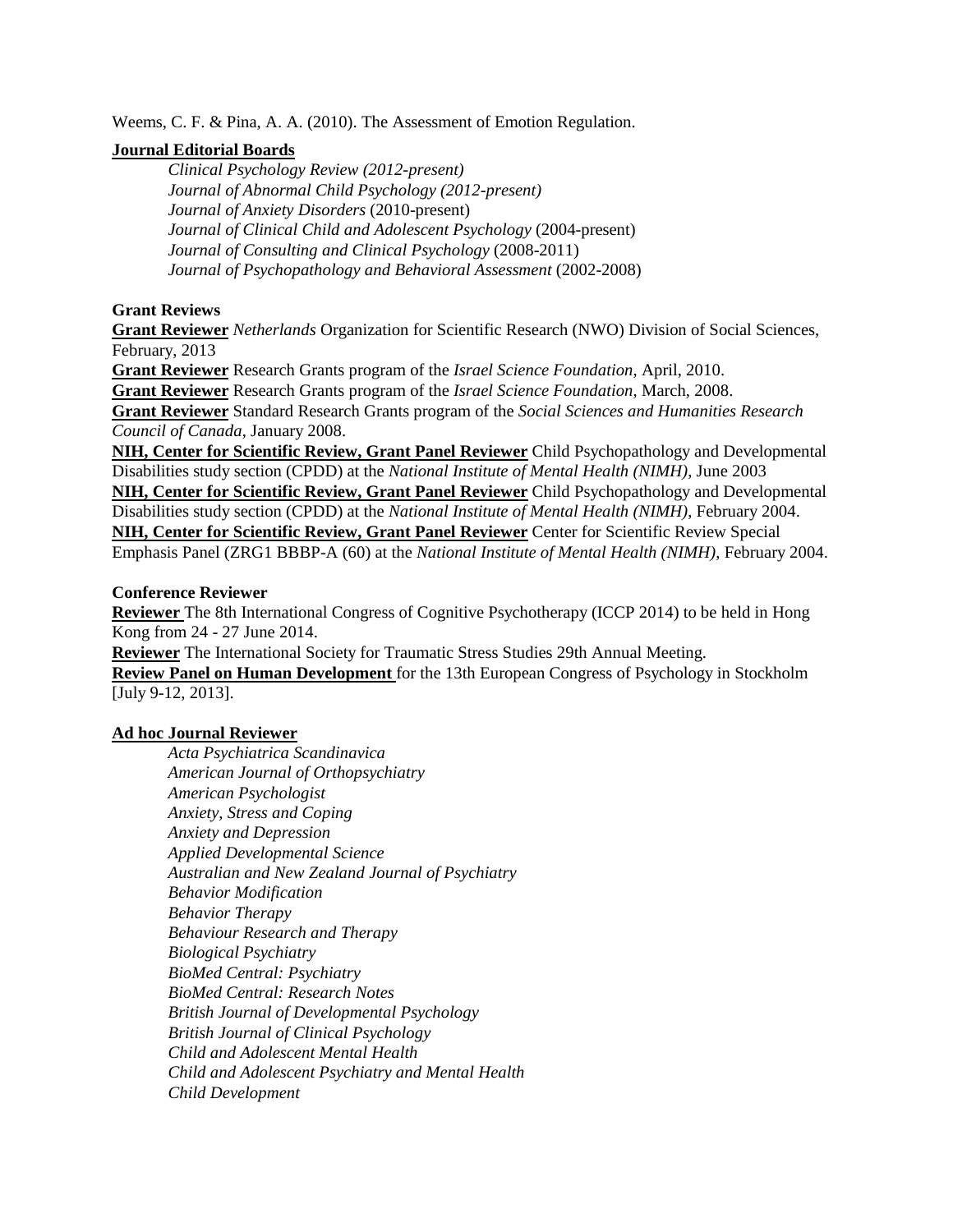*Child Psychiatry and Human Development Children, Youth, and Environments Children and Youth Services Review Clinical Child and Family Psychology Review Clinical Psychology: Science and Practice Clinical Psychology Review Cognitive Behavior Therapy Comprehensive Psychiatry Cultural Diversity & Ethnic Minority Psychology Current Psychology Developmental Psychology Developmental Science Development and Psychopathology Disasters: The Journal of Disaster Studies, Policy and Management Educational Psychology Educational Research and Reviews Emotion European Review of Applied Psychology International Journal of Psychology Journal of Abnormal Psychology Journal of Abnormal Child Psychology Journal of Adolescence Journal of Adolescent Health Journal of Affective Disorders Journal of the American Academy of Child and Adolescent Psychiatry Journal of Anxiety Disorders Journal of Applied Developmental Psychology Journal of Child and Adolescent Psychopharmacology Journal of Child Psychology and Psychiatry and Allied Disciplines Journal of Child and Family Studies Journal of Clinical Child Psychology Journal of Clinical Psychiatry Journal of Cognitive Psychotherapy Journal of Consulting and Clinical Psychology Journal of Early Adolescence Journal of Experimental Child Psychology Journal of the International Neuropsychological Society Journal of Pain Journal of Pediatric Psychology Journal of Social and Clinical Psychology Journal of Traumatic Stress Learning and Individual Differences Neuropsychiatry Parenting: Science and Practice PlosOne Professional Psychology: Research and Practice Psychological Assessment Psychological Bulletin Psychological Trauma Psychology of Popular Media Culture.*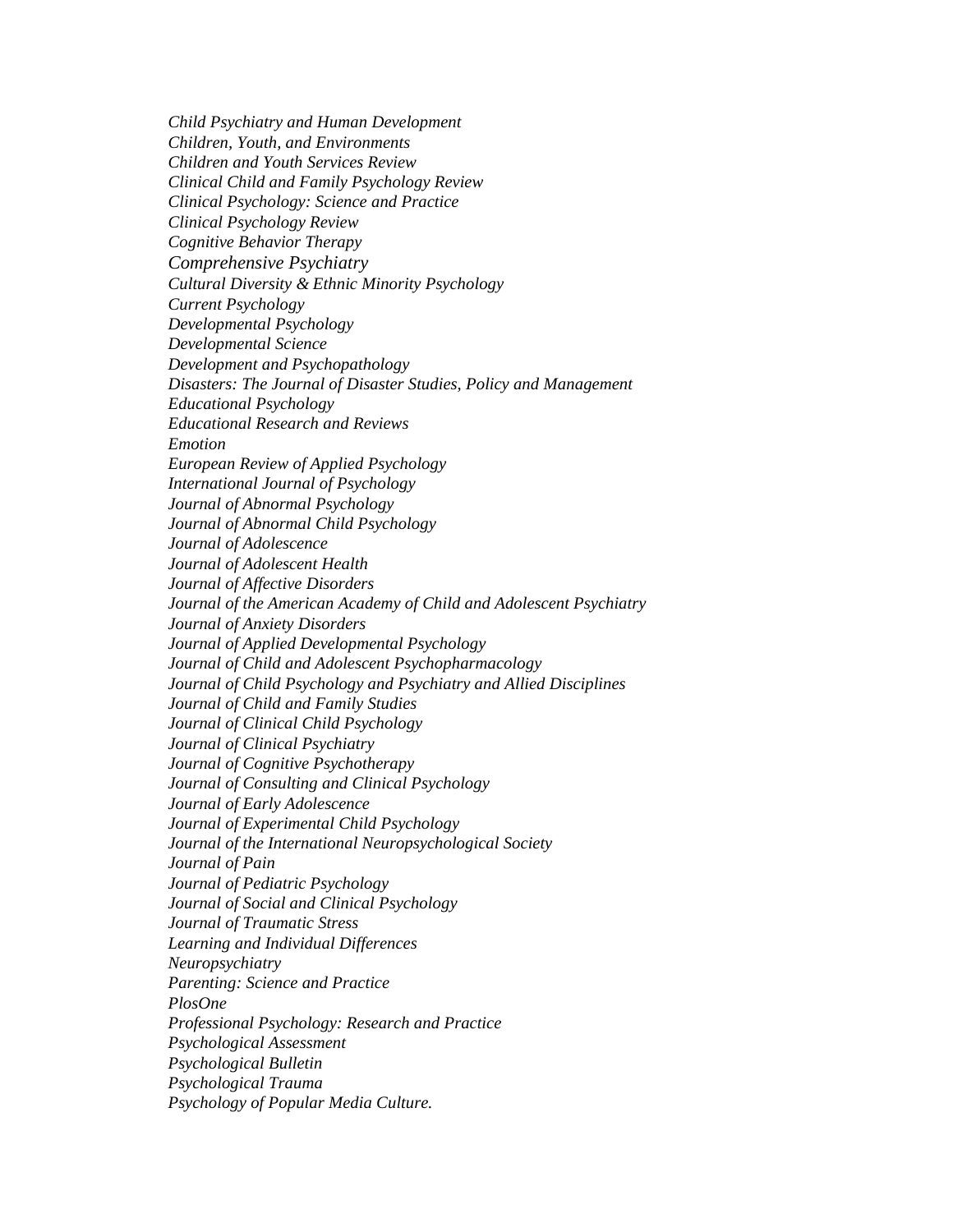*Social Psychiatry and Psychiatric Epidemiology Spanish Journal of Psychology Traumatology The Journal of Clinical Psychiatry*

#### **Book Reviewer**

*APA Books Division*

## **Professional society membership.**

American Psychological Association Association for Psychological Science Society for Research on Adolescence

## **Awards, Lectureships, or Prizes**

| 2005          | Investing in Research Excellence Award                                 |
|---------------|------------------------------------------------------------------------|
| 2004          | Award for Early Career Achievement in Research: UNO Alumni Association |
| 2003          | NIMH Individual Research Service Award                                 |
| 2001          | University of New Orleans Research Grant                               |
| 2001          | Anxiety Disorders Association of America Travel Award                  |
| 2000          | <b>Stanford University Post-Doctoral Research Fellowship</b>           |
| 1999          | Florida International University Department of Psychology Travel Award |
| 1998          | Child and Family Psychosocial Research Center (FIU) Dissertation Award |
| 1995          | Hollins College Graduate School Fellowship                             |
| 1992          | Florida State University Academic Award Grant                          |
| $1989 - 1993$ | State of Florida Academic Scholarship                                  |

### **Grants & Contracts**

*a. Grants and contracts received*

| Title:   | Integrating Cognitive and Computer Science to Improve Cyber Security:                                                                                                                                                                                                                                           |
|----------|-----------------------------------------------------------------------------------------------------------------------------------------------------------------------------------------------------------------------------------------------------------------------------------------------------------------|
| Role:    | Selective Attention, Personality and Programming the Detection and Prevention of Risk<br>Co-Principal Investigator (Richard and Ahmed Co-PI's)                                                                                                                                                                  |
| Source:  | <b>National Science Foundation CNS-SaTC: EAGER</b>                                                                                                                                                                                                                                                              |
| Budget:  | \$223,022; Dates: 4/15/14 to 3/31/16                                                                                                                                                                                                                                                                            |
| Summary: | Identifying personality and cognitive indicators of cyber security risk. Developing<br>software to test these linkages via collaboration between psychological and computer<br>sciences.                                                                                                                        |
| Title:   | Evaluation of the Mental and Behavioral Health Capacity Project (MBHCP)                                                                                                                                                                                                                                         |
| Role:    | Sub-contract PI; Source: Mental and Behavioral Health Capacity Project (MBHCP) at                                                                                                                                                                                                                               |
|          | <b>LSU Health Sciences Center</b>                                                                                                                                                                                                                                                                               |
| Budget:  | \$74,430; Dates 7/1/13 to 6/30/15                                                                                                                                                                                                                                                                               |
| Summary: | Design and data analysis for evaluation of the (MBHCP) at LSU Health Sciences Center.<br>MBHCP is designed to provide mental health outreach to schools, federally qualified<br>health clinics and community clinics in 7 designated parishes in Louisiana impacted by the<br>2010 Deepwater Horizon Oil Spill. |
| Title:   | Neurostructural and Neurofunctional Correlates of Emotion Regulation and Executive                                                                                                                                                                                                                              |
|          | Function: Assessing a new Health and Wellness Curriculum in a public school district.                                                                                                                                                                                                                           |
| Source:  | Anonymous donors to the Lucile Packard Foundation for Children's Health; Palo Alto.                                                                                                                                                                                                                             |
| Role:    | Core Team Investigator for Methodological and Data Analysis Component (PI: Carrión);                                                                                                                                                                                                                            |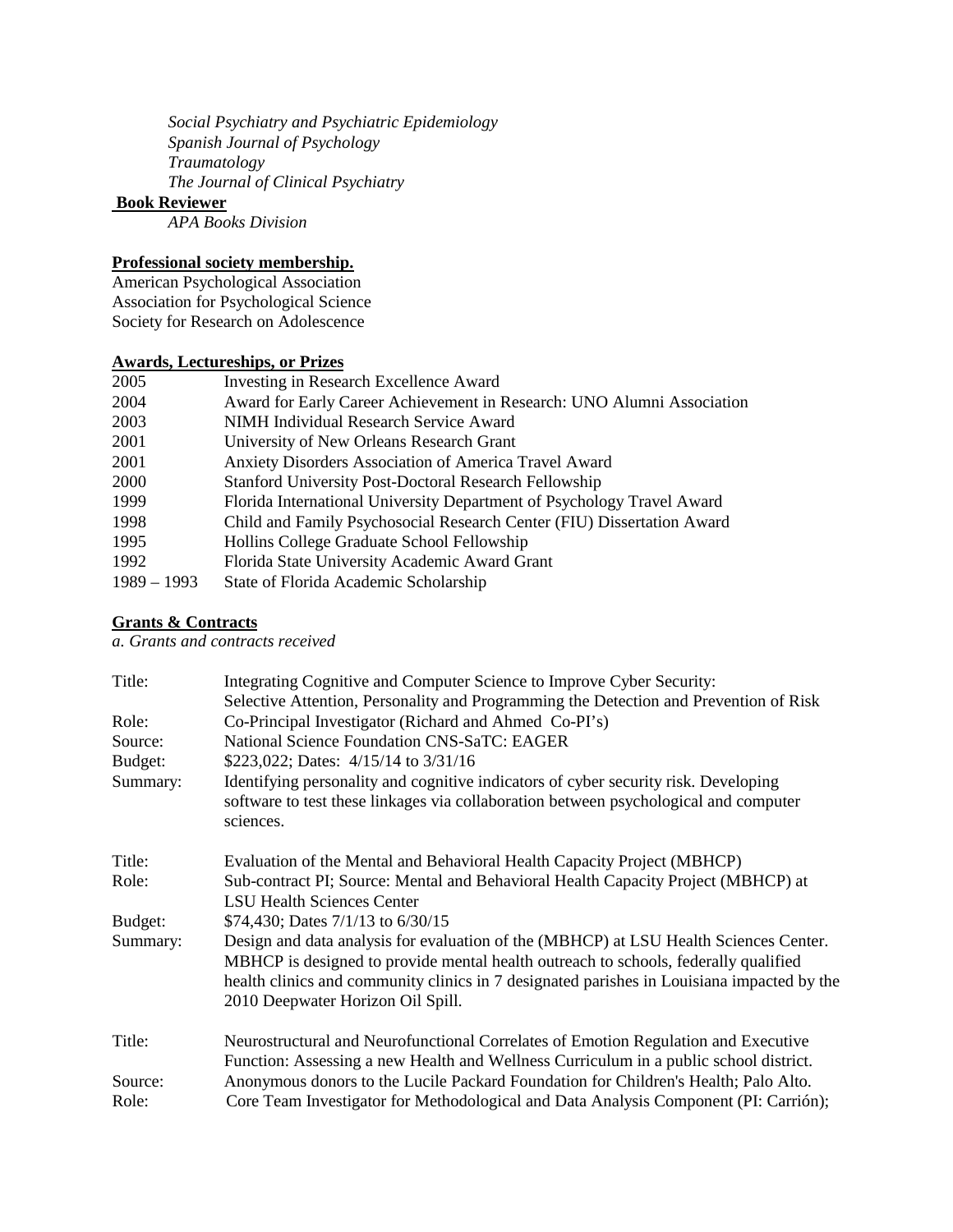| Summary:                               | Dates: 9/1/14-6/1/18 Budget: \$8,600,000 (total cost)<br>Testing the effects of a wellness intervention for high risk youth –using a multimodal<br>outcome assessment including change in brain structure and function.                                                                                                                                                                                                                                                                                                                               |
|----------------------------------------|-------------------------------------------------------------------------------------------------------------------------------------------------------------------------------------------------------------------------------------------------------------------------------------------------------------------------------------------------------------------------------------------------------------------------------------------------------------------------------------------------------------------------------------------------------|
| Title:<br>Role:<br>Budget:<br>Summary: | Confirmatory factor analysis and validation of the Child RMP<br>Principal Investigator; Source: IDS Publishing Co.<br>\$18,000; Dates 1/20/13 to 12/31/13<br>Survey parents of children and the youth with the Child RMP and related assessment s for<br>factor analysis and construct validation.                                                                                                                                                                                                                                                    |
| Title:<br>Role:<br>Source:<br>Summary: | Effect of D-cycloserine on treatment of PTSD in youth.<br>Co-Investigator (M. Scheeringa, PI) Dates: 07-22-2010 - 7/22/12<br>1RC1 MH-088969-01 NIMH; Project Budget: Directs Year 1 \$309,250, Year 2 \$312,650<br>A randomized clinical trial of D-cycloserine plus cognitive behavioral therapy (CBT)<br>versus placebo plus CBT in 7-12 year-old youth. Potential biomarkers and underlying<br>mechanisms of change, including attentional bias to threat, autonomic cardiac control, and<br>cortisol regulation were also prospectively measured. |
| Title:<br>Role:                        | Biobehavioral Mechanisms for Severe Disruptive Behavior in Adolescent Girls<br>Co-Investigator (Shirtcliff, PI);<br>Source: National Institute of Mental Health (R21 MH093675)                                                                                                                                                                                                                                                                                                                                                                        |
| Budget:<br>Summary:                    | \$385,364 (total 2 years); Dates 7/1/11 to 6/30/13<br>Examined if stress and sex hormones operate as biobehavioral pathways to disruptive<br>behavior disorder symptoms.                                                                                                                                                                                                                                                                                                                                                                              |
| Title:<br>Role:<br>Budget:<br>Summary: | The Efficacy and Effectiveness of a School Based Test Anxiety Intervention<br>Principal Investigator; Source: Institute of Mental Hygiene<br>\$117,500; Dates 4/1/08 to 6/1/11<br>The study tested the efficacy of a comprehensive test anxiety screening and intervention<br>program, examining its utility as an early identification and prevention program.                                                                                                                                                                                       |
| Title:<br>Role:<br>Summary:            | Raising the Standard of Care for Pediatric PTSD; Source: Lucile Packard Foundation<br>Consultant (PI: Carrión); Dates: 1/1/09 - 12/31/12; Budget: \$15,000<br>Design and statistical consulting for a randomized waitlist controlled intervention for<br>youth with posttraumatic stress.                                                                                                                                                                                                                                                             |
| Title:                                 | Familial Mechanisms of Anxiety in Latino Children; Source: 1F31MH097313-01A1<br>NIMH, Predoctoral Individual National Research Service Award (F31)                                                                                                                                                                                                                                                                                                                                                                                                    |
| Role:                                  | Consultant (PI: Niditch, Sponsor Varela); Dates: 12/1/12 - 7/31/13; Total Cost \$33,488<br>Summary: Examine whether parental control confers risk for developing anxiety disorders<br>in Latino children through the same mechanism as it does for European American<br>children.                                                                                                                                                                                                                                                                     |
| Title:<br>Role:                        | Youth Exposure to Disaster and Terrorism<br>Consultant; Source: OSUHSC Terrorism and Disaster Center (Betty Pfefferbaum PI;                                                                                                                                                                                                                                                                                                                                                                                                                           |
| Summary:                               | SAMHSA) Cost 20,000; Dates 6/1/12 to 7/30/12<br>Prepared a comprehensive report on the status of current knowledge about the effects of<br>natural and human-caused disasters on children, the factors associated with outcomes, and<br>the implications of the findings.                                                                                                                                                                                                                                                                             |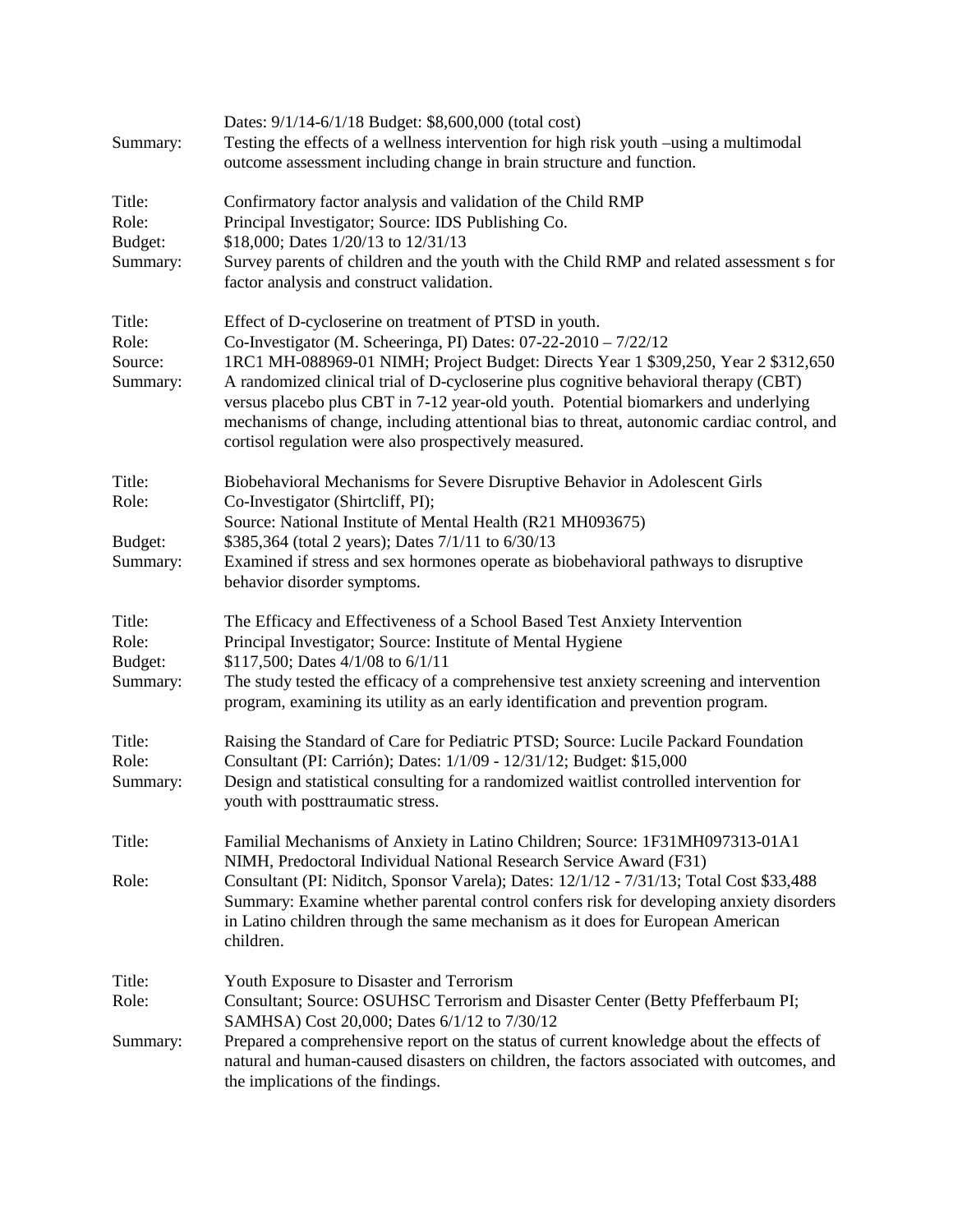| Title:   | The role of real and perceived control in youth emotion regulation: Improving the<br>predictive capacity of physiological assessments. Source: UNO College of Sciences<br>Faculty Research Grant; Role: PI; Dates: 1/1/11 - 5/31/12; Budget: \$10,000 |
|----------|-------------------------------------------------------------------------------------------------------------------------------------------------------------------------------------------------------------------------------------------------------|
| Summary: | The project examined whether discrepant patterns of perceived and actual physiological<br>regulation relate differentially to internalizing and externalizing problems in youth.                                                                      |
| Title:   | Improving the Mental Health of New Orleans Post Katrina.                                                                                                                                                                                              |
| Role:    | Co-Investigator (Lead director of the youth Anxiety and Mood Clinic). (PI: Martel);                                                                                                                                                                   |
| Source:  | Louisiana Board of Regents Enhancement Program (020SS09);                                                                                                                                                                                             |
| Budget:  | \$144,000; Dates: 6/1/09 to 5/31/11                                                                                                                                                                                                                   |
| Summary: | Restoration and expansion of the mental health services provided by the clinics of the<br>Department of Psychology.                                                                                                                                   |
| Title:   | Florida Node of the Drug Abuse Clinical Trials Network, Source: National Institute on<br>Drug Abuse (NIDA U10 DA 13720), Center for Family Studies (PIs: Robbins &<br>Szapocznik)                                                                     |
| Role:    | Subcontract PI; Dates: 9/1/09 to 8/30/10. Budget: \$18,312                                                                                                                                                                                            |
| Summary: | Dissemination of findings on the effectiveness of Brief Strategic Family Therapy in the<br>treatment of adolescent drug abuse focusing on the role of comorbid disorders.                                                                             |
| Title:   | Treatment Effectiveness for PTSD in Young Children                                                                                                                                                                                                    |
| Role:    | Co-Investigator (PI: Scheeringa); Source: National Institutes of Health (R34 MH070827)                                                                                                                                                                |
| Cost:    | \$526,661; Dates: 3/1/05 to 11/31/08                                                                                                                                                                                                                  |
| Summary: | Developed a treatment manual and tested the efficacy of cognitive behavioral therapy for<br>young children with PTSD.                                                                                                                                 |
| Title:   | Florida Node of the Drug Abuse Clinical Trials Network, Source: National Institute on<br>Drug Abuse (U10 DA 13720), Center for Family Studies (PIs: Robbins & Szapocznik)                                                                             |
| Role:    | Consultant; Dates: 8/30/08 to 8/30/09. Cost: \$24,085                                                                                                                                                                                                 |
| Summary: | Dissemination of findings on the effectiveness of Brief Strategic Family Therapy in the<br>treatment of adolescent drug abuse focusing on the role of comorbid disorders.                                                                             |
| Title:   | Children's Reasoning about Anxiety Sensations                                                                                                                                                                                                         |
| Role:    | Principal Investigator; Source: National Institutes of Health (R03 MH067572)                                                                                                                                                                          |
| Cost:    | \$71,000; Dates: 1/1/04 to 12/1/06                                                                                                                                                                                                                    |
| Summary: | Examined a number of cognitive, behavioral and developmental predictors of anxiety in<br>youth and developed a method of assessing children's reasoning about anxiety sensations.                                                                     |
| Title:   | Identifying Cognitive Risk for Childhood Anxiety                                                                                                                                                                                                      |
| Role:    | Principal Investigator; Source: Investing in Research Excellence (UNO-IRE)                                                                                                                                                                            |
| Cost:    | \$12,000; Dates: 01/01/06 - 12/31/07                                                                                                                                                                                                                  |
| Summary: | To test the construct and predictive validity of risk factors for childhood anxiety disorders.                                                                                                                                                        |
| Title:   | Hurricane Katrina and Youth Anxiety: The Moderating Role of Parental Anxiety,<br>Attachment Beliefs, and Control                                                                                                                                      |
| Role:    | Research Mentor-Natalie Costa Recipient; Source: Koppitz Research Fellowship-<br>American Psychological Association.                                                                                                                                  |
| Cost:    | \$23,000; Dates: 6/01/06 - 6/31/07                                                                                                                                                                                                                    |
| Summary: | To identify predictors of psychosocial and behavioral outcomes after exposure to traumatic<br>stressors in childhood.                                                                                                                                 |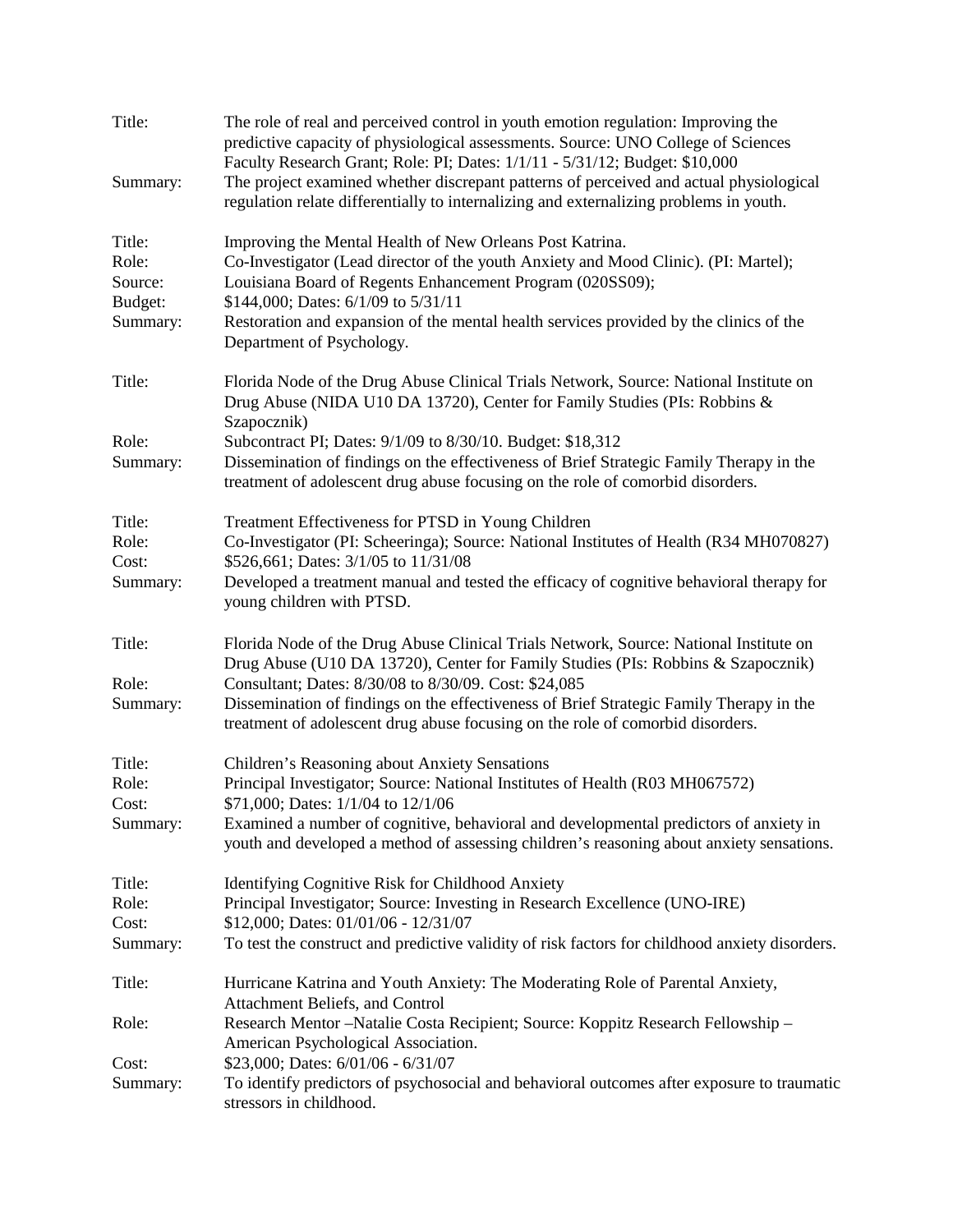| Title:   | Predicting Outcomes of Exposure to Natural Disasters: Pre to Post Katrina                                            |
|----------|----------------------------------------------------------------------------------------------------------------------|
| Role:    | Principal Investigator (Co-PI Armando Pina); Source: Institute for Social Science                                    |
|          | Research                                                                                                             |
| Cost:    | \$25,000; Dates: $10/1/05 - 4/30/06$                                                                                 |
| Summary: | To identify predictors of psychosocial outcomes in youth after exposure to traumatic<br>stress.                      |
| Title:   | Child and Family Anxiety, Fear and Stress Project                                                                    |
| Role:    | Principal Investigator; Source: College of Science, UNO                                                              |
| Cost:    | \$30,000; Dates: 8/1/01 to 8/1/03                                                                                    |
| Summary: | The overall aim was to establish a protocol for assessing mechanisms and symptoms of<br>childhood anxiety disorders. |
| Title:   | PTSD in Incarcerated Youth of the State of Louisiana Juvenile Detention System                                       |
| Role:    | Consultant; Source: State of Louisiana, Juvenile Justice System                                                      |
| Cost:    | \$2,600; Dates: $7/1/03$ to $1/1/04$                                                                                 |
| Summary: | Established the protocol for assessing symptoms of PTSD among incarcerated youth.                                    |

## *b. Grants and contracts applied for*

| Title:   | SBE: Medium: Collaborative Research: Psychological Factors in Cybersecurity:                                                                                                                                                                                                                                                     |
|----------|----------------------------------------------------------------------------------------------------------------------------------------------------------------------------------------------------------------------------------------------------------------------------------------------------------------------------------|
|          | Measuring and Identifying Predictors of (In)Secure Cyber Behavior                                                                                                                                                                                                                                                                |
| Role:    | Co-Principal Investigator (Richard and Ahmed Co-PI's)                                                                                                                                                                                                                                                                            |
| Source:  | <b>National Science Foundation SaTC-SBE</b>                                                                                                                                                                                                                                                                                      |
| Budget:  | Total \$1,100,000; Dates: 9/1/16 to 8/30/19                                                                                                                                                                                                                                                                                      |
| Summary: | Develop both a self-report measure and an immersive environment technique to assess<br>secure and insecure behavior in a population of internet users, provide psychometric<br>analysis and refinement and test the links between cognitive behavioral and personality<br>propensities.                                          |
| Title:   | Stress and dysregulation of salience and information integration networks in the brains of<br>children at ultra-high risk for schizophrenia.                                                                                                                                                                                     |
| Role:    | Co- Investigator (Elliot Beaton, PI)                                                                                                                                                                                                                                                                                             |
| Source:  | National Institute of Mental Health (R01)                                                                                                                                                                                                                                                                                        |
| Budget:  | \$2,583,609 (Total, 5 years) 7/1/16 to 6/30/21                                                                                                                                                                                                                                                                                   |
| Summary: | Examine how stress contributes to the development of schizophrenia in children with<br>22q11.2DS via networks that regulate salience and integration of information (ACC,<br>insula, amygdala, hippocampus) using sMRI & fMRI neurocognitive tasks, physiological,<br>hormonal, and immunological metrics of stress and anxiety. |
| Title:   | Salience network connectivity in adolescents and young adults with Down syndrome: The<br>role of stress and allostatic load in the etiopathology of Alzheimer's disease.                                                                                                                                                         |
| Role:    | Co- Investigator (Elliot Beaton, PI)                                                                                                                                                                                                                                                                                             |
| Source:  | National Institute of Child Health and Human Development                                                                                                                                                                                                                                                                         |
| Budget:  | \$2,540,664 (Total, 5 years) 10/1/15 to 9/30/20                                                                                                                                                                                                                                                                                  |
| Summary: | Examine the role of stress and allostatic load in the etiopathology of Alzheimer's<br>disease in Down Syndrome.                                                                                                                                                                                                                  |
| Title:   | Research Consortium on Community Cohesion and Psychological Toxicity.                                                                                                                                                                                                                                                            |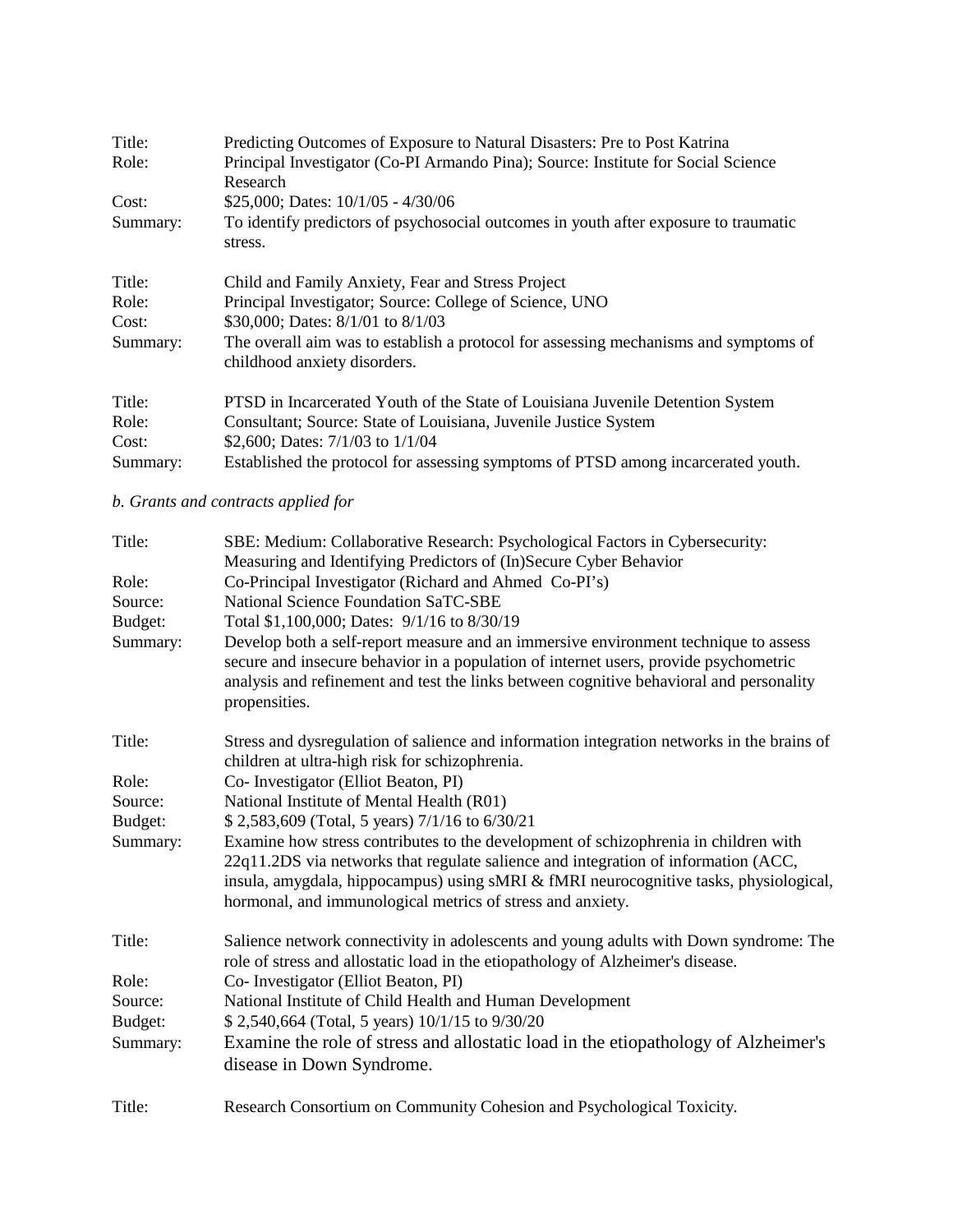| Role:<br>Source:<br>Budget:<br>Summary:           | Investigator & Lead Data Analyst for the Consortium (Anthony Spier, PI)<br>RFP-IV Full Proposal of the Gulf of Mexico Research Initiative<br>\$5,957,016.41 (Total, 3 years) 1/1/15 to 1/1/18 (not funded)<br>Investigate the long-term influence of the Deepwater Horizon oil spill on the behavioral<br>health of Gulf Coast residents residing in Alabama, Florida, Louisiana, and Mississippi.                                                                                                                                                                                           |
|---------------------------------------------------|----------------------------------------------------------------------------------------------------------------------------------------------------------------------------------------------------------------------------------------------------------------------------------------------------------------------------------------------------------------------------------------------------------------------------------------------------------------------------------------------------------------------------------------------------------------------------------------------|
| Title:<br>Role:<br>Source:<br>Budget:<br>Summary: | An Examination of Effectiveness of Disaster Messaging and Evacuation Responses<br>Principal Investigator (Pamela Kennett-Hensel; Peter Yaukey & Pamela Jenkins Co-I's)<br>National Science Foundation SBE Office of Multidisciplinary Activities; Interdisciplinary<br>Behavioral and Social Science Research (IBSS)<br>\$903,851.00 (Total, 3 years) 9/1/14 to 8/31/17 (not funded)<br>Apply an interdisciplinary, multi-method approach to develop methods of eliciting self-<br>protective behavioral responses, and evacuations in particular, in situations of impending<br>hurricanes. |
| Title:<br>Role:<br>Budget:<br>Summary:            | Cognitive Mechanisms of Change in Anxious Emotion<br>Principal Investigator; Source: National Institute of Mental Health (R15)<br>\$430,000 (Total, 3 years) 8/1/14 to 7/31/17 (in revision)<br>The proposed research is targeted at identifying indicators and understanding core<br>processes and mechanisms underlying anxious emotion in youth within a developmental<br>framework.                                                                                                                                                                                                      |
| Title:<br>Role:<br>Budget:<br>Summary:            | Cognitive Mechanisms of Anxiety Disorder Symptom Trajectories<br>Principal Investigator; Source: National Institute of Mental Health (R01)<br>\$175,000 (per year, 5 years) 6/1/12 to 5/31/17 (not funded)<br>The proposed research is targeted at understanding the role of cognition in the expression<br>and maintenance of anxiety related difficulties by identifying time and cost-effective<br>indicators of the core processes and mechanisms underlying anxiety problems in<br>adolescents within a developmental understanding of symptom expression.                              |
| Title:<br>Role:<br>Budget:<br>Summary:            | Response to Acute Threat in Trauma-Exposed Youth<br>Co-Principal Inv. (PI Scheeringa); Source: National Institute of Mental Health (R01)<br>\$250,000 (per year, 5 years) 8/1/12 to 7/31/17 (not funded)<br>The proposed research will attempt to answer the question of "Why do symptoms from<br>multiple disorders commonly arise simultaneously following trauma, and why do they<br>simultaneously improve with cognitive behavioral therapy?"                                                                                                                                           |
| Title:<br>Role:<br>Summary:                       | Mechanisms of Preschool Disruptive Behavior Disorders<br>Co-Investigator (PI Martel); Source: National Institute of Mental Health<br>Test causal theory of mechanisms of disruptive behavior disorders (DBD) using an<br>experimental treatment outcome design and (2) advance personalized intervention<br>approaches by identifying parent moderating characteristics that influence treatment<br>outcome. (not funded)                                                                                                                                                                    |
| Title:<br>Role:<br>Budget:<br>Summary:            | Brain Structure in Disaster-Related Pediatric PTSD<br>Co-Investigator (Victor Carrion, PI); Source: National Institute of Mental Health<br>\$250,000 per year (total direct 1,000,000 5 years) 6/1/10 to 6/30/15<br>The overall aim of the proposed study will involve testing the impact of natural disaster<br>exposure precipitated PTSD on brain development in youth. (Scored: below 20 <sup>th</sup> % tile not<br>funded)                                                                                                                                                             |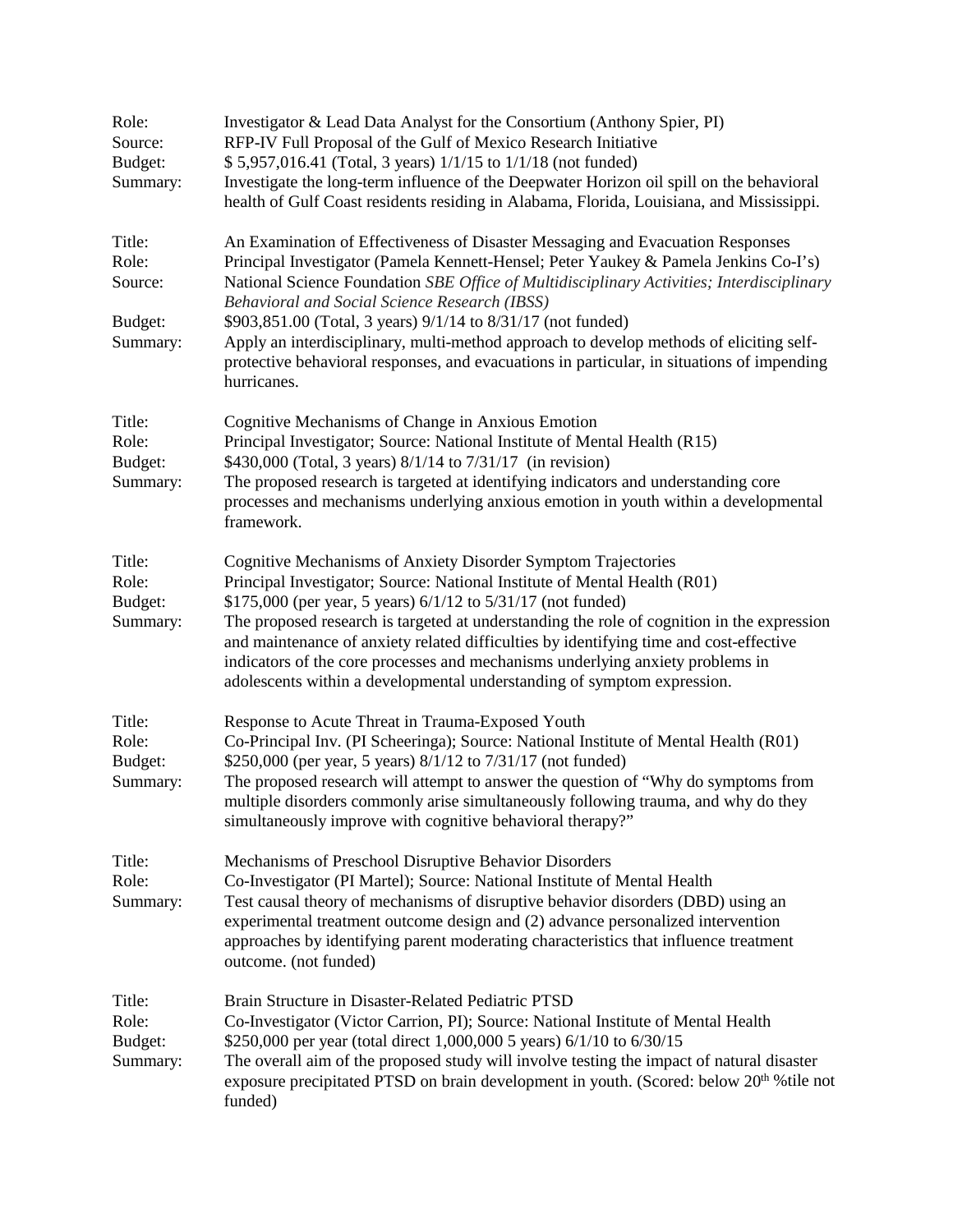| Title:                                 | The effectiveness of a school based test anxiety intervention for New Orleans youth:<br>Intervention and Anxiety Disorder Prevention.                                                                                                                                                                                                                                                                                                                     |
|----------------------------------------|-----------------------------------------------------------------------------------------------------------------------------------------------------------------------------------------------------------------------------------------------------------------------------------------------------------------------------------------------------------------------------------------------------------------------------------------------------------|
| Role:                                  | Principal Investigator.                                                                                                                                                                                                                                                                                                                                                                                                                                   |
| Budget:                                | Total direct \$600,000 Total \$876,000 (2 years) 10/1/09 to 9/30/11. Source: National<br>Center for Community Health and Research (NCCHR) via New Orleans Health<br>Department and the Orleans Recovery Foundation (Not funded)                                                                                                                                                                                                                           |
| Summary:                               | The overall aim of the proposed study involves testing the utility of an early identification<br>and prevention program, and training school guidance counselors in New Orleans schools.                                                                                                                                                                                                                                                                  |
| Title:                                 | The neuroscience of stress and related disorders-Louisiana consortium for the study of stress                                                                                                                                                                                                                                                                                                                                                             |
| Role:<br>Budget:<br>Summary:           | Co-Principal Investigator; Source: LA Board of Regents<br>\$7,354,606-(Recommended for funding) by the review committee but was not funded.<br>Develop a multi-disciplinary and highly interactive program that will elucidate cellular,<br>molecular and epigenetic mechanisms as well as behavioral and psychological outcomes<br>of chronic stress and stress-related disorders through a multidisciplinary, multiscale<br>biomedical research effort. |
| Title:<br>Role:<br>Budget:<br>Summary: | Identification of risk and protective mechanisms in stress-related mental disorders<br>Principal Investigator; Source: LA Board of Regents<br>\$740,000 - (Recommended for funding) by the review committee but was not funded.<br>The overall aim of the study involves clarifying the risk and protective mechanisms in the<br>evolution of stress-related mental disorder in youth.                                                                    |
| Title:<br>Role:<br>Budget:<br>Summary: | Identifying cognitive risk for childhood anxiety<br>Principal Investigator; Source: National Institute of Mental Health<br>\$175,000 (per year, 5 years) $1/1/08$ to $12/31/12$ (not funded)<br>The overall aim of the proposed study will involve testing the construct and predictive<br>validity of cognitive risk factors for childhood anxiety disorders. (not funded)                                                                               |
| Title:<br>Role:<br>Budget:             | The Impact of Hurricane Katrina on the Functioning of Ethnic Minority Youth<br>Principal Investigator; Source: William T Grant Foundation<br>\$498,000 (not funded)                                                                                                                                                                                                                                                                                       |
| Summary:                               | The overall aim of the proposed study will involve testing how social, cognitive, and<br>contextual processes confer risk for childhood anxiety problems.                                                                                                                                                                                                                                                                                                 |

### **Major Advisor for Dissertations and Master Theses:**

*University of New Orleans*

- 1. Natalie M. Costa Thesis title: *Parent and child anxiety: Do attachment beliefs and perceived parenting behaviors mediate the association.* (Defended May 2004).
- 2. Christopher Dehon Dissertation title*: A mediational model of the effects of interpersonal violence on youth.* (Defended July 2004).
- 3. Melinda Cannon Thesis title: C*omorbid anxiety and depression: Do they cluster as distinct groups in youth.* (Defended July 2005).
- 4. Sarah Watts Thesis title: *The associations among attention, memory, interpretive biases and anxiety.* (Defended August 2005).
- 5. Leslie K. Taylor Thesis title: *Which events constitute criteria A1 of PTSD? The phenomenology of psychological trauma in youth* (Defended August 2006).
- 6. Natalie M. Costa Dissertation title: *Hurricane Katrina and youth anxiety: The role of parental anxiety, parental and youth attachment beliefs, and parenting behaviors* (Defended April 2007).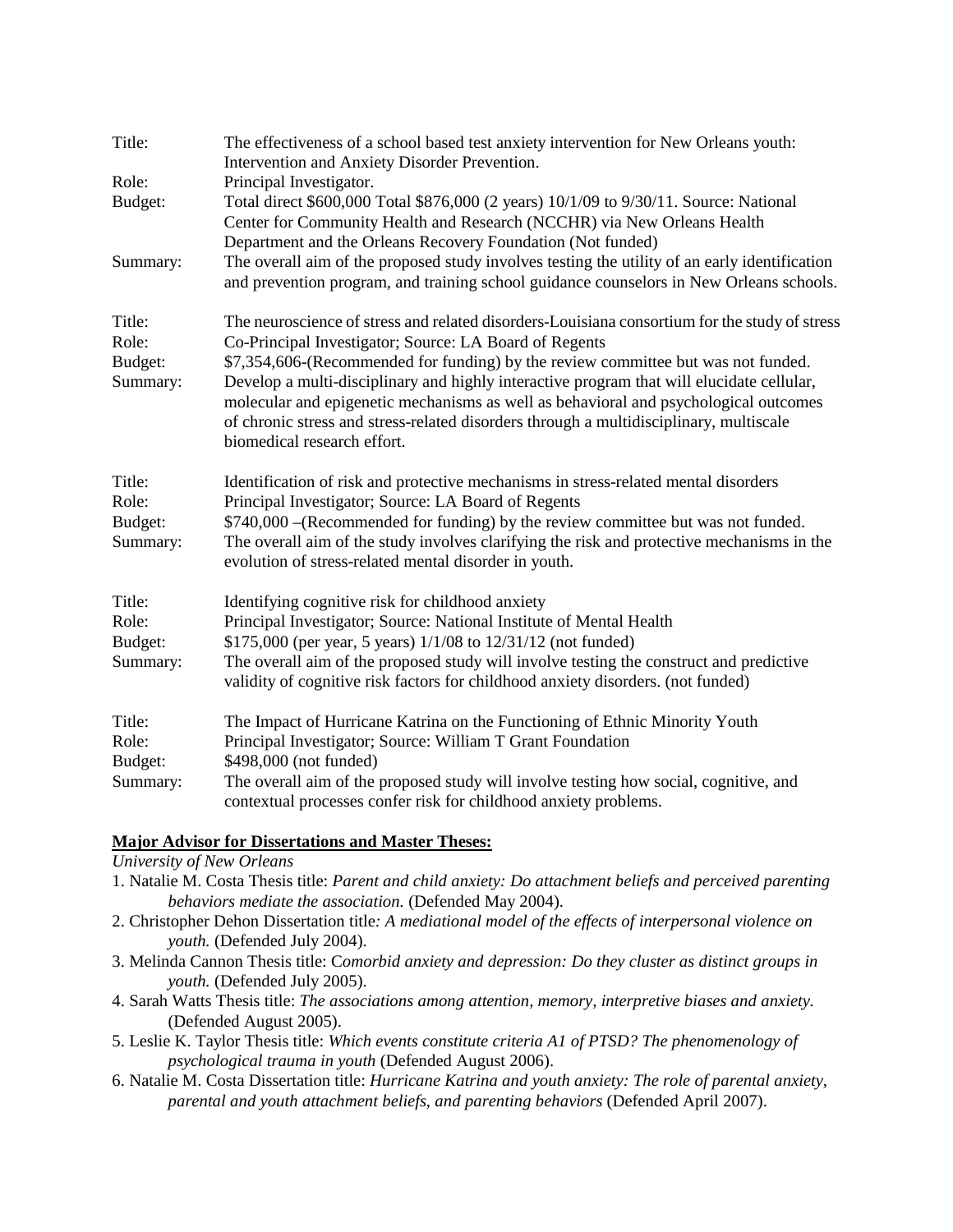- 7. Allison Marks Thesis Title: *Corporal Punishment and its Association with Anxiety in Youth* (Defended March 2009).
- 8. Leslie K. Taylor Dissertation title: *The Feasibility and Idiographic Evaluation of School-Based Trauma-Focused Intervention Services in the Wake of Disaster* (Defended, May, 2010).
- 9. Melinda Cannon Dissertation Title: *Cognitive Biases in Childhood Anxiety Disorders: Do Interpretive and Judgment Biases Distinguish Anxious Youth from their Non-anxious Peers?*  (Defended, April, 2010).
- 10. Brandon G. Scott Dissertation title: *Perceived and Actual Emotional Control among Youth: Are There Differential Relations with Anxiety and Aggression?* (Defended July 1st 2013).
- 11. Rebecca Graham Thesis title: Anxiety sensitivity and its association with parenting behaviors (defended August, 2013)
- 12. Donice Banks Thesis title: Hurricane-exposed youth and psychological distress: an examination of the role of social support (defended August, 2013).
- 13. Justin Russell Thesis Title: The structure of child and adolescent aggression: Confirmatory factor analysis of a brief peer conflict scale (defended April, 2014).
- 14. Erin L. Neill Thesis: Cognitive Behavioral Therapy for Child Posttraumatic Stress Disorder: The Direct and Reciprocal Effects on Maternal Depression (Defended December 2014).
- 15. Rebecca Graham Dissertation title: Parent and Child Vagal Tone: Examining Parenting Behaviors as Moderators of the Association (Defended July 2015).
- 16. Donice Banks dissertation title: Anxiety and differences in physiological responding to ambiguous situational vignettes. (in progress)

#### **Committee Member for Dissertations and Master Theses:**

*University of New Orleans, Department of Psychology*

- 1. Christopher Dehon Thesis title: *The relationship of conduct problems, depressive symptoms, and anxiety symptoms to substance use in late-adolescence.* (Defended June 2002).
- 2. Lara Rachel Robinson Thesis title: *Parental determinants of emotion regulation in a maltreated sample.* (Defended May 2004).
- 3. Angela Keyes Dissertation title: *Behavioral and emotion components in a parenting intervention.* (Defended July 2005).
- 4. Sarah D. Robinson Thesis title: *The moderating effect of parenting on the development of Externalizing Problems in Toddlers* (Defended April 2005).
- 5. Luna C. Munoz Dissertation title: *Types of aggression, responsiveness to provocation and psychopathic traits* (Defended July 2005)).
- 6. Eva R. Kimonis Dissertation title: *Developmental pathways to psychopathic traits in Caucasian and African American juvenile offenders* (Defended July 2005).
- 7. Sara Sohr-Preston Dissertation Title: *Receptive vocabulary as a mediator of the relationship between responsive communication and the development of child compliance*. (Defended May, 2006)
- 8. Kristin L. Callahan Thesis title: *The Direct and Interactive Effects of Neighborhood Risk and Harsh Parenting on Childhood Externalizing and Internalizing Behavior* (Defended May, 2006)
- 9. Drew Terranova Dissertation Title: *Predictors of bullying victimization* (Defended July, 2006)
- 10. Lara Rachel Robinson Dissertation title: *The effects of maltreatment on emotion regulation.* (Defended June 2006).
- 11. Tolanda Age Thesis title: *Emotion regulation and adjustment in the offspring of military personnel*  (Defended August 2006).
- 12. Danielle Dandreaux Dissertation title: *Developmental Pathways to Conduct Problems* (Defended May 2007).
- 13. Gabriel Quintero Dissertation title: *Interactions of the Striatal Gene Rhes with the Dopaminergic System in Rodents* (Defended August 2007).
- 14. Mathew Heinly Dissertation Title: *Language dysfunction in traumatic brain injury while controlling*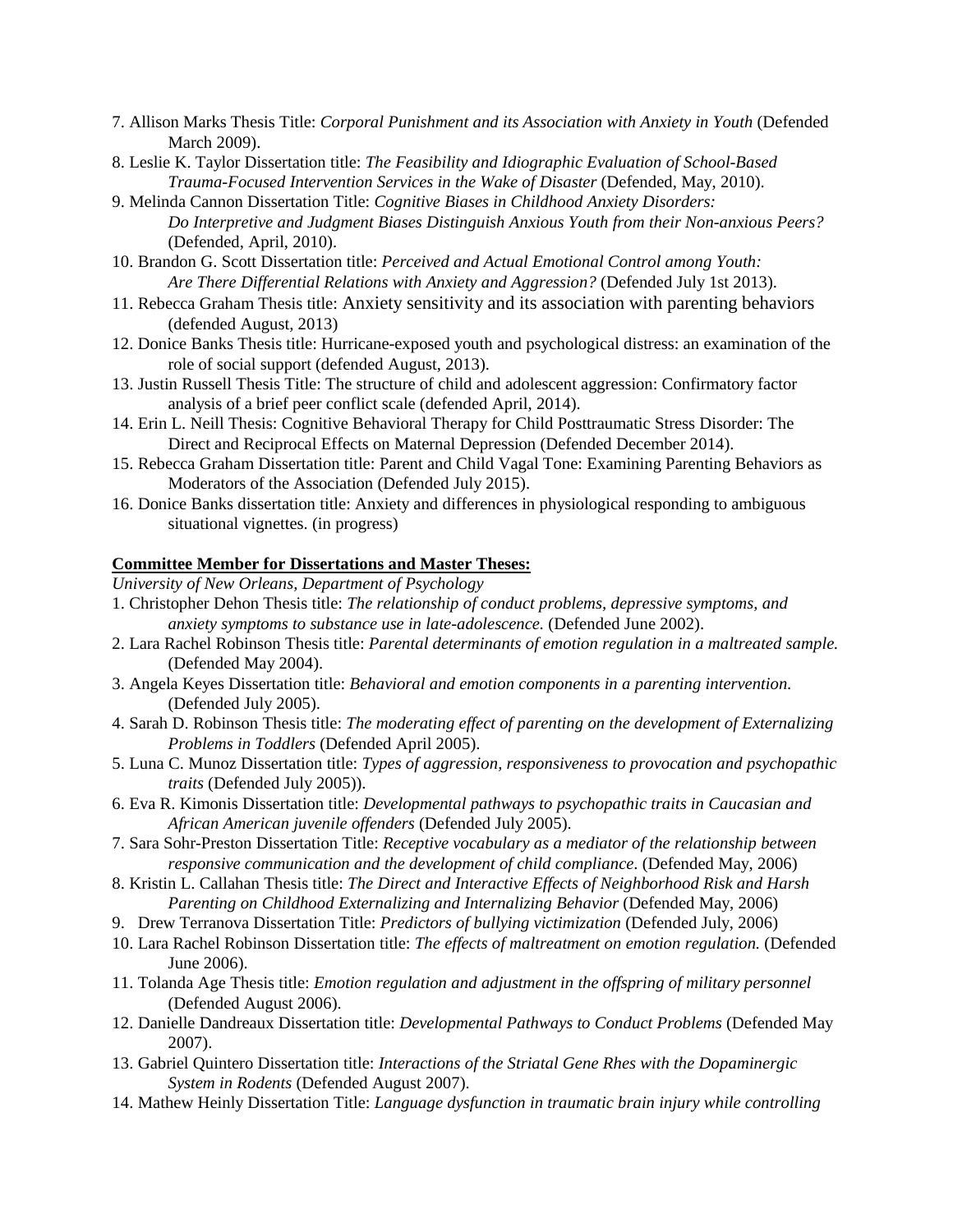*for effort* (Defended August 2007).

- 15. Scott Mirabile Dissertation Title: *Emotion Socialization, Emotional Competence, and Social Competence and Maladjustment in Early Childhood* (Defended May 2009).
- 16. Stuart White Dissertation Title: Examining the influence of Callous Unemotional Traits on Outcomes in an Evidence-based Treatment Program for Delinquent Adolescents Defended, April, 2010).
- 17. Kristen L. Callahan Dissertation Title: Disrupting the Impact of Socioeconomic Disadvantage on Risk for Behavior Problems among Preschool Children: The Role of Headstart Attendance (Defended, April, 2010).
- 18. Jonathan Ord Dissertation Title: Biopsychosocial factors in chronic spine related pain: Contributions to Pain Intensity and Perceived Disability (Defended, March, 2010).
- 19. Gregory Fassnacht Thesis Title: Exploring the moderating effects of CU traits on the relationship between social intelligence and aggression. (Defended January, 2010).
- 20. Katherine Lau Thesis Title: Exploring the profiles of narcissism, psychopathy, and Machiavellianism in youth: An examination of associations with antisocial behavior and aggression. (Master's thesis, proposed January, 2010).
- 21. Kelly Curtis Dissertation Title: A multi-group analysis of the psychological factors that contribute to persisting working attention problems in mild TBI and chronic pain. (defended April 2012).
- 22. Moira Riley Thesis Title: Contextual Risk and the Association Between Sensitive Parenting and Social Competence During Early Childhood. (defended Jan 2012).
- 23. Brenna Sapotichne Thesis title: Evaluating the Role of Environmental Stressors and Sensitive Parenting on the Emergence of Internalizing and Externalizing Problems during Early Childhood (defended August 2012).
- 24. Frank Lee Dissertation title: How the manipulation of Rhes alters the behavioral and molecular progression of Huntington's disease (proposed April 2012 in progress).
- 25. Juli L. Weiss Thesis title: The Interaction of Post-Partum Depression and Maternal Knowledge of Infant Development on Change in Sensitive and Responsive Parenting during Early Infancy (defended September 2012).
- 26. Genevieve E. Lapré Thesis Positive and Negative Parenting Strategies, Parental Psychopathology, and Relational Aggression in Youth (defended August 2012)
- 27. Katherine Lau Dissertation title: Personality, Aggression, and Dysregulation: Understanding the Unique Features of Callous-Unemotional, Narcissistic, and Borderline Personality Traits in Detained Adolescents (defended August 2013).
- 28. Gregory Fassnacht Dissertation Title: The Association between Hostile Attribution Bias, Social Intelligence, and Relational Aggression in Detained Boys. (Defended November 2013).
- 29. Melissa M. Kunimatsu Dissertation Title: Hostile Attributional Bias in Aggression and Anxiety: The Role of Perceived Provocateur Motivation (Defended October 2013).
- 30. Rachael Kahn Dissertation Title: Identifying Variants of Psychopathology in Youth (Defended May, 2014).
- 31. Kelli Thompson Thesis: The Association between Trauma Exposure, Maladjustment, and Aggression in Detained Boys (Defended August 2014)
- 32. Genevieve E. Lapré Dissertation Positive and Negative Parenting Strategies, Parental Psychopathology, and Relational Aggression in Youth (defended June 2015)
- 33. Moira R. Riley Dissertation The interaction of parenting and the serotonin transporter gene on trajectories of fearful temperament in early childhood (defended July 2015).
- 34. Jessica M. Grande Thesis: Fearful temperament moderates the association between positive parenting and children's social competence during early childhood (defended August 2015).
- 35. Brenna Sapotichne Dissertation: Fearful Temperament Moderates the Effect of Harsh Parenting on Early Childhood Problem Behaviors within Dangerous Neighborhoods: A Multilevel Analysis (defended October, 2015).
- 36. Matthew D. Marrero Dissertation: Expectations and Violations of Privacy during Adolescence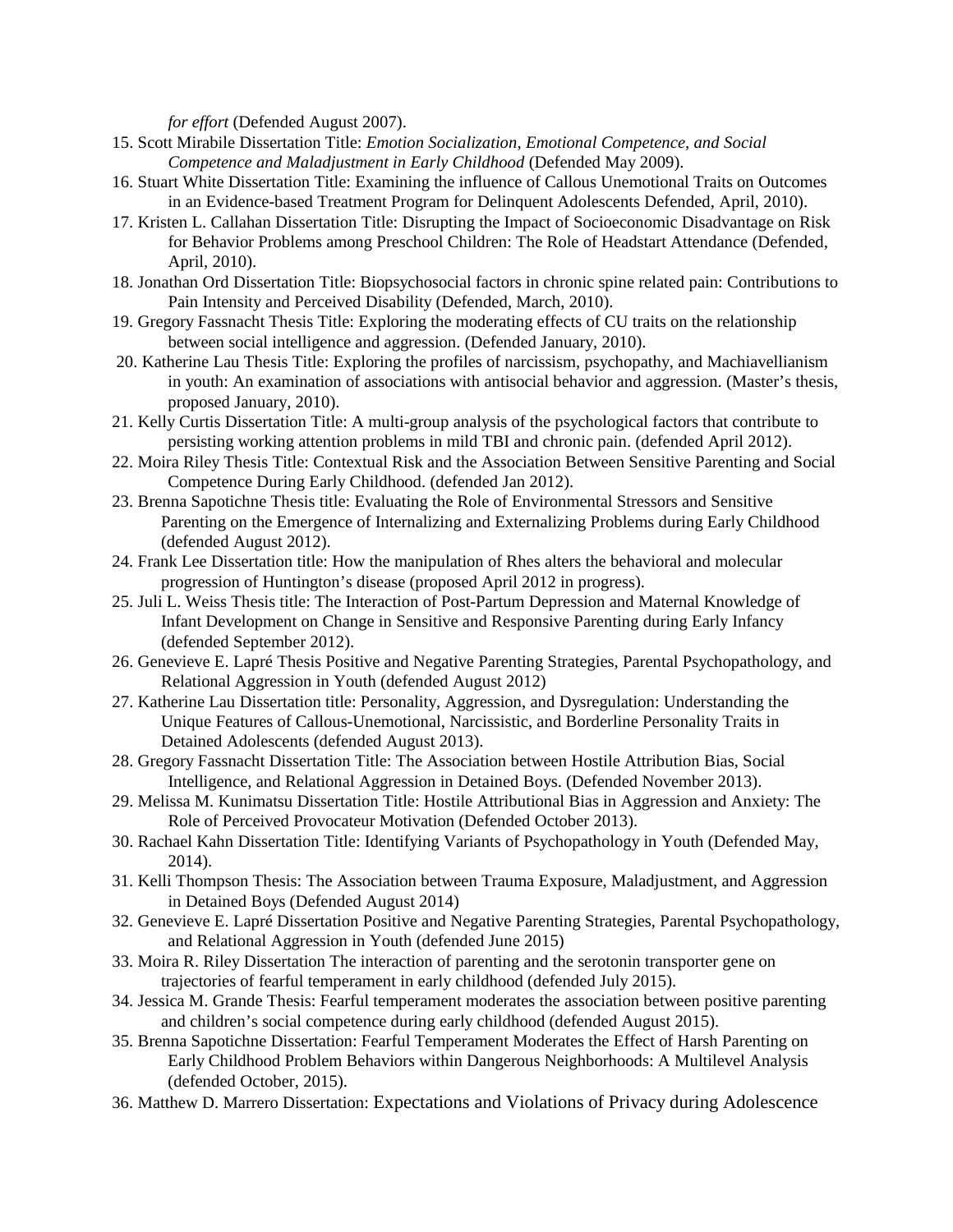(defended November, 2015)

*Leiden University, The Netherlands:*

Sindy Sumter Dissertation Title: *Growing up to be Fearful? Social Evaluative Fears during Adolescence* (Defended March 2010).

#### *Tulane University, New Orleans:*

- 1. Lauren Hensley Thesis Title: *Pediatric Somatization and Anxiety Sensitivity following Hurricane Katrina* (Defended September 2006).
- 2. Lauren Hensley Dissertation Title: *A Longitudinal Study of Anxiety Sensitivity and PTSD following Hurricane Katrina* (Defended April 2009).
- 3. C. Christiane Creveling Thesis: *Controlling Parenting, Cognitive Schemas, and Anxiety among Latino and White, Non-Latino Children* (Defended September 2009).
- 4. Laura Niditch Thesis Title: *The Relationship between Perceived Controlling Parenting and Anxiety in Youth: The Moderating Effects of Emotional Self-Efficacy and Metacognition* (Defended, December, 2010).
- 5. Laura Niditch Dissertation Title: Te*mperament, Parenting, and the Development of Anxiety in Early Childhood*. (Defended March, 2014).
- 6. Berre Burch Dissertation title: *Exploring the role of arousal regulation and links with posttraumatic stress symptoms following allegations of maltreatment* (Defended April, 2014).

*UNO Department of Biological Sciences:*

Jessa Madosky Dissertation Title: *Factors That Affect Harem Stability in a Feral Horse (Equus caballus) Population on Shackleford Banks island, NC* (Defended, June, 2011).

*University of New England, Australia:*

Mary C Kaspar Doctor of Psychology in Clinical Psychology thesis title: *Socially anxious children's threat perceptions: Changes following a brief intervention and associations with behavioral plans and competency estimations*. (Read *8/27/07).*

### **Other Professional Accomplishments**

Course/program design and development

| 8/01 to 6/2015   | University of New Orleans                                       |
|------------------|-----------------------------------------------------------------|
|                  | <b>Undergraduate Courses:</b>                                   |
|                  | Personal Growth and Adjustment; Introduction to Statistics      |
|                  | History of Psychology; Special Topics: The Psychology of Trauma |
|                  | <b>Graduate Level Courses:</b>                                  |
|                  | <b>Advanced Statistics I</b>                                    |
|                  | <b>Advanced Statistics II</b>                                   |
|                  | Developmental Seminar                                           |
|                  | Seminar in Psychological Interventions                          |
| $7/00$ to $7/01$ | <b>Stanford University School of Medicine</b>                   |
|                  | <b>Graduate Seminar Topics:</b>                                 |
|                  | Developmental Assessment of Childhood Internalizing Disorders   |
|                  | Treatment of Phobias in Children and Adolescents                |
| 8/96 to 7/00     | Florida International University                                |
|                  | Undergraduate Courses:                                          |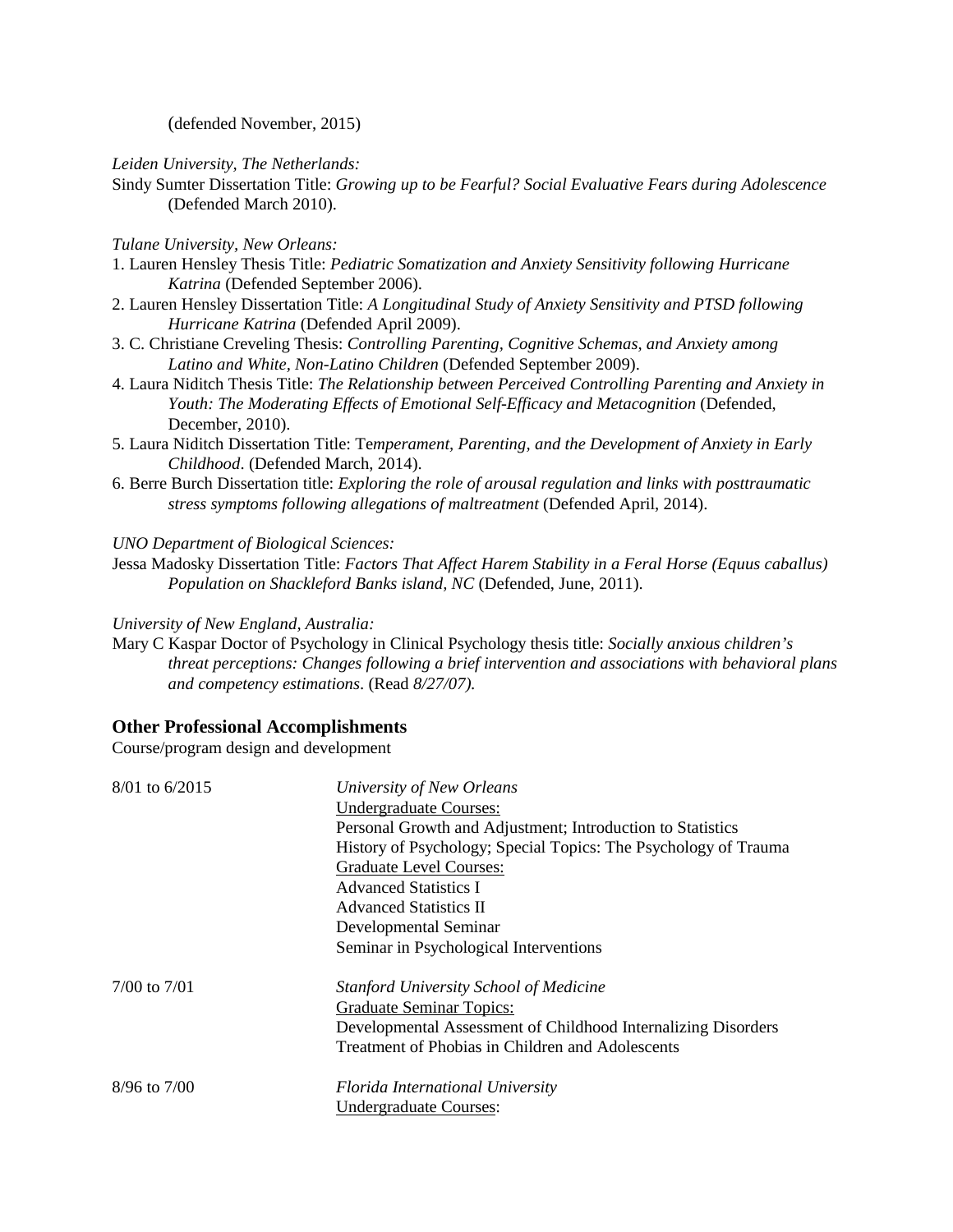|                  | Abnormal Psychology; Adolescent Development;                |
|------------------|-------------------------------------------------------------|
|                  | Introduction to Psychology; Personal Growth and Adjustment; |
|                  | Personality; Research Methods                               |
|                  | Courses Assisted:                                           |
|                  | Research Methods; Adult Development                         |
| $8/94$ to $5/95$ | Hollins College                                             |
|                  | <b>Team Teaching:</b>                                       |
|                  | <b>Advanced Research Methods</b>                            |
|                  | Undergraduate Courses Assisted:                             |
|                  | Learning; Introduction to Psychology                        |

Special recognition for teaching

Teaching quality consistently maintained as indicated by student ratings on "overall this instructor was effective in this course" with averages above 4.5 (strongly agree  $= 5$ ) on the University of New Orleans's 1-5 standard rating scale from 2005-2015.

### **Academic service**

#### **Iowa State University**

Chair of the HDFS department and currently lead a department of over 60 faculty and Staff and 700 students.

- College of Human Science Budget Advisory Committee (2015-present)
- College of Human Science Deans Cabinet (2015-present)
- University Le Baron Hall Study Steering Committee (2016-present)
- HDFS Graduate Executive Committee, Ex Officio (2015-Present)
- ISU HDFS Chair on the Great Plains Interactive Distance Education Alliance (Great Plains IDEA), a joint project of member institutions, sponsors online programs offered jointly by two or more institutions in the alliance.

#### **University of New Orleans**

I served as Associate Chair, Undergraduate Coordinator and as representative to the College Course and Curriculum Committee where I was involved in four major initiatives: the integration of our bachelor of science and bachelor of arts degrees into a single bachelor of science degree, standardization of transfer credit from Louisiana schools, the standardization of degree credit hours and most recently a revision to the curriculum and changes to the descriptions and prerequisites of over 20 of our class offerings.

On-campus (as administrator, committee member, etc.)

- Associate Chair, (administrative appointment), Department of Psychology,
	- University of New Orleans (2012-2015)
- -Undergraduate Coordinator (administrative appointment), Department of Psychology, University of New Orleans (2005-2012)
- -Director, Childhood Anxiety Disorders Clinic, Psychological Services Clinics at the University of New Orleans (2001-2015)
- -Director, Child and Family Anxiety, Fear and Stress Laboratory, University of New Orleans, Department of Psychology (2001-2015)
- -Department Representative College of Science Courses and Curriculum Committee (2003-2015)
- College of Science Assistant Dean Hiring Committee (2012)
- -Department Representative College of Science Retention Committee (2011-2013)
- -Member Department of Psychology Clinic Committee (2001-Present)